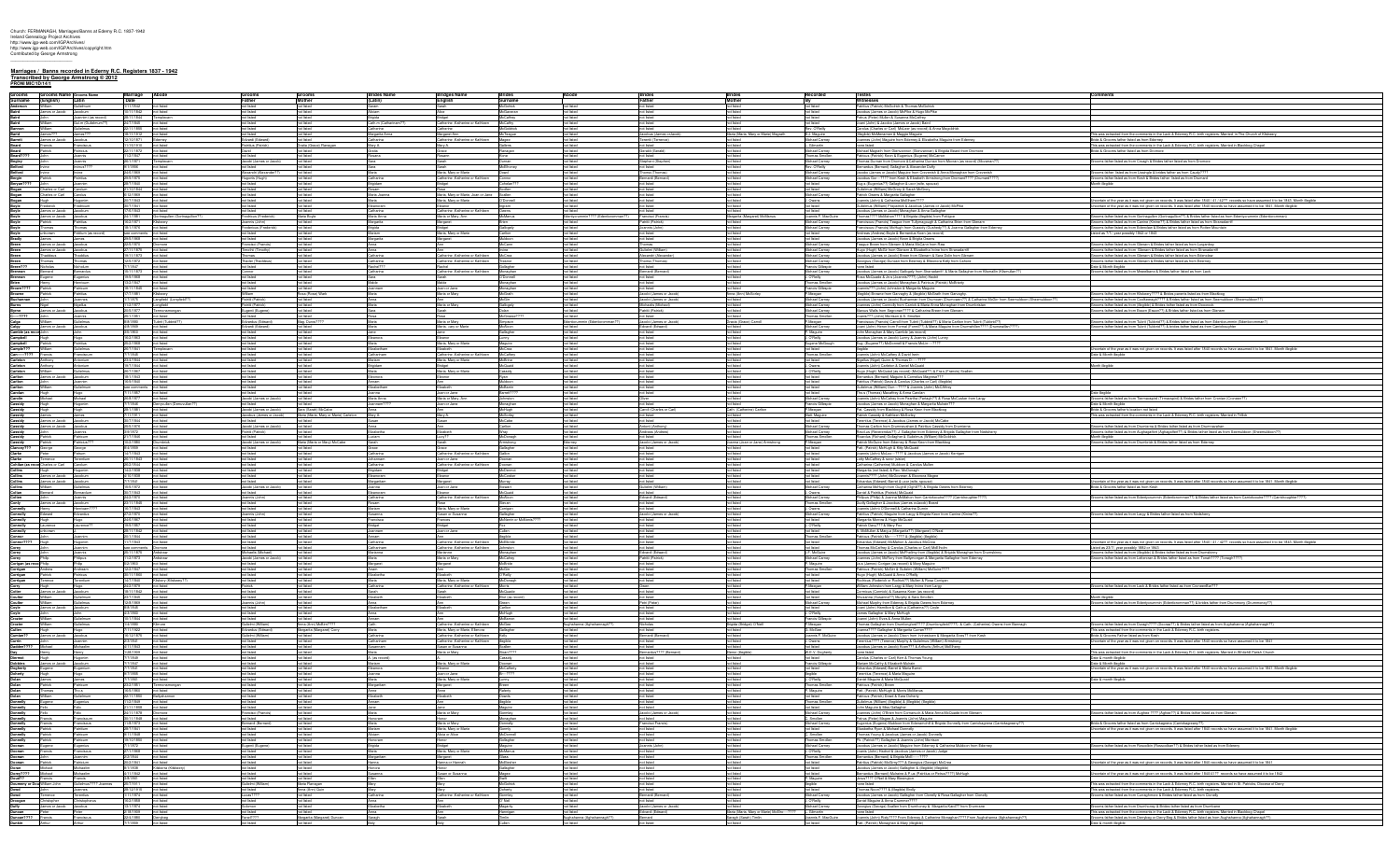| <b>Dunkin</b><br>Dunnery????                                            |                                                    |                                              | ?/1838                                                         | not listed<br>not listed                              | ot listed                                                           | t listed<br>t listed                                    |                                             | hristina????<br>Maria, Mary or Marie                                     |                                        | not listed<br>not listed                            | าot listed<br>ot listed                                             | าot listed                                             | ot listed                                                    | Margarita (illegible) & Joannis (John) Dunkin<br>Eleonora (Eleanor) Meekin???? & Joannis (John) Dunnery????                                                                                                                                                          | Date & month illegible                                                                                                                                                                                                                                                                       |
|-------------------------------------------------------------------------|----------------------------------------------------|----------------------------------------------|----------------------------------------------------------------|-------------------------------------------------------|---------------------------------------------------------------------|---------------------------------------------------------|---------------------------------------------|--------------------------------------------------------------------------|----------------------------------------|-----------------------------------------------------|---------------------------------------------------------------------|--------------------------------------------------------|--------------------------------------------------------------|----------------------------------------------------------------------------------------------------------------------------------------------------------------------------------------------------------------------------------------------------------------------|----------------------------------------------------------------------------------------------------------------------------------------------------------------------------------------------------------------------------------------------------------------------------------------------|
| <u><b>Jurnan</b></u><br><u>Durnian</u>                                  |                                                    |                                              | 1/7/1871<br>1/1844                                             | not listed<br>not listed<br>not listed                | Joannes (John)<br>Stephani (Stephen)<br>ot listed                   | izabetha (Elizabeth) Durnan<br>t listed<br>t listed     |                                             | laria, Mary or Marie                                                     |                                        | not listed<br>not listed<br>not listed              | าot listed<br>Geraldi (Gerald)<br>ot listed                         | ıot listed<br>not listed<br>nt listed                  | N.Duggan<br>Michael Carney<br>ot listed                      | acobo (James or Jacob) McElhill & Alicia Durnan<br>lichael Magrath from Glenvannon (Glenvannan) & Gulielmus (William) Durnian from Dromore<br>(illegible) Calwell & Sarah (illegible)                                                                                | his was extracted from the comments in the Lack & Ederney R.C. birth registers<br>Bride & Grooms father listed as from Dromore                                                                                                                                                               |
| <b>Durnin</b><br><b>Durning</b><br><b>Edvardus (Edwa J</b> ohn          |                                                    |                                              | 11/1857<br>1/1844                                              | not listed<br>not listed                              | not listed<br>ot listed                                             | ot listed<br>t listed                                   | nna2222                                     | laria, Mary or Marie                                                     |                                        | not listed<br>not listed                            | not listed<br>t listed                                              | not listed<br>not listed                               | not listed<br>J. Owens                                       | Hugo (Hugh) McQuaid & Maria Do. (McQuaid??)<br>lugo (Hugh) O'Donnell & Jacobus (James or Jacob) Gallaghe                                                                                                                                                             |                                                                                                                                                                                                                                                                                              |
| <u>Emerson</u><br><u>Evans</u><br><u>Eves</u>                           | James or Jacob<br>James or Jacob                   |                                              | 1/1871<br>4/5/1876<br>1/1864                                   | not listed<br>not listed<br>not listed                | Gulielmi (William)<br>Joannis (John)<br>ot listed                   | t listed<br>t listed<br>t listed                        |                                             | Aaria or Mary                                                            |                                        | not listed<br>not listed<br>not listed              | acobi (James or Jacob)<br>t listed                                  | not listed<br>ot listed                                | Michael Carney<br>Michael Carney<br>. O'Reilly               | mas McAran from Muckross (Muckros??) & Catharina Monaghan from Bannagh<br>(2??) arolus (Charles or Carl) Monaghan from Edenamohill & Anna McHugh from Drumnavaghan (Drumnavahan<br>annes (John) Gorman & Maria Durning??                                             | 3ride & Grooms father listed as from Portanode (Portinode??<br>rooms father listed as from Drumcose & Brides father listed as from Drumnavaghan (Drumnavahan??)                                                                                                                              |
| <u>Eves</u><br>Eves                                                     |                                                    |                                              | 7/1867<br>11/1777<br>1841                                      | not listed<br>not listed                              | ot listed<br>Adam                                                   | t listed<br>Margarita (Margaret) Maguire                | Cath.na (Catharina??)                       | Catherine, Katherine or Kathleen                                         | llagher                                | ot listed<br>Carrickoultra???? (Carrickoughter??)   | ot listed<br>t listec                                               | not listed<br>ot listed                                | O'Reilly<br>P. McCarney                                      | annes (John) Hackett??? & Maria Eves<br>Adam Eves & Nancy Donnelly                                                                                                                                                                                                   | [his was extracted from the comments in the Lack & Ederney R.C. birth registers. Married in St. Josephs, Blackbog. Year or marriage was illegible.                                                                                                                                           |
| <u>Fitzpatrick</u><br><b>Fitzpatrick</b><br>Fitzpatrick                 | ames or Jacob                                      |                                              | 2/1851<br>?/1842                                               | not listed<br>not listed<br>not listed                | not listed<br>not listed<br>ot listed                               | it listed<br>t listed<br>t listed                       | aaritan                                     | Maria, Mary or Marie<br>laria, Mary or Marie                             |                                        | ot listed<br>not listed<br>ot listed                | pt listed<br>ot listed<br>pt listed                                 | าot listed<br>nt listed                                | าot listed<br>Thomas Smollen<br>ot listed                    | acobus (James or Jacob) McElrone & Michael Fitzpatrick<br>Hugh Coghlin & Elizabeth Maguire<br>lugo (Hugh) Maguire & Fredricus (Frederick) & Maria McMullen                                                                                                           | Uncertain of the year as it was not given on records. It was listed after 1840 records so have assumed it to be 1841. Month illegible<br>Jncertain of the year as it was not given on records. It was listed after 1840/41?? records so have assumed it to be 1842. Month illegible          |
| Fitzpatrick????<br><b>Flanagan</b>                                      |                                                    |                                              | ee comments not listed<br>1/1876<br>1/1871                     | not listed<br>Petigoe (Pettigoe                       | not listed<br>Thoma (Thomas)<br>pt listed                           | ot listed<br>t listed<br>t listed                       |                                             | <u> Aaria or Mary</u>                                                    | lcElrone<br><u>naghan</u>              | not listed<br>not listed                            | not listed<br>Felicis (Felix)<br>pt listed                          | not listed<br>not listed                               | not listed<br>Michael Carney<br>O'Reill                      | lacobus (James or Jacob) McElrone & Mic.I (Michael??) Maguire<br>Patritius (Patrick) McCabe from Mullins (Mullans??) & Anna McCabe from Ardshankill<br>icobus (James or Jacob) McDonagh (Location not listed) & Georgius (George) Dunken from Ederney                | Listed as 21/?/, year possibly 1842 or 1843<br>Bride & Grooms father listed as from Ardshankil<br>ooms father listed as from Ballymaghan & Brides father listed as from Clonawee                                                                                                             |
| <u>-lanagan</u><br><u>-Iyn</u><br><b>Flynn</b>                          |                                                    | holaum (as record                            | 11/1879<br>/1842                                               | not listed<br>not listed                              | Bernardus (Bernard)<br>ot listed                                    | Anna (Ann) Flyr<br>t listed                             | largarita<br>Catharinam                     | Catherine ,Katherine or Kathleen                                         |                                        | not listed<br>not listed<br>not listed              | Patricius (Patrick)<br>ot listed                                    | atharina (Catherine) Dowd                              | oannis F. McGuire<br>ot listed                               | Joannis (John) O'Donnell from Lisingle & Maria Anna (illegible) from Kesh<br>lugo (Hugh) Maguire & Bernardus (Bernard) Maguire                                                                                                                                       | Bride & Grooms parents listed as from Kesh<br>Incertain of the year as it was not given on records. It was listed after 1840/41?? records so have assumed it to be 1842. Month illegible                                                                                                     |
| Friel???<br><u>Gallagher</u><br>Gallagher                               | harles or Carl;                                    | ulielmum<br>ernardum                         | i/1838<br>0/1842<br>1/1837                                     | not listed<br>not listed<br>not listed                | ot listed<br>ot listed<br>ot listed                                 | t listed<br>t listed<br>t listed                        | largaritam<br>Iizabetham<br>----????        | Elizabeth                                                                |                                        | not listed<br>not listed<br>ıot listed              | not listed<br>ot listed<br>าot listed                               | ot listed<br>ıot listed<br>ot listed                   | . Owens<br>ot listed<br>hot listed                           | Joannis (John) McGolrick & Margarita Keys???<br>Hugo (Hugh) & Maria Maguire<br>(illegible) Gallagher & Anna (not listed)                                                                                                                                             |                                                                                                                                                                                                                                                                                              |
| Gallagher<br>Gallagher<br>Gallagher                                     |                                                    |                                              | /1843<br>?/1862Daniel not listed                               | not listed<br>not listed                              | ot listed<br>ot listed<br>not listed                                | t listed<br>t listed<br>ot listed                       | Catharina                                   | atherine, Katherine or Kathleen<br>Catherine, Katherine or Kathleen      | naahan                                 | not listed<br>not listed<br>not listed              | าot listed<br>ot listed<br>not listed                               | ıot listed<br>not listed                               | hot listed<br>dward O'Donahoe<br>Edward O'Donahoe            | lacobus (James or Jacob) Monaghan<br>erence Monaghan & Anna Monaghan<br>erence Monaghan & Anna Monaghan                                                                                                                                                              |                                                                                                                                                                                                                                                                                              |
| Gallagher<br><u>Gallagher</u>                                           |                                                    |                                              | 2/1858 not listed<br>/1861                                     | not listed                                            | not listed<br>ot listed                                             | t listed<br>t listed                                    | Catharina                                   | Catherine ,Katherine or Kathleen                                         | cDermad???? (McDermott????)            | not listed<br>not listed                            | ot listed<br>ot listec                                              | not listed                                             | . O'Reilly<br>. McDonnel                                     | aria McQuaid & Michael McCarney or McCanny<br>ulielmus (William) McGariren???? & Patricus (Patrick) Muldoor                                                                                                                                                          |                                                                                                                                                                                                                                                                                              |
| Gallagher<br>Gallagher<br>Gallagher                                     |                                                    | ugenius<br>anciscum<br>ranciscus             | 1/1868<br>1842<br>2/1910                                       | not listed<br>Templecarn<br>not listed                | ot listed<br>ot listed<br>Eugenius (Eugene)                         | t listed<br>t listed<br>Mabel Monaghan                  | <u>argarita</u><br>Aaria Elleonora          | laria, Mary or Marie<br>laria, Mary or Marie, Ellenora                   |                                        | ıot listed<br>not listed<br>not listed              | hot listed<br>าot listed<br>Thomas                                  | ot listed<br>Elleonora (Elenor) Maguire                | Eugene McGough<br>าot listed<br>J. McKinley                  | Stephanus (Stephen) Maguire & Patritius (Patrick) Gallaghe<br>Gallagher & Brigetta Do. (Gallagher??)                                                                                                                                                                 | Jncertain of the year as it was not given on records. It was listed after 1840/41?? records so have assumed it to be 1842. Date illegible<br>This was extracted from the comments in the Lack & Ederney R.C. birth registers. Married in St. Patricks Church, Belfas                         |
| Gallagher<br>Gallagher  <br>Gallagher                                   |                                                    |                                              | /?/1846<br>2/4/1854<br>7/1857                                  | Templecarn<br>not listed<br>not listed                | ot listed<br>ot listed                                              | t listed<br>t listed<br>t listed                        | uzanna                                      |                                                                          | $-.222'$                               | not listed<br>ıot listed                            | ot listed<br>าot listed<br>ot listed                                | ıot listed                                             | Francis Gillespie<br>ev. O'Reilly                            | Murtagh Gallagher & Maria McMullen<br>oanis (John) Gallagher & Hugo (Hugh) Monaghan                                                                                                                                                                                  | Month illegible                                                                                                                                                                                                                                                                              |
| Gallagher<br>Gallagher                                                  |                                                    |                                              | /1862<br>/10/1875                                              | not listed<br>Petigoe (Pettigoe)                      | ot listed<br>ot listed<br>Jacobi (James or Jacob)                   | t listed<br>t listed                                    |                                             | pan or Jane<br>Aaria or Mary                                             |                                        | not listed<br>ot listed<br>not listed               | ot listed<br>Dominici (Dominick                                     | not listed                                             | <u>not listed</u><br>Edward O'Donahoe<br>Michael Carney      | aniel Dougherty & Alice Macar----?<br>nnes (John) McDermott & Neal McCann<br>lugo (Hugh) McCann from Lurganboy & Margarita McCann from Lurganboy                                                                                                                     | Grooms father listed as from Scarden (Scardens??) & Brides father listed as from Raw                                                                                                                                                                                                         |
| Gallagher<br><u>Gallagher</u><br>Gallagher                              | James or Jacob                                     | Jacobum                                      | 11/1875<br>l/4/1857<br>/2/1838                                 | not listed<br>not listed<br>not listed                | Danielis (Daniel)<br>t listed<br>ot listed                          | t listed<br>t listed<br>t listed                        |                                             |                                                                          |                                        | not listed<br>ot listed<br>not listed               | Thoma (Thomas)<br>t listed<br>าot listed                            | not listed<br>not listed                               | Joannis F. McGuire<br>hot listed                             | Patritius (Patrick) McCaffry from Drumbristan & Jane Gallagher from Ederney<br>ıry Quin & Ann Maguire<br>anciscus (Francis) Ward & Cornelii (Cornelius) Gallagher                                                                                                    | Bride & Grooms father listed as from Ederney                                                                                                                                                                                                                                                 |
| Gallagher<br>Gallagher                                                  | ames or Jacob<br>James or Jacob                    | <b>Jacobum</b>                               | )/8/1855                                                       | Derivolin (Derryvullan??)<br>not listed               | ot listed<br>ot listed                                              | t listed<br>t listed                                    |                                             | Alice or Alicia<br>laria, Mary or Marie                                  |                                        | not listed<br>not listed                            | ot listed<br>ot listed                                              | าot listed                                             | not listed<br>hot listed                                     | mas McTegart & M. McMuller<br>edricus (Frederick) Boyle & Jacobus McDon-----????                                                                                                                                                                                     |                                                                                                                                                                                                                                                                                              |
| Gallagher<br><u>Gallagher</u>                                           | James or Jacob                                     |                                              | l/10/1878<br>?/1841                                            | not listed<br>Templecarn<br>Innt lister               | Joannis (John)<br>ot listed                                         | t listed<br>t listed                                    | <u>Aargarita</u>                            |                                                                          |                                        | not listed<br>ot listed                             | Richardi (Richard)<br>t listed                                      | าot listed                                             | Michael Carney<br>ot listed<br>าot listed                    | Patritius (Patrick) McLaughlin from Doocrock & Maria Anna McOscar (McCusker??) from Corlaghdargen (Corlaghdergan<br>Hugo (Hugh) Gallagher & Jacobus (James or Jacob) Star???<br>Eleonora McGolrick & Anna Gallagher                                                  | Bride & Grooms father listed as from Meenmore<br>Uncertain of the year as it was not given on records. It was listed after 1840 records so have assumed it to be 1841. Month illegible                                                                                                       |
| Gallagher<br>Gallagher<br>Gallagher<br>Gallagher June<br>Gallagher June |                                                    |                                              | 1/1844<br>1845<br>1/1911                                       | not listed<br>Dromore<br>not listed                   | ot listed<br>not listed<br>Eugenius (Eugene)                        | t listed<br>ot listed<br>Mabel Monaghan                 | Bridg. a (Bridgida??)                       |                                                                          |                                        | ot listed<br>not listed<br>not listed               | ot listed<br>not listed<br>not listed                               | not listed<br>not listed                               | Francis Gillespie<br>Francis Gillespie<br>าot listed         | ani (John) Gallagher & Alicia McConnell<br>Berd.o (Bernardo??) (Bernard) Monaghan & Gul.s (Gulielmus??) (William) Magolrick<br>ne listed                                                                                                                             | Date & Month illegible<br>This was extracted from the comments in the Lack & Ederney R.C. birth registers                                                                                                                                                                                    |
| Gallagher<br>Gallagher                                                  |                                                    |                                              | 8/1/1848                                                       | not listed<br>not listed                              | ot listed<br>not listed                                             | t listed<br>t listed                                    | illegible                                   |                                                                          |                                        | not listed<br>not listed                            | ot listed<br>not listed                                             | าot listed                                             | Owens<br>llegible                                            | onysius (Dennis) & Henricus Gallagher<br>Petro (Peter) & Sarah Magee                                                                                                                                                                                                 |                                                                                                                                                                                                                                                                                              |
| Gallagher<br>Gallagher<br>Gallagher                                     | Michael                                            |                                              | i/1854<br>11/1863 not listed<br>2/1872                         | not listed<br>not listed                              | not listed<br>not listed<br>Michaelis (Michael)                     | t listed<br>t listed<br>t listed                        |                                             | atherine ,Katherine or Kathleen<br>Susan or Susanna                      |                                        | not listed<br>not listed<br>not listed              | าot listed<br>ot listed<br>Bernardi (Bernard)                       | ot listed<br>ot listed                                 | Rev. O'Reilly<br>not listed<br>Michael Carney                | arolus (Charles or Carl) McGuire & Joannis (John) G----????<br>William Irvine & Rose Tague<br>Jacobus (James or Jacob) Teague from Knocknahorn & Maria Morris from Aughagaffart (Aghagaffert??)                                                                      | irooms father listed as from Tummery & Brides father listed as from Raw                                                                                                                                                                                                                      |
| Gallagher<br>Gallagher                                                  |                                                    |                                              | 3/7/1873<br>29/7/1879<br>/6/1909                               | Petigoe (Pettigoe)<br>not listed<br>not listed        | Joannis (John)<br>Jacobus (James or Jacob)<br>Eugenii (Eugene)      | t listed<br>Maria Gallagher<br>labelis (Mabel) Monaghar |                                             | pan or Jane<br>Susan or Susanna                                          | McCafrey (as listed)<br><u>onaghan</u> | ot listed<br>not listed<br>ot listed                | Joannis (John) Stephens (as listed)                                 | <sup>ot listed</sup><br>Susanna Monaghan               | Michael Carney<br>Joannis F. Macguire<br>F. O'Gara           | Bernardus (Bernard) Keon from Killy big???? & Maria McHugh from Derrynacappelkey???<br>oannis (John) Monaghan from Gortgeran & Elizabetha Monaghan from Monaghar<br>ohn Flanagan & Ellen Mariarity                                                                   | rooms father listed as from Curraghmore & Brides father listed as from Belleek<br>ooms parents listed as from Drumdran & Brides parents from Gortgeran<br>nis was extracted from the comments in the Lack & Ederney R.C. birth registers. Married in Eclesia??? Corpus Christi, Chicago, USA |
| Gallagher<br>Gallagher<br>Gallagher                                     |                                                    |                                              | 3/9/1873 not listed<br>$\frac{2}{1868}$ not listed             |                                                       | Petri (Peter)<br>not listed                                         | t listed<br>t listed                                    | <i>l</i> laria Anna<br>atharina             | Aaria or Mary, Ann<br>Catherine, Katherine or Kathleen                   | onard (as record)<br>allagher          | not listed<br>not listed                            | Joannis (John) Keenan (as record)<br>ot listed                      | not listed<br>not listed                               | Michael Carney<br>Eugene McGough                             | l. Kelly from Rosnowlagh (Rossnowlagh??) & Brigida Owens from Ederney<br>Petrus (Peter) Gallagher & Francis Quin                                                                                                                                                     | rooms father listed as from Carrickaughter (Carrickoughter??) & brides father from Gortnagullion                                                                                                                                                                                             |
| Gallagher<br>Gallagher                                                  |                                                    |                                              | <u>?/1838</u><br>?/1848<br>?/1843                              | not listed<br>not listed<br>not listed                | ot listed<br>not listed<br>ot listed                                | t listed<br>t listed<br>t listed                        | abetham:<br>nnoram???                       | Aaria, Mary or Marie                                                     | emes (as record)                       | ot listed<br>not listed<br>ot listed                | t listed<br>าot listed<br>าot listed                                | าot listed                                             | t listed<br>Thomas Smollen<br>not listed                     | nomas Gremes & Patricus (Patrick) McElhill<br>nna Thompson & Joannis (John) McKenna.                                                                                                                                                                                 | Month illegible<br>Date & Month illegible<br>Month illegible                                                                                                                                                                                                                                 |
| Gallagher<br>Callagher???? Fr<br>Gallogely Jo                           |                                                    | ranciscum???                                 | 6/1845<br>3/1925                                               | not listed<br>not listed                              | not listed<br>Jacobus (James or Jacob)                              | Maria (Maria, Mary or Marie) Monaghan                   | Mariam E                                    | Aariam E.                                                                | aghan???                               | not listed<br>not listed                            | hot listed<br>ot listed                                             | not listed<br>าot listed                               | not listed<br>G. McGee                                       | llegible) McQuaid & Brigida Magee<br>Petro (Peter) McKenna & Susanna Lunny                                                                                                                                                                                           | This was extracted from the comments in the Lack & Ederney R.C. birth registers                                                                                                                                                                                                              |
| Galogely<br>Gerrity????<br>Gilespie                                     | James or Jacob                                     | Jacobi????                                   | 11/1859 not listed<br><u>2/1849 _</u><br>/1848                 | not listed                                            | not listed<br>ot listed<br>ot listed                                | t listed<br>t listed                                    | anam???<br>tharinam                         | <i>l</i> aria, Mary or Marie<br>atherine ,Katherine or Kathleen          | lorason (Morrison????)                 | ot listed<br>tot listed<br>ot listed                | ot listed<br>าot listed<br>ot listed                                | ot listed<br>าot listed                                | not listed<br>C. Smollen<br>homas Smollen                    | iulielmi (William) Graham & Catharina Morason (Morrison????)<br>acobus (James or Jacob) Cassidy & Philip McMahor<br>icobus (James or Jacob) Trower???? & Bernardus Owens                                                                                             |                                                                                                                                                                                                                                                                                              |
| Gillogly<br>Gillogly<br><u>Gillogly</u>                                 | James or Jacob<br>James or Jacob                   | Jacobum                                      | 1/1842<br>1/1843<br>1/1844                                     | not listed<br>not listed<br>not listed                | not listed<br>not listed<br>ot listed                               | ot listed<br>ot listed<br>t listed                      | atharinam                                   | laria, Mary or Marie<br>Catherine ,Katherine or Kathleen                 |                                        | not listed<br>Longfield<br>ot listed                | not listed<br>าot listed<br>ot listed                               | not listed<br>not listed                               | not listed<br>not listed<br>ot listed                        | Jacobus (James or Jacob) Judge & Margarita Gallagher<br>one listed<br>Daniel Gallagher & Joannis (John) McQuade                                                                                                                                                      | Jncertain of the year as it was not given on records. It was listed after 1840 / 41 / 42?? records so have assumed it to be 1843                                                                                                                                                             |
| <b>Gillogly</b>                                                         | imes or Jacob                                      |                                              | l/1/1843<br>?/1845                                             | not listed<br>not listed                              | not listed<br>ot listed                                             | t listed<br>t listed                                    | igida????                                   | <i>l</i> laria, Mary or Marie                                            |                                        | not listed<br>ot listed                             | hot listed<br>าot listed                                            | าot listed                                             | not listed<br>Thomas Smollen                                 | Joannis (John) Armstong & Catharina Irvine<br>lugh Gollagher & Joannis (John) McDonagh                                                                                                                                                                               | Month illegible                                                                                                                                                                                                                                                                              |
| Gollagher<br>Gorman<br>Gormley                                          | Lancellot<br>James or Jacob                        | Lancellot                                    | /1/1843<br>8/1/1877<br>/10/1850                                | not listed<br>Kilskeery<br>not listed                 | not listed<br>Lancellot<br>ot listed                                | t listed<br>t listed<br>t listed                        | largaritam<br>Elleonora                     |                                                                          |                                        | not listed<br>not listed<br>ot listed               | hot listed<br>Hugonis (Hugh)<br>ot listed                           | าot listed<br>าot listed<br>ot listed                  | not listed<br>Michael Carney<br>Thomas Smollen               | Carolus (Charles or Carl) Stewart & Maria O'Reily????<br>lugo (Hugh) McGrade from Drumharvey & Susanna McNulty from Meenmore<br>acobus (James or Jacob) Cassidy & Terentius (Terence) McCabe                                                                         | Incertain of the year as it was not given on records. It was listed after 1840 / 41 / 42?? records so have assumed it to be 1843<br>Grooms father listed as from Drumharvey & Brides father listed as from Meenmore                                                                          |
| Gormly<br>Gormly????<br>Gourly???<br>Graham<br>Graham                   | James or Jacob<br>Eugene                           | <b>Jacobus</b>                               | 1/2/1855 illegible<br>/9/1857<br>ee comments not listed        | not listed                                            | not listed<br>not listed<br>not listed<br>not listed                | t listed<br>t listed<br>ot listed                       | Catharinam                                  | Alicia or Alice<br>Catherine ,Katherine or Kathleen                      | olus (as record) (Charles????)         | illegible<br>not listed                             | าot listed<br>ot listed<br>not listed                               | าot listed<br>not listed                               | <u>lev Traynor</u><br>O'Reilly<br>not listed                 | hilipus (Philip) (illegible) & Joannis??? (John) Shanon???<br>o.s (Thomas) McCaffrey & Dan.l (Daniel) Maguire<br>ugenius (Eugene) Barret & Thomas Graham                                                                                                             | Listed as 20/?/, year possibly 1842 or 1843                                                                                                                                                                                                                                                  |
| Graham<br>Green???                                                      | James or Jacob                                     | <b>Jacobum</b>                               | 2/4/1848 not listed<br>/1858                                   | not listed                                            | ot listed                                                           | t listed<br>t listed                                    | Annam<br>Catharinam                         | Catherine ,Katherine or Kathleen                                         | lorison (as record)                    | not listed<br>ot listed                             | าot listed<br>ot listed                                             | าot listed<br>›t listed                                | Thomas Smollen<br>ot listed                                  | hristopheris (Christopher) Shanan & Patricus (Patrick) Tully????<br>rchy Slevin & Alice Morison (as record)                                                                                                                                                          | Date illegible                                                                                                                                                                                                                                                                               |
| Greme???? (Gral William<br>Hannigan                                     |                                                    | اسر رواها                                    | /3/1859<br>0/1850<br>$(11/1909)$ not listed                    | not listed<br>not listed                              | not listed<br>ot listed<br>Edward                                   | rt listed<br>t listed<br>not listed) McElrone           | argaritam                                   |                                                                          |                                        | not listed<br>ot listed<br>not listed<br>not listed | าot listed<br>ot listed<br>not listed                               | าot listed<br>not listed                               | not listed<br>homas Smollen<br><u>llegible</u>               | ames Gallagher & Rosy??? Monaghan<br>lielmus (William) & Jacobus (James or Jacob) Flinn                                                                                                                                                                              | This was extracted from the comments in the Lack & Ederney R.C. birth registers. Married in Pettigoe Chapel                                                                                                                                                                                  |
| <u>Haran</u><br>Harren<br>Harren????                                    |                                                    |                                              | 3/?/1838<br>11/1861 not listed<br>1/1860                       | not listed<br>not listed                              | not listed<br>not listed<br>ot listed                               | t listed<br>t listed<br>t listed                        |                                             | Aaria, Mary or Marie                                                     | cMaris????                             | not listed<br>not listed                            | ot listed<br>ot listed<br>ot listed                                 | าot listed<br>าot listed<br>ıot listed                 | ot listed<br>P. Maguire<br>J. McDonnel                       | Eugenius (Eugene) Haran???? & Elizabetha Mulraine<br>Bridget Owens & Mary Monaghar<br>Petrus (Peter) McCaffery & Maria Tracey                                                                                                                                        | Month illegible<br>Date illegible.                                                                                                                                                                                                                                                           |
| Harten<br>HcHugh                                                        |                                                    |                                              | 2/10/1878 not listed<br>1/1867                                 | not listed                                            | t listed<br>Patritii (Patrick)<br>ot listed                         | t listed<br>ot listed                                   |                                             | llicia or Alice                                                          |                                        | ot listed<br>not listed<br>ot listed                | t listec<br>Joannis (John                                           | not listed                                             | Maguire<br>Michael Carney                                    | s (James) Gallagher & Mary Gallagher<br>lobertus (Robert) Magee from Ederney & Maria Magee from Ederney                                                                                                                                                              | Bride & Grooms father listed as from Gussidy???? (Gushedy??)                                                                                                                                                                                                                                 |
| <b>Hegarty</b><br><b>Hegarty</b>                                        | James or Jacob<br>James or Jacob<br>James or Jacob | <b>Jacobus</b><br><b>Jacobus</b>             | 2/5/1873<br>9/5/1917                                           | not listed<br>– Lurnev<br>not listed                  | Jacobi (James or Jacob)<br>Jacobus (James or Jacob)                 | Catharina (Catherine) Durnian                           | atnarına<br>Aargaret                        | aria, Mary or Marie<br>Catherine ,Katherine or Kathleen                  |                                        | not listed<br>not listed                            | pt listed<br>าot listed                                             | ıot listed                                             | O'Reilly<br>ilichael Carnev                                  | Joannes (John) McHugh & Franciscus (Francis) Keor<br>oannes (John) Durnian from Movarn (Movarran??) & Elizabetha Durnian from Movarran                                                                                                                               | Grooms father listed as from Graffy & Brides father listed as from Movarn (Movarran??)<br>This was extracted from the comments in the Lack & Ederney R.C. birth registers. Married in Strabane Catholic Church                                                                               |
| <b>Henderson</b><br>Henderson???<br>Henderson???? Patrick               |                                                    | ulielmum<br>'atritium                        | /1848<br><u>9/9/1846 _</u><br>3/9/1838                         | not listed<br>not listed<br>not listed                | ot listed<br>not listed<br>not listed                               | vt listed<br>t listed                                   | atharinam<br><u>atharinam</u><br>largaritam | Catherine ,Katherine or Kathleen<br>Catherine ,Katherine or Kathleen     |                                        | not listed<br>not listed<br>not listed              | าot listed<br>not listed<br>not listed                              | not listed<br>ıot listed                               | Thomas Smollen<br>not listed<br>J. Owens                     | Patricus (Patrick) Gollagher & Patricus (Patrick) Morris<br>Patricus (Patrick) Gollagher & Patricus (Patrick) Morris<br>Josephus (Joseph) O'Donnell & Jacobus (James or Jacob) (illegible)                                                                           | Date & Month illegible                                                                                                                                                                                                                                                                       |
| Hereran????<br><u>lereron</u>                                           |                                                    | istopherun                                   | 71862<br><u>11/1844 - </u>                                     | not listed<br>not listed                              | not listed<br>not listed                                            | t listed<br>ot listed                                   | atharina                                    | Catherine ,Katherine or Kathleen                                         | lcGolricŀ                              | not listed<br>not listed                            | not listed<br>าot listed                                            | ıot listed<br>ıot listed                               | hot listed<br>าot listed                                     | Joanis (John) Smyth & Anna McDonough (as record)<br>oannis (John) Ryon & Joannis Kerigar                                                                                                                                                                             |                                                                                                                                                                                                                                                                                              |
| Herrican????<br><u>Higgins</u>                                          |                                                    | Patritium                                    | /9/1838<br>6/1855                                              | not listed<br>Kilskerra (Kilskeery<br>not listed      | ot listed<br>not listed<br>not listed                               | t listed<br>ot listed<br>ot listed                      | <b>Aargaritam</b>                           | aria, Mary or Marie                                                      |                                        | ot listed<br>not listed<br>not listed               | ot listed<br>hot listed<br>not listed                               | not listed<br>not listed                               | Owens<br>not listed<br>Rev. Boylan                           | ristian???? Johanam???? (Joan or Jane) Magee & Bernardus (Bernard) Do. (Magee??)<br>Jacobus (James or Jacob) Cassidy & Brigida McDonachy???<br>Joannes (John) (illegible) & Joannis???? (John) Judge                                                                 | Incertain of the year as it was not given on records. It was listed after 1840 records so have assumed it to be 1841                                                                                                                                                                         |
|                                                                         | ugene<br>ames or Jacob                             | ugenium<br>ugenium                           | 3/1841<br>ee comments not listed<br>3/1845                     | not listed<br>not listed                              | not listed<br>not listed<br>ot listed                               | t listed<br>ot listed<br>t listed                       | pannam<br>Eleanoram<br>largaritam           | oan or Jane                                                              |                                        | not listed<br>not listed<br>not listed              | าot listed<br>าot listed<br>ot listed                               | ot listed<br>าot listed                                | าot listed<br>hot listed<br>Thomas Smollen                   | ulielmus (William) Maguire & Carolus (Charles Or Carl)<br>Bernardus (Bernard) Monaghan & Jacobus (James or Jacob)<br>ına Muldoon & Margarita Mulrair                                                                                                                 | Jncertain of the year as it was not given on records. It was listed after 1840 records so have assumed it to be 1841<br>Listed as 22/?/, year possible 1842 or 1883                                                                                                                          |
| __????                                                                  | ames or Jacob                                      |                                              | 28/4/1876<br>10/1861                                           | not listed<br>not listed                              | Gulielmi (William)<br>ot listed                                     | ot listed<br>t listed                                   | ⁄laria Anna                                 | Maria or Mary, Ann                                                       |                                        | not listed<br>not listed                            | Thoma (Thomas)<br>ot listed                                         | not listed<br>ot listed                                | .F. McGuire<br>P. Maguire                                    | acobus (James or Jacob) Barrett??? From Ederney & Anna Reed from Ederney<br>na.s (Charles) Macaron & Anne Muldoon                                                                                                                                                    | Bride & Grooms father listed as from Ederney                                                                                                                                                                                                                                                 |
| <u>llegible</u><br><u>llegible</u><br>illegible                         | James or Jacob<br>James or Jacob                   |                                              | 4/1/1844<br>29/?/1844<br>:/1841                                | Derivolin (Derryvullan??)<br>not listed<br>not listed | ot listed<br>not listed<br>ot listed                                | t listed<br>ot listed<br>t listed                       |                                             |                                                                          | <u>onaghan</u>                         | not listed<br>not listed<br><u>Ardstraw</u>         | not listed<br>าot listed<br>ot listed                               | ot listed<br>not listed                                | hot listed<br>าot listed<br>ot listed                        | Gulielmus (William) McManus & Philippus (Philip) Sweeny<br>Patritius (Patrick) (illegible) & Michael McDonagh                                                                                                                                                        | Month illegible<br>Incertain of the year as it was not given on records. It was listed after 1840 records so have assumed it to be 1841                                                                                                                                                      |
| illegible<br><u>illegible</u><br>Ingram                                 |                                                    |                                              | /6/1854<br>/6/1854<br>3/6/1868                                 | not listed<br>Pettigo<br>not listed                   | not listed<br>not listed<br>ot listed                               | ot listed<br>ot listed<br>t listed                      | Catharina<br>atharina                       | Catherine ,Katherine or Kathleen<br>Catherine, Katherine or Kathleen     |                                        | not listed<br>not listed<br>not listed              | hot listed<br>าot listed<br>ot listed                               | not listed<br>not listed<br>ot listed                  | Rev. Boylan<br>Rev. Ryan<br>Eugene McGough                   | Patricus (Patrick) Morris & Thoma (Thomas) Morrow<br>illegible) Boyle & Joannis (John) Gallagher<br>omas Gallagher & Joannes (John) McCaffry                                                                                                                         |                                                                                                                                                                                                                                                                                              |
| <b>Irvine</b><br>Johnston                                               |                                                    | ulielmus                                     | 8/11/1872<br>2/1838                                            | not listed<br>not listed                              | Gulielmi (William)<br>ot listed                                     | t listed<br>t listed                                    | Elizabetha                                  |                                                                          |                                        | not listed<br>not listed                            | Militii (Miles????<br>pt listed                                     | not listed<br>ot listed                                | Michael Carney<br>hot listed                                 | Jacobus (James or Jacob) Connor from Killycappy & Anna Irvine from Stranadarriff<br>ulielmus (William) Connolly & Jacobus (James or Jacob) Dobbins                                                                                                                   | irooms father listed as from Stranadarriff & Brides father listed as from Killycappy                                                                                                                                                                                                         |
| <b>Johnston</b><br><u><b>Johnston</b></u><br><u>Jones</u>               |                                                    |                                              | $\frac{2}{1855}$<br>11/1857<br>1/1845                          | not listed<br>not listed<br>not listed                | not listed<br>not listed<br>not listed                              | ot listed<br>t listed<br>ot listed                      | <u> Aargarita</u><br>aonnam                 | oan or Jane                                                              |                                        | not listed<br>not listed<br>not listed              | <u>not listed</u><br>hot listed<br>not listed                       | not listed<br>ot listed<br>not listed                  | <u>llegible</u><br>O'Reilly<br>Francis Gillespie             | Bernardus (Bernard) & Maria McHugh<br><b>Villiam Monaghan &amp; Arthur??? McNulty</b><br>Carolus (Charles or Carl) O'Reilly & Sarah Rogers                                                                                                                           |                                                                                                                                                                                                                                                                                              |
| <u>Judge</u><br>Junkin????<br>Kane                                      | James or Jacob                                     | <b>Jacobus</b>                               | $\frac{111}{1864}$ not listed<br>1/1868<br>3/2/1855 illegible  | not listed                                            | not listed<br>ot listed<br>not listed                               | ot listed<br>t listed<br>ot listed                      | atharina                                    | Catherine, Katherine or Kathleen<br>aria, Mary or Marie                  |                                        | not listed<br>not listed<br>illegible               | าot listed<br>ot listed<br>not listed                               | not listed<br>ot listed<br>not listed                  | . O'Reilly<br>O'Reilly<br>llegible                           | oanna (Joan or Jane) Sweeney & Brid.a (Brigida) Maguire<br>annis (John) Hacket & Rosa McQuaid<br>Dionisus???? (Dennis) Hilly & Edvardi (Edward) McDermott                                                                                                            |                                                                                                                                                                                                                                                                                              |
| <u><ane???< u=""><br/>Kean</ane???<></u>                                | ames or Jacob<br>anty (Lancelot??)                 | <b>Jacobum</b>                               | 2/1844                                                         | not listed<br>4/2/1873 Langfield (Longfield??)        | not listed<br>Francisci (Francis)                                   | ot listed<br>t listed                                   | atharinam.                                  | Catherine ,Katherine or Kathleen<br><i>l</i> aria or Mary                |                                        | not listed<br>not listed                            | าot listed<br>Patritii (Patrick)                                    | not listed<br>าot listed                               | Thomas Smollen<br>Michael Carney                             | Patrus (Peter) Swift & Edvardus Conly<br>??Edvardus (Edward) Mumna from Proughlisk (Procklis??) & Maria Anna Donnelly from Proughlisk (Procklis                                                                                                                      | Grooms father from Proughlisk (Procklis??) & Brides father listed as from Cruntully                                                                                                                                                                                                          |
| <u>Kelly</u><br><b>Kelly</b><br><u>(elly</u>                            | ames or Jacob                                      | idvardus                                     | /?/1859<br>2/8/1872<br>$\frac{1}{2}$ /1873                     | not listed<br>not listed<br>Dromore                   | not listed<br>`homas<br>Michaelis (Michael                          | t listed<br>t listed<br>ot listed                       | Catharina<br>Ielenora (as record)           | Catherine, Katherine or Kathleen                                         |                                        | not listed<br>not listed<br>not listed              | not listed<br>Patritii (Patrick)<br>Philippi (Philip)               | not listed<br>าot listed<br>not listed                 | . O'Reilly<br>Michael Carney<br>Michael Carney               | Jacobus (James or Jacob) McNulty & Maria McQuaid<br>annes (John) Maguire from Ederney & Maria McElhill from Doocrock<br>Eugenius (Eugene) Breen from Glenarn & Catharina Breen from Glenarn                                                                          | Date & month illegible<br>irooms father listed as from Ahakilmartin???? (Aghakinmart??) & Brides father listed as from Doocrock<br>irooms father listed as from Aughna----???? & Brides father listed as from Glenarn                                                                        |
| <u>(eon</u><br><u>(eon</u><br>Keon                                      | ornelius<br>Michael                                | ornelium<br>anciscus                         | comments not listed<br>i/1909<br>9/5/1862                      | not listed<br>not listed                              | ot listed<br>Cormac<br>not listed                                   | t listed<br>ara (Sarah) McQuade<br>t listed             | agdalina<br>ssabella (as record)            |                                                                          | chanan????                             | not listed<br>not listed<br>not listed              | not listed<br>not listed<br>าot listed                              | าot listed<br>not listed<br>not listed                 | าot listed<br>llegible<br>าot listed                         | Catharina Durnin & Johannam (Joan or Jane) Ryan<br>Patricus (Patrick) Muldoon & Thomas Morrow                                                                                                                                                                        | Listed as 5/2/, year possible 1842 or 1843<br>his was extracted from the comments in the Lack & Ederney R.C. Birth registers.                                                                                                                                                                |
| <u>Keon</u><br><u>Keon</u>                                              |                                                    |                                              | :/1864<br>5/5/1866                                             | not listed<br>not listed                              | ot listed<br>not listed                                             | t listed<br>ot listed                                   |                                             | atherine<br>Selina????                                                   | cGolric (as record)                    | ot listed<br>not listed                             | ot listed<br>not listed                                             | ot listed<br>not listed                                | ot listed<br>J. O'Reilly                                     | hn Maguire & Tho.s (Thomas) Connor<br>oannes (John) Rosan???? & Maria Keon                                                                                                                                                                                           |                                                                                                                                                                                                                                                                                              |
| <u>(eon </u><br>Keon<br><u>(eon</u>                                     |                                                    |                                              | 2/1872<br>5/9/1878<br>9/2/1876                                 | not listed<br>not listed<br>not listed                | Eugenii (Eugene)<br>Marci (Marc or Marcus??)<br>Francisci (Francis) | t listed<br>t listed<br>t listed                        | atharina<br>Elleonora                       | Catherine ,Katherine or Kathleen<br>oan or Jane                          | lagir (as record)<br>lcMahor           | not listed<br>not listed<br>not listed              | Michaelis (Michael)<br>Caroli (Charles or Carl<br>Philippi (Philip) | าot listed<br>าot listed<br>not listed                 | Michael Carney<br>Michael Carney<br>Michael Carney           | Jacobus (James or Jacob) & Maria Keon from Drumhorick???? (Drumchorick or Drumhorrik????<br>Patritius (Patrick) Maguire from Ederney & Maria Monaghan from Ederney<br>Patritius (Patrick) Monaghan from Gussidy (Gushedy??) & Anna Monaghan from Gussidy (Gushedy??) | Bride & Grooms fatherlisted as from Drumhorick???? (Drumchorick or Drumhorrik????)<br>irooms father listed as from Drumchorick & Brides father listed as from Ederney<br>Grooms father listed as from Oughill (Oghill??) & Brides father listed as from Carrickaughter (Carrickoughter??)    |
| Kerigan???<br>Kerr ______                                               | James or Jacob<br>Charles or Carl                  | <b>Jacobum</b><br><b>Carolum</b><br>Fynaryne | l/?/1846<br>$\frac{12}{1851}$<br>/2/1879                       | not listed<br>not listed<br>not listed                | ot listed<br>ot listed<br>dvardi (Edward)                           | t listed<br><sub>t</sub> listed                         | lariam Annam                                | laria, Mary or Marie<br><i>l</i> laria, Mary or Marie, Anı<br>ia or Marv |                                        | not listed<br>not listed<br>hatsil tor              | ot listed<br>ot listed<br>acobi (James or Jacob)                    | ot listed<br>าot listed                                | homas Smollen<br>homas Smollen<br>oannis E. McGuire          | eanora (Eleanor) Donald & Edvardus (Edward) McGirr<br>ulielmus (William) Murphy & Bernardus (Bernard) McGuire<br>Joannes (John) Kerr from Edinycrummin (Edenticromman??) & Elizabeth Magragh fro Glenvannan                                                          | Month illegible<br>Grooms father listed as from Skea & Brides father from Glenvannan                                                                                                                                                                                                         |
| Kerr<br>Kildea                                                          | Francis John<br>Joseph                             | Franciscus Joannes<br>osephus                | 2/1910<br>/6/1881                                              | not listed<br>not listed                              | Patritius (Patrick)<br>Jacobi (James or Jacob)                      | Catharina (Catherine) Keon                              |                                             |                                                                          | <b>Mayray</b><br>McGrath<br>ot listed  | not listed<br>not listed                            | Vlichael<br>Joannis (John)                                          | $\frac{1}{2}$<br>not listed<br>Elena (Ellen) Mullen    | annis <b>contrato</b><br>P.Fitzpatrick<br>Joannis F. Maguire | ormack Keown & Cath. McGrath<br>Joannis (John) O'Reilly from Ederney Brigida O Donnell from Drumnagahan????                                                                                                                                                          | This was extracted from the comments in the Lack & Ederney R.C. birth registers. Married in the Catholic Church of Blackbog<br>Grooms father listed as from Ardshankill & Brides father listed as from Drumna---aghan????                                                                    |
| Kilfether<br>Koen (as record) John                                      | Thomas<br>Koen (as record) James or Jacob          | Jacobum                                      | 1/1880 Ederney<br>25/4/1840 not listed<br>30/4/1840 not listed |                                                       | homas<br>not listed<br>not listed                                   | t listed<br>ot listed<br>ot listed                      | اatharina                                   | Catherine , Katherine or Kathleen                                        | lcQuaid<br>Shallow                     | Lurganboy<br>not listed<br>not listed               | Terenti (Terrence)<br>hot listed<br>hot listed                      | Cath. (Catherine) McElholm<br>not listed<br>not listed | P.Meegan<br>not listed<br>not listed                         | Hugh McCann from Lurganboy & Rosa McQuaid from Lurganboy<br>Joannis (John) Magee??? & Cath. Gallagher<br>iomas Keys & Rosa Irvine                                                                                                                                    | Grooms father listed as from Ederney & Brides father listed as from Lurganboy                                                                                                                                                                                                                |
| Koen (as record) John<br>Kone J<br>Kone                                 | Patrick                                            | nannim                                       | 9/1844<br>5/5/1845 Enniskillen<br>1/1855 not listed            | not listed                                            | not listed<br>not listed<br>not listed                              | ot listed<br>ot listed<br><sub>t listed</sub>           | <b>Aargaritam</b><br>uzanna                 | ນເsanna                                                                  | McGinn????<br>∕lcBriartv               | not listed<br>not listed<br>not listed              | าot listed<br>not listed<br>not listed                              | ot listed<br>not listed<br>not listed                  | not listed<br>Thomas Smollen<br>Rev. O'Reilly                | Bernardus (Bernard) Owens & Jacobus McGarity<br>Petrus (Peter) (illegible) & (illegible) (Illegible)<br>Reymundus (Raymond??) McQuaid & Michael Kone                                                                                                                 |                                                                                                                                                                                                                                                                                              |
| <b>Lafferty</b> Be<br><b>Lafferty</b> Te                                | Bernard<br>Ferrence                                | Bernardus<br>Terentium                       | 7/12/1880 Mullaghmore<br>11/1843 not listed                    |                                                       | Eugenii (Eugene)<br>not listed                                      | atharina (Catherine) Carleton<br><sub>t listed</sub>    | largarita                                   |                                                                          |                                        | Drumduff<br>not listed                              | Francisci (Francis)<br>ot listed                                    | Cath. (Catherine) Maguire<br>nt listed                 | P.Meegan<br>ot listed                                        | Edvardus (Edward) Duncan from Drumduff & Anna McGlaughlin from Ederney<br>Petrus (Peter) Bogan & Joannis (John) Scallon                                                                                                                                              | Grooms father listed as from Mullaghmore & Brides father listed as from Drumduff                                                                                                                                                                                                             |
| Lavin                                                                   | Patrick                                            |                                              | 1/1880                                                         | 3/7/1876 Carrick on Shannon<br>not listed             | Patrtius (Patrick)<br>Patritius (Patrick)                           | t listed<br>Catharina (Catherine) Lee                   | Elizabeth                                   | Rosann or Rosanne<br>Elizabeth                                           |                                        | $\frac{not \text{ listed}}{Kil---????}$             | Bernardi (Bernard)<br>Franciscus (Francis)                          | not listed<br>Elizabeth Connor                         | Michael Carney<br>Joannis F. McGuire                         | Antonius (Anthony) McBriarty from Glengarren (Glenngagarran??) & Rosa Muldoon from Stragoland (Stragolan??)<br>Petrus (Peter) Kilmartin from (illegible) & Catherine Haran??? From Kesh                                                                              | Grooms father listed as from Boher???? & Brides father listed as from Stragoland (Stragolan??)<br>Brides parents listed as from Kesh                                                                                                                                                         |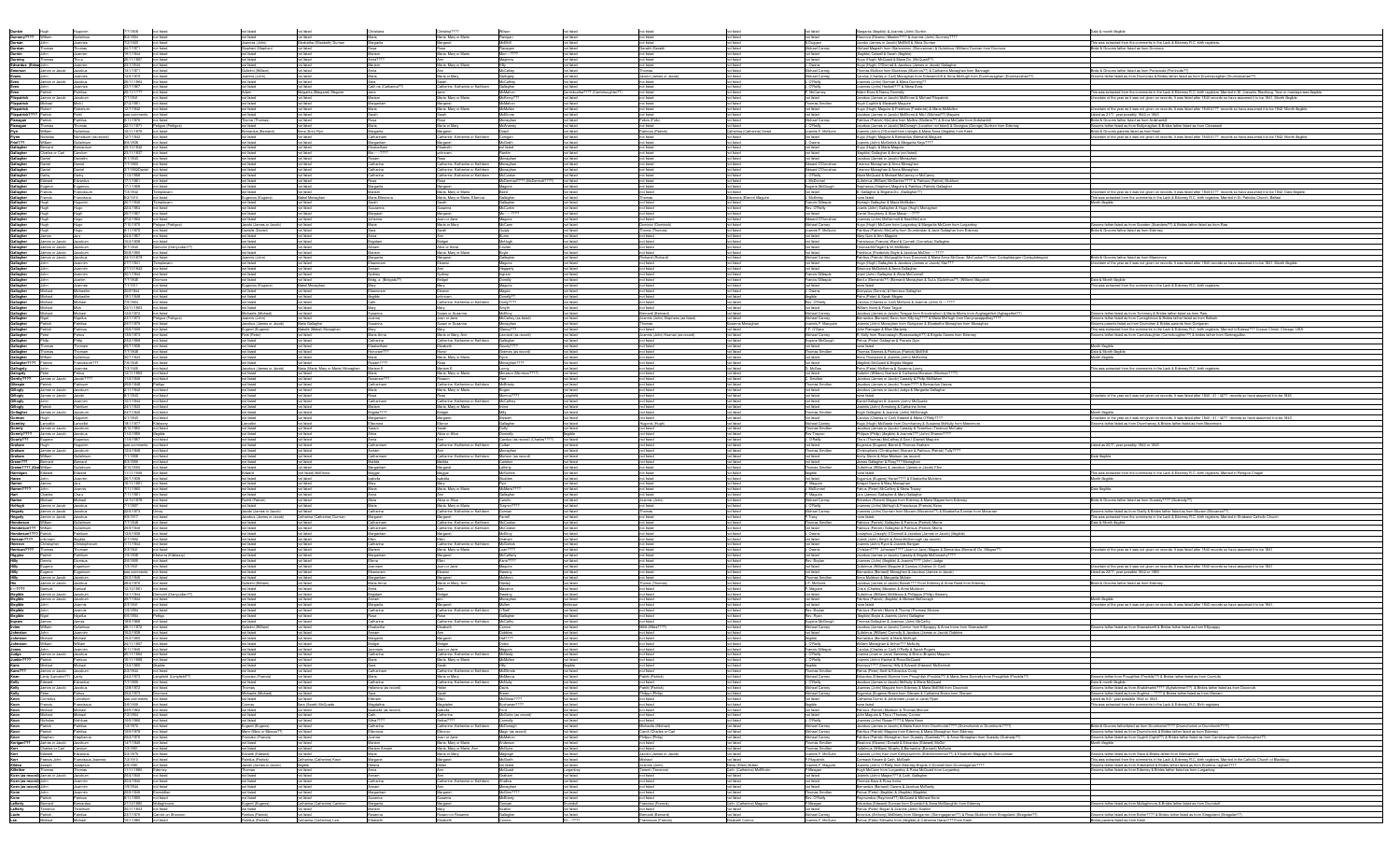| Leevistor????                                                                                                                    |                                                                                                                                                                                                                                              |                                      | 1/1844<br>not listed                                                                |                                                                 |                                                   |                                |                                                        |                           |                                                      |                                                              |                                                    |                                                                                 | anciscus (Francis) Magovran & Thomas (not listed)                                                                                                                                          |                                                                                                                                                                                                                                     |
|----------------------------------------------------------------------------------------------------------------------------------|----------------------------------------------------------------------------------------------------------------------------------------------------------------------------------------------------------------------------------------------|--------------------------------------|-------------------------------------------------------------------------------------|-----------------------------------------------------------------|---------------------------------------------------|--------------------------------|--------------------------------------------------------|---------------------------|------------------------------------------------------|--------------------------------------------------------------|----------------------------------------------------|---------------------------------------------------------------------------------|--------------------------------------------------------------------------------------------------------------------------------------------------------------------------------------------|-------------------------------------------------------------------------------------------------------------------------------------------------------------------------------------------------------------------------------------|
| Linch (Lynch??? Patrick                                                                                                          |                                                                                                                                                                                                                                              |                                      | 28/4/1854<br>Pettigo<br>8/1869<br>Dromore                                           | ot listed<br>Andreas (Andrew)                                   | t listec<br>ot listed<br>ot listed                |                                | Aaria, Mary or Marie                                   | cTaque                    | not listed<br>not listed                             | not listed<br>Thoma (Thomas)                                 | ot listed<br>not listed                            | Rev. Ryan<br>Michael Carney                                                     | Patricus (Parick) Linch (Lynch????) & Pat. (Patrick) McTague<br>Jacobo (James or Jacob) McQuade from Letteree???? (Lettery????) & Catharina McGennis from Drumhose                         | Date illegible<br>irooms father listed as from Letteree???? (Lettery????) & brides father listed as from Glenari                                                                                                                    |
| <b>Lunny</b>                                                                                                                     | Livingstone James or Jacob Jacobus<br>Alexander                                                                                                                                                                                              |                                      | 5/1854<br>not listed                                                                | t listed                                                        | pt listed                                         |                                | atherine ,Katherine or Kathleen                        |                           | ot listed                                            | t listed                                                     |                                                    |                                                                                 | illegible) (Illegible) & Maria Carolan                                                                                                                                                     |                                                                                                                                                                                                                                     |
| Lunny<br>Lunny                                                                                                                   | James or Jacob<br>James or Jacob                                                                                                                                                                                                             |                                      | 9/5/1872<br>not listed<br>6/1873<br>not listed                                      | Patritii (Patrick)<br>Patritii (Patrick)                        | ot listed<br>pt listed                            |                                | laria or Mary                                          |                           | ot listed<br>ot listed                               | Joannis (John<br>Hugonis (Hugh)                              |                                                    | Michael Carney<br>Michael Carney                                                | annis (John) Lunny from Feartha (Fartagh????) & Susanna Lunny from Feartha (Fartagh????)<br>oannes (John) Lunny from Feartha (Fartagh????) & Susanna Lunny from Feartha (Fartagh????)      | ooms father listed as from Killyarry???? (Killygarry????) & Brides father listed as from Drumgowna<br>irooms father listed as from Doocrock & Brides father listed as from Drumgown???? (Drumgowna????)                             |
| Lunny<br>Lunny                                                                                                                   | Patrick<br>Patrick                                                                                                                                                                                                                           | Patricum???'                         | /11/1842<br>not listed<br>not listed<br>2/1849                                      | ot listed<br>ot listed                                          | ot listed<br>ot listed                            | <u>gdalenam</u><br>nnam????    |                                                        |                           | ot listed<br>ot listed                               | ot listed<br>ot listed                                       | ot listed<br>t listed                              | hot listed<br>C. Smollen                                                        | Bernardus (Bernard) Koen (as record) & Franciscus (Francis) Ward<br>Joannis (John) (illegible) & Jacobus???? (James or Jacob) McCaffry???                                                  |                                                                                                                                                                                                                                     |
| Lunny<br>Lunny                                                                                                                   |                                                                                                                                                                                                                                              |                                      | 4/8/1911<br>not listed<br>4/8/1???<br>not listed                                    | ot listed<br>Jacobus (James or Jacob)                           | t listec<br>Maria (Maria, Mary or Marie) McCafrey | Catharina Jane<br>Catharina    | Catherine Jane<br>atherine                             | lcGaughy???               | ot listed<br>ot listed                               | dvardus (Edward):<br>t listed                                | laria (Maria or Mary) Lunny                        | .Fitzpatrick<br>'.Fitzpatrick                                                   | ne listed<br>ne listed                                                                                                                                                                     | This was extracted from the comments in the Lack & Ederney R.C. birth registers. Married in Blackbog R.C. Church<br>This was extracted from the comments in the Lack & Ederney R.C. birth registers. Married in Church of Blackbor  |
| Luny<br>M----????                                                                                                                | ames or Jacob                                                                                                                                                                                                                                |                                      | not listed<br>7/1847<br>not listed                                                  | it listed<br>ot listed                                          | ot listed                                         |                                | ria, Mary or Marie<br><i>A</i> aria, Mary or Marie     |                           | <u>ot listed</u><br>not listed                       | ot listec<br>hot listed                                      | ıot listed                                         | homas Smollen<br>Thomas Smollen                                                 | Petrus (Peter) Stars & Maria McCaffery<br>Andrea (Andrew) McBriarty & Joannis (John) Hereren????                                                                                           | Month illegible<br>Date & Month illegible                                                                                                                                                                                           |
| <b>Macormick</b><br>Magany????                                                                                                   |                                                                                                                                                                                                                                              |                                      | ?/1859<br>not listed<br>/3/1881<br>not listed                                       | ot listed<br>Joannis (John)                                     | ot listed<br>lenna (Ellen) Magany???              |                                |                                                        |                           | not listed<br>ot listed                              | าot listed                                                   | ot listed<br>losa (Rose) Maguire                   | ot listed<br>oannis F. McGuire                                                  | ndreus (Andrew) Mohan from Mantlin & Catharina (Catherine) Maguire from Larg                                                                                                               | Date & month illegible<br>rooms father listed as from Boh Island (Boa Island??) & Brides father listed as from Larg                                                                                                                 |
| <u>Magee</u><br><b>Magee</b>                                                                                                     |                                                                                                                                                                                                                                              | ernardum                             | 2/11/1845<br>not listed<br>4/11/1871<br>not listed                                  | ot listed<br>Michaelis (Michael)                                | t listed<br>t listed                              | --????                         |                                                        |                           | ot listed<br>ot listed                               | ot listed<br>Patritii (Patrick                               |                                                    | pt listed<br>Michael Carney                                                     | Brigida Owens & Brigida Magee<br>Georgius (George) Duncan from Ederney & Joannis Herrison???? From Ederney                                                                                 | irooms father listed as from Bannagh & Brides father listed as from Aughinver (Aghinver)                                                                                                                                            |
| Magee<br>Magee                                                                                                                   |                                                                                                                                                                                                                                              | Ienricum                             | not listed<br>5/1/1843<br>14/10/1845<br>not listed                                  | ot listed<br>ot listed                                          | ot listed<br>ot listed                            | Catharinam                     | Catherine ,Katherine or Kathleen                       |                           | ot listed<br>not listed                              | าot listed<br>hot listed                                     | ıot listed<br>ıot listed                           | hot listed<br>Francis Gillespie                                                 | Jacobus (James or Jacob) McConell & M.I (Michael????) O'Neal<br>Joani (John) Maguire???? & Hugoni (Hugh) McOsker                                                                           |                                                                                                                                                                                                                                     |
| <b>Magee</b><br>Magee???                                                                                                         |                                                                                                                                                                                                                                              | <i>l</i> lichaelim                   | 7/1857<br>not listed<br>e comments not listed                                       | ot listed<br>ot listed                                          | ot listed<br>pt listed                            |                                |                                                        | lcMan----????             | ot listed<br>ıot listed                              | าot listed<br>ot listed                                      | <sub>t listed</sub>                                | าot listed<br>าot listed                                                        | Mick McQuade & Catherine Macus---????<br>Eugenius (Eugene) Barret & Jacobus (James or Jacob) Koen (as record)                                                                              | Listed as ?/?/, year possibly 1842 or 1843                                                                                                                                                                                          |
| Magee????<br>Magennis                                                                                                            |                                                                                                                                                                                                                                              | rnardum                              | 4/4/1848<br>not listed<br>5/9/1869<br><b>Glenarn</b>                                | pt listed<br>ot listed                                          | pt listed<br>ot listed                            | osanna                         |                                                        |                           | <u>ot listed</u><br>Glenarn                          | ot listec<br>not listed                                      | ıot listed                                         | homas Smollen<br>Michael Carney                                                 | Felix McGee???? & Petrus (Peter) Bogar<br>Patritis (Patrick) Breen & Maria Muldoon                                                                                                         |                                                                                                                                                                                                                                     |
| <u>Maginnes</u><br><u>Maginnis</u>                                                                                               |                                                                                                                                                                                                                                              | Patritius                            | /7/1873<br>not listed<br>2/1856<br>not listed                                       | Philipi (Philip<br>ot listed                                    | ot listed<br>pt listed                            |                                | <i>A</i> aria or Mary                                  |                           | ot listed<br>ot listed                               | Thomas<br>ot listed                                          | าot listed                                         | .F. McGuire<br>ev. O'Reilly                                                     | Jacobus (James or Jacob) Morris from Croneen bun & Maria Irvine from Largy<br>Carolus (Charles or Carl) Maguire & Tho.s (Thomas) Hicks???                                                  | irooms father listed as from Drumhose & Brides father listed as from Croneen bun (Croneen Bar??)                                                                                                                                    |
| Magoldrick<br><b>Magolrick</b>                                                                                                   | `homas<br>harles or Carl                                                                                                                                                                                                                     |                                      | 4/3/1848<br>not listed<br>1/1874<br>not listed                                      | ot listed<br>Caroli (Charles or Carl)                           | ot listed<br>listed                               |                                | <i>A</i> aria, Mary or Marie<br><i>A</i> aria or Mary  |                           | 3oa Island<br>ot listed                              | ot listed<br><b>Fimothei (Timothy)</b>                       |                                                    | Thomas Smollen<br>Michael Carney                                                | Edvardus (Edward) Maguire & Brigida McKone<br>icobus (James or Jacob) Murratt from Letteree???? & Jacobus (James or Jacob) McElhoney                                                       | ooms father listed as from Drumnavahan & Brides father listed as from Glenarn                                                                                                                                                       |
| Magolrick<br>Magolrick                                                                                                           |                                                                                                                                                                                                                                              |                                      | 3/1/1870<br>not listed<br>6/12/1870<br>not listed                                   | <i><b>Aichaelis (Michael)</b></i><br>Jacobi (James or Jacob     | pt listed<br>ot listed                            | zabetha                        | <i>A</i> aria or Mary<br>lizabeth                      |                           | not listed<br>ot listed                              | Patritii (Patrick)<br>Caroli (Charles or Car                 | ıot listed<br>ot listed                            | Michael Carney<br>Michael Carney                                                | lugo (Hugh) McQuade from Monavriece (Monavreece??) & Edvardus (Edward) Johnston from Largy<br>Brigida Owens from Ederney & Catharina McQuade from Monavrice (Monavreece                    | Bride & Grooms father listed as from Lack<br>Bride & Grooms father listed as from Rotten mountain                                                                                                                                   |
| <u>Magovern</u>                                                                                                                  | James or Jacob                                                                                                                                                                                                                               | Jacobus                              | 2/10/1872<br>not listed<br>2/1880<br>Glenvannan                                     | rancisci (Francis)<br>Patritius (Patrick)                       | t listed<br>artharina (Catherine) Magragh         | zabetha                        | Elizabeth<br>Maria or Mary                             |                           | ot listed                                            | acobi (James or Jacob)                                       | <sub>t listed</sub><br>Catharina (Catherine) Boyle | Michael Carney<br>oannis F. MacGuire                                            | Jacobus (James or Jacob) Maguire from Ederney & Maria McHugh from Blackbog<br>oannes (John) Boyle from Carrickcroghery & Anna Boyle from Carrickcroghery                                   | Bride & Grooms father listed as from Ederney<br>rooms father listed as from Glanvannan & Brides father listed as from Carrickcrogher                                                                                                |
| <u>Magragh</u><br><u>Magragh</u>                                                                                                 |                                                                                                                                                                                                                                              | erent.m (Terentium??)                | /8/1879<br>not listed<br>not listed<br>24/4/1845                                    | Joannis (John)<br>not listed                                    | losa (Rose) Magrag<br>ot listed                   | <u>rgarita</u>                 |                                                        |                           | Carrickcrogher<br>not listed                         | <u>Joannis (John) </u><br><u>oannis (John)</u><br>not listed | ∶atharina (Catherine) Boyle<br>ıot listed          | pannis F. McGuire<br>Francis Gillespie                                          | icobus (James or Jacob) Magragh from Glenvannan & Elizabeth Magragh from Glenvannar<br>Johani (John) McGinnis & Cath.a (Catharina??) Maguire                                               | ooms parents listed as from Glenvannar                                                                                                                                                                                              |
| Magrath<br><b>Magrath</b>                                                                                                        |                                                                                                                                                                                                                                              | ul.m (Gulielmum??)                   | not listed<br>9/6/1845<br>5/8/1838                                                  | ot listed<br>ot listed                                          | ot listed                                         |                                |                                                        |                           | not listed<br>it listed                              | ot listed<br>pt listed                                       | ıot listed<br>† listed⊦                            | Francis Gillespie                                                               | oani (John) Maguire & Anna Donelly                                                                                                                                                         |                                                                                                                                                                                                                                     |
| <u>Maguire</u><br><u>Maguire</u>                                                                                                 |                                                                                                                                                                                                                                              | Bernardum                            | not listed<br>/?/1838<br>not listed                                                 | ot listed                                                       | pt listed<br>ot listed                            | zabetham                       | laria, Mary or Marie                                   |                           | Derivoland (Derryvullan??)                           | ot listed                                                    | ot listed                                          | ot listed<br>าot listed                                                         | rigida McQuade & Elizabetha Mulraine<br>Joannis (John) Morris & Franciscus (Francis) McQuade                                                                                               | Month illegible                                                                                                                                                                                                                     |
| <b>Maguire</b><br><b>Maguire</b>                                                                                                 |                                                                                                                                                                                                                                              | <u>ristopherun</u><br>.<br>Cormy???  | 3/2/1843<br>not listed<br>28/2/1854<br>not listed                                   | ot listed<br>ot listed                                          | pt listed<br><u><sub>pt</sub></u> listed          |                                | loan or Jane                                           |                           | it listed<br>not listed                              | ot listed<br>าot listed                                      | ıot listed                                         | าot listed<br>Rev. O'Reilly                                                     | Patritius (Patrick) Maguire & Jacobus (James or Jacob) Balfour<br>'atricus (Patrick) McGoldrick & Georgius (George) Dunkin                                                                 |                                                                                                                                                                                                                                     |
| <b>Maguire</b><br><b>Maguire</b>                                                                                                 |                                                                                                                                                                                                                                              | Edvardus<br>Edvardus                 | 9/11/1874<br>not listed<br>10/1875<br>not listed                                    | Joannis (John)<br>Edvardi (Edward)                              | ot listed<br>ot listed                            | <i>l</i> aria Anna             | <i>A</i> aria or Mary, Ann<br>loan or Jane             |                           | ot listed<br>ot listed                               | oannis (John)<br>Felicis (Felix)                             | ot listed<br>ot listed                             | Michael Carney<br>Michael Carney                                                | iulielmus (William) McGolrick from Gorterhar (Gortacar????) & Maria Anna Hanley from Ederney<br>omas McHugh from Drumnavahan & Joanna Quin from Dullaghar                                  | Bride & Grooms father listed as from Carrickoughte<br>rooms father listed as from Drumchorick & Brides father listed as from Clonee                                                                                                 |
| <b>Maguire</b><br><u>Maguire</u>                                                                                                 | rancis                                                                                                                                                                                                                                       | Edvardus<br>ranciscun                | /6/1878<br>Longfield<br>not listed                                                  | Patritii (Patrick)<br>it listed                                 | pt listed<br>t listed                             |                                | usan or Susanna                                        |                           | ot listed                                            | Joannis (John)                                               | ıot listed                                         | oannis F. McGuire                                                               | ohn Gormley from Drumquin & Mary McTague from Dromore Big<br>annis (John) Maguire & Georgius(George) McCrea                                                                                | rooms father listed as from Carrick bur???? & Brides father listed as from Glenvannan<br>Incertain of the year as it was not given on records. It was listed after 1840/41?? records so have assumed it to be 1842. Month illegible |
| <b>Maguire</b><br><b>Maguire</b>                                                                                                 | Francis<br>James or Jacob                                                                                                                                                                                                                    | Franciscum<br>Jacobum                | /3/1848<br>not listed<br>29/10/1842<br>not listed                                   | not listed<br>ot listed                                         | ot listed<br>ot listed                            |                                | laria, Mary or Marie                                   |                           | not listed<br>ot listed                              | าot listed<br>ot listed                                      | not listed                                         | Thomas Smollen<br>าot listed                                                    | vardus (Edward) Connelly & Susanna Murphy<br>Jacobus (James or Jacob) Monaghan & Owen (illegible)                                                                                          |                                                                                                                                                                                                                                     |
| <u>Maguire</u><br><b>Maguire</b>                                                                                                 | James or Jacob Jacobum<br>James or Jacob Jacobus                                                                                                                                                                                             |                                      | 49/7/1842<br>Inot IIstea<br>not listed<br>9/2/1864                                  | ot listed                                                       | ot listed                                         |                                | Maria, Mary or Marie                                   | IcCaffry??                | ot listed                                            | ot listed                                                    | ot listed                                          | hot listed                                                                      | Joannis (John) Maguire & Franciscus (Francis) Maguire<br>Edvardus Maguire & Anna Do. (Maguire??)                                                                                           | Uncertain of the year as it was not given on records. It was listed after 1840/41?? records so have assumed it to be 1842. Month illegible                                                                                          |
| <b>Maguire</b><br><b>Maguire</b>                                                                                                 | James or Jacob Jacobus<br>James or Jacob Jacobus                                                                                                                                                                                             |                                      | /7/1867<br>not listed<br>not listed<br>4/6/1876                                     | ot listed<br>Bernardi (Bernard)                                 | pt listed<br>$\frac{ot$ listed<br>ot listed       |                                | Aaria or Mary                                          | ard (as record) (Baird??) | <u>ot listed</u>                                     | pt listed<br>Jacobi (James or Jacob)                         | ıot listed                                         | . O'Reilly<br>Michael Carney                                                    | annes (John) Maguire & Maria King<br>lacobus (James or Jacob) Herricon from Kesh & Margarita McMahon from Carrickoughter                                                                   | Grooms father listed as from Kesh & Brides father listed as from Carrickoughter                                                                                                                                                     |
| Maguire<br><b>Maguire</b>                                                                                                        | James or Jacob Jacobus                                                                                                                                                                                                                       |                                      | not listed<br>)/2/1879<br>ee comments not listed                                    | Joannis (John)<br>ot listed                                     | ot listed                                         | Catharinam                     | Catherine ,Katherine or Kathleen                       |                           | ot listed<br>ot listed                               | าot listed                                                   | ot listed                                          | Joannis F. McGuire<br>าot listed                                                | Stephenus (Stephen) Maguire from Lac???? (Lack??) & Rosa Keon from Monavriece (Monavreece)<br>oannis (John) McKenna & Brigida Slevin                                                       | Brides & Grooms father listed as from Largey???? (Largy??)<br>Listed as ?/?/, year possibly 1842 or 1843                                                                                                                            |
| Maguire<br><u>Maguire</u>                                                                                                        |                                                                                                                                                                                                                                              |                                      | /1/1844<br>not listed<br>4/3/1845<br>not listed                                     | ot listed<br>ot listed                                          | pt listed<br>pt listed                            | <u>Aargaritam</u><br>zabetham  |                                                        | lcG-----????              | not listed<br><u>ot listed</u>                       | าot listed<br>ot listec                                      | ıot listed                                         | J. Owens<br>Francis Gillespie                                                   | Michael McQuaid & Brigida McG-----????<br>ani (John) McDonnell & Margarita Monaghar                                                                                                        | Date illegible                                                                                                                                                                                                                      |
| <u>Maguire</u><br><b>Maguire</b>                                                                                                 |                                                                                                                                                                                                                                              |                                      | not listed<br>7/8/1868<br>0/1/1872<br>not listed                                    | not listed<br>Patritii (Patrick)                                | ot listed<br>ot listed                            |                                | <i>A</i> aria or Mary                                  | naghan                    | not listed<br>not listed                             | hot listed<br><sup>=</sup> arrell                            | ot listed<br>าot listed                            | J. O'Reilly<br>Michael Carney                                                   | laria Monaghan & Joannis (John) Hackett<br>Jacobus (James or Jacob) Lunny from Killyarry (Killygarry??) & Joannes (John) Morris from Monavrice (Monavreece??)                              | Grooms father listed as from Monavrice (Monavreece??) & Brides father listed as from Derry Beg                                                                                                                                      |
| <u>Maguire</u><br><b>Maguire</b>                                                                                                 |                                                                                                                                                                                                                                              |                                      | 0/5/1877<br>not listed<br>not listed<br>0/1/1910                                    | Jacobi (James or Jacob)<br>Patritius (Patrick)                  | ot listed<br>Sara (Sarah) Breen                   | atharina<br>Elizabeth          | Catherine ,Katherine or Kathleen                       |                           | ot listed<br>not listed                              | Philippi (Philip)<br>not listed                              | ıot listed                                         | Michael Carney<br>John F. Timoney                                               | Jacobus (James or Jacob) Maguire from Largy & Sarah Dolin from Glenarn<br>one listed                                                                                                       | rooms father listed as from Largy & Brides father listed as from Glenarn<br>This was extracted from the comments in the Lack & Ederney R.C. birth registers. Married in the Parish Church, Whitehill                                |
| <u>Maguire</u><br>Maguire                                                                                                        |                                                                                                                                                                                                                                              | aurentium???<br>Pt. ium (Patritium?? | 0/8/1838<br>not listed<br>not listed<br>/2/1844                                     | ot listed                                                       | pt listed<br>ot listed                            | <u>argaritam</u>               | Aaria, Mary or Marie                                   |                           | ıot listed<br>not listed                             | าot listed<br>hot listed                                     | ıot listed                                         | าot listed<br>hot listed                                                        | Alexander Brown & Catharina Corrigan                                                                                                                                                       |                                                                                                                                                                                                                                     |
| Maguire<br><u>Maguire</u>                                                                                                        |                                                                                                                                                                                                                                              | Patritius                            | not listed<br>3/1859<br>8/11/1875 not listed                                        | ot listed<br>ot listed<br>Joannis (John)                        | ot listed<br>ot listed                            | zabetha                        | Catherine, Katherine or Kathleen                       |                           | ot listed<br>ot listed                               | not listed<br>Farrell                                        | ot listed                                          | าot listed<br>Michael Carney                                                    | deorgius (George) Duncan & C. Monaghan<br>Jacobus (James or Jacob) Maguire from Ederney & Maria Maguire from Ederney                                                                       | ooms father listed as from Ederney & Brides father listed as from Monavriece (Monavreece??                                                                                                                                          |
| <b>Maguire</b><br><b>Maguire</b>                                                                                                 |                                                                                                                                                                                                                                              | <b>IPetrus</b><br>Rogerus???         | 1/11/1869 not listed<br>1/1868<br>not listed                                        | iot listed<br>ot listed                                         | ot listed<br><u><sub>pt</sub></u> listed          |                                |                                                        |                           | not listed<br>ot listed                              | าot listed<br>ot listed                                      | าot listed                                         | Michael Carney<br>O'Reilly                                                      | Terentius (Terence) McQuade & Margarita McCann<br>acobus (James or Jacob) McGoldrick & Anna Breer                                                                                          |                                                                                                                                                                                                                                     |
| Maguire????<br>Maguire????                                                                                                       | Bernard<br>James or Jacob                                                                                                                                                                                                                    | Bernardum<br>Jacobum                 | not listed<br>/5/1845<br>/11/1843<br>not listed                                     | not listed<br>not listed                                        | ot listed<br>ot listed                            | izabetham                      |                                                        |                           | not listed<br>not listed                             | not listed<br>าot listed                                     | not listed<br>ot listed                            | hot listed<br>not listed                                                        | Hugo (Hugh) Flynn & Jacobus (James or Jacob) McDonagh???<br>Hugo (Hugh) McGarrity & (illegible)                                                                                            |                                                                                                                                                                                                                                     |
| Maguire????<br>Marchall (as reco John                                                                                            | unknown                                                                                                                                                                                                                                      |                                      | 7/1848<br>not listed<br>1/6/1876<br>Dromore                                         | ot listed<br>Gulielmi (William)                                 | ot listed<br>ot listed                            |                                | loan or Jane                                           |                           | ot listed<br>ot listed                               | ot listed<br>Oliveri (Oliver)                                | <sub>t listed</sub><br>not listed                  | Francis Gillespie<br>Michael Carney                                             | Nigello & Maria Ryan????<br>Gulielmus (William) Johnston from Largy & Joanna Johnston from Largy                                                                                           | Grooms father listed as from Mullenboy (Mullanboy??) & Brides father listed as from Croneen                                                                                                                                         |
| <b>Martin</b>                                                                                                                    |                                                                                                                                                                                                                                              |                                      | 10/1873<br>Fintona                                                                  | Claudei (Claude)                                                | ot listed                                         | lizabetha                      |                                                        |                           | ot listed                                            | Joannis (John)                                               | ıot listed                                         | Michael Carney                                                                  | Michael McMacken from Kilcoughtrey???? & Allicia Laughran from Kinegillan????                                                                                                              | irooms father listed as from Legamaghery & Brides father listed as from Ederney                                                                                                                                                     |
| <b>McAdams</b><br><b>McAleer</b>                                                                                                 | James or Jacob Jacobum                                                                                                                                                                                                                       |                                      | 12/?/1845<br>not listed<br>not listed<br>6/1/1868<br>4/12/1859 not listed           | ot listed<br>ot listed<br>ot listed                             | ot listed<br>ot listed<br>ot listed               |                                |                                                        |                           | not listed<br>not listed<br>not listed               | <u>ot</u> listed<br>าot listed<br>not listed                 | ıot listed                                         | <b>Thomas Smollen</b><br>Eugene McGough                                         | iulielmus (William) Monaghan & Franciscus (Francis) McLeer<br>Jacobus (James or Jacob) Breen & Patritius (Patrick) Muldoon<br>s (James) Devine???? & Anne McWade.                          | Month illegible                                                                                                                                                                                                                     |
| McAleer<br>McAleer???<br>McAlesher                                                                                               | <b>Mortimer</b>                                                                                                                                                                                                                              |                                      | 22/?/1843 not listed                                                                | not listed                                                      | ot listed                                         | Catharinam                     | Catherine ,Katherine or Kathleen                       |                           | not listed                                           | าot listed                                                   | not listed                                         | P. Maguire<br>hot listed                                                        | Jacobus (James or Jacob) Quin & Catharina Durnin                                                                                                                                           | Month illegible                                                                                                                                                                                                                     |
| McAneney (as red Michael                                                                                                         |                                                                                                                                                                                                                                              |                                      | 1/2/1873<br>Whitehil<br>16/11/1876 not listed                                       | Hugonis (Hugh)<br>Gulielmi (William)                            | pt listed<br>ot listed                            | :abetha                        |                                                        |                           | ot listed<br>not listed                              | Patritii (Patrick)<br>Joannis (John)                         | ıot listed<br>Cath. (Catherine) Doonan             | . Gallagher<br>Michael Carney                                                   | Bernardus (Bernard) Maguire from Ederney & Maria Anna Maguire??? from Ederney<br>Georgius (George) Dunkin from Ederney & Patritius McGuire from Rahall                                     | rooms father listed as from Shalney???? (Shallany????) & Brides father listed as from Drumm---????<br>frooms father listed as from Tullynaguigy (Tullanaguiggy??) & Brides father listed as from Scallen???                         |
| McAnern<br><b>McAran</b>                                                                                                         |                                                                                                                                                                                                                                              |                                      | 3/2/1881<br>not listed                                                              | umphry                                                          | ath. (Catherine) Little<br>pt listed l            |                                | Catherine ,Katherine or Kathleen                       |                           | not listed                                           | Georgii (George)                                             |                                                    | P.Meegan                                                                        | Pat Shallow from Crimlin & Rose O'Donnell from Roscolban                                                                                                                                   | Bride & Grooms father's location not listed                                                                                                                                                                                         |
|                                                                                                                                  | James or Jacob                                                                                                                                                                                                                               |                                      | /3/1848<br>not listed                                                               | t listed                                                        |                                                   | eanoram                        |                                                        |                           | ot listed                                            | ot listed                                                    | listed:                                            | าot listed                                                                      | Joannis (John) Gollagher & Joannis (John) McGolgrick                                                                                                                                       |                                                                                                                                                                                                                                     |
| McArann (as recoEdward<br><u>McAroe</u>                                                                                          |                                                                                                                                                                                                                                              | Edvardus                             | not listed<br>7/4/1879<br>1/7/1872 Langfield (Longfield??)                          | Jacobi (James or Jacob)<br>ıomas                                | Maria Acheson<br>ot listed                        | osa Anna                       |                                                        |                           | not listed<br>not listed                             | Edvardi (Edward)<br>Joannis (John)                           | Rosa Doonan<br>ıot listed                          | P.Meegan<br>Michael Carney                                                      | Joannis (John) Eves from Kesh & Maria A. Keon from Portenode (Portinode??)<br>Daniel McAnena from Drumquin & Susanna Falnagan from Dromore                                                 | Grooms parents listed as from Muckross (Muckros??) & Brides parents from Letterkeen<br>irooms father listed as from Segully & Brides father listed as from Glenvannon (Glenvannan??)                                                |
| <u>McAron</u><br><b>McBriarty</b>                                                                                                |                                                                                                                                                                                                                                              |                                      | /1/1881<br>Lisbellaw<br>1/9/1854<br>not listed                                      | Joannis (John)<br>ot listed                                     | Rosa (Rose) Drun<br>ot listed                     |                                |                                                        |                           | tot listed<br>not listed                             | ot listed                                                    | ıot listed                                         | P.Meegan<br>not listed                                                          | hil. Mc----???? From Clarna???? (Claranagh??) & Susan Morris (not listed)<br>Ferentius (Terence) & Hugo (Hugh) McQuaid                                                                     | ooms father listed as from Lisbellaw & Brides father's location not listed                                                                                                                                                          |
| McBride<br>McBride                                                                                                               | James or Jacob Jacobus                                                                                                                                                                                                                       |                                      | not listed<br>not listed<br>2/2/1872                                                | ot listed<br>Joannis (John)                                     | ot listed<br>ot listed                            | zabetham                       | Maria or Mary                                          | <u>lonaghan</u>           | not listed<br>not listed                             | hot listed<br>Jacobi (James or Jacob)                        | ot listed<br>not listed                            | Francis Gillespie<br>Michael Carney                                             | ranciscus (Francis) Magovran & Joanna Muldoon<br>'3?'Jacobus (James or Jacob) Monaghan from Bannagh Beg & Catharina Magolrick from Aughahanna (Aghahannagh                                 | Grooms father listed as from Curraghmore & Brides father listed as from Gorterchar (Gortacar or Gortacharn????)                                                                                                                     |
| <b>McBrierty</b><br><u>McBrine</u>                                                                                               |                                                                                                                                                                                                                                              |                                      | /3/1838<br>not listed<br>/5/1857<br>not listed                                      | ot listed<br>ot listed                                          | pt listed<br>ot listed                            | atharinam<br>ary Jane          | Catherine ,Katherine or Kathleen                       | <u>Jonaghe</u>            | ot listed<br>not listed                              | t listed<br>าot listed                                       | ıot listed                                         | . Owens<br>J. O'Neill                                                           | <sub>'</sub> annis (John) & Maria McGettigan<br>erence???? (illegible) & Catherine McGirr                                                                                                  |                                                                                                                                                                                                                                     |
| McCabe<br>McCabe                                                                                                                 | Carolus Carl Carolus<br>)anie                                                                                                                                                                                                                |                                      | /7/1877<br>not listed<br>2/8/1878                                                   | Terentii (Terrence<br>loannes (John)                            | ot listed<br>ot listed                            |                                |                                                        |                           | not listed<br>ot listed                              | Gulielmi (William)<br>Patritii (Patrick)                     | ıot listed<br>ot listed                            | Michael Carney<br>Michael Carney                                                | ugo (Hugh) McCabe from Carrickoughter & Sara Anna McCabe from Carrickoughter<br>homas Corrigan from Aughaleague (Aghaleague??) & Isabella Durnian from Derry Beg                           | Bride & Grooms father listed as from Carrickoughter<br>irooms father listed as from Edereney & Brides father listed as from Kilsmullen (Kilsmullan??)                                                                               |
| McCabe<br><b>McCabe</b>                                                                                                          | James or Jacob Jacobus                                                                                                                                                                                                                       |                                      | 3/12/1862<br>not listed<br>2/10/1880 Bow Island (Boa Island??)                      | ot listed<br>Joannis (John)                                     | ot listed<br>izabeth Lilly                        | Catherine<br>largarita         | Catherine                                              |                           | ot listed<br>ughahanna (Aghahannagh??)               | pt listed<br>rnardi (Bernard??)                              | not listed<br>Sarah Fife                           | hot listed<br>P.Meegan                                                          | Rose Monaghan & James Monaghan<br>ohn McCabe from Bow Isalnd (Boa Island??) & Pat Timblin???? (Timlin??) from Aughahanna (Aghahannagh??)                                                   | ooms father listed as from Bow Island (Boa Island) & Brides father listed as from Aughahanna (Aghahannagh??)                                                                                                                        |
|                                                                                                                                  | l Patrick                                                                                                                                                                                                                                    | Patritius                            | 14/11/1867<br>not listed<br>/2/1910<br>not listed                                   | iot listed<br><sup>-</sup> erentius (Terrence)                  | pt listed<br>aria (Maria, Mary or Marie) McCafrey |                                |                                                        |                           |                                                      |                                                              |                                                    | . O'Reilly<br>Pitznatrick ⊺                                                     | Edvardus (Edward) Monaghan & Joannis (John) Hackett???<br>Jas. (James) Cassidy of Ederney & Ellen Gallagher                                                                                | This was extracted from the comments in the Lack & Ederney R.C. birth registers. Married R.C. Church of Blackbog                                                                                                                    |
| McCabe<br>McCabe<br>McCabe<br><b>McCafferty</b>                                                                                  | James or Jacob Jacobum                                                                                                                                                                                                                       |                                      | 1/4/1872<br>not listed<br>7/6/1840<br>not listed                                    | rancisci (Francis)<br>ot listed                                 | ot listed<br>ot listed                            | <i>l</i> laria Anna            | <i>A</i> aria or Mary, Ann                             |                           | ot listed<br>not listed                              | Roberti (Robert)<br>ot listed                                | ot listed<br>not listed                            | T. Gallagher<br>าot listed                                                      | Joseph Gilday from Ardshankill & Maria Thompson from Drumnagenahar<br>Georgius (George) McCafferty & Eliza McCafferty                                                                      | Bride & Grooms father listed as from Ardshankill                                                                                                                                                                                    |
|                                                                                                                                  | homas                                                                                                                                                                                                                                        |                                      | 28/5/1848<br>not listed<br>2/?/1846<br>not listed                                   | ot listed<br>not listed                                         | ot listed<br>pt listed                            | Catharinam                     | atherine ,Katherine or Kathleen                        | <u>lonaghan</u>           | not listed<br>not listed                             | ot listed<br>hot listed                                      | าot listed                                         | ot listed<br>Thomas Smollen                                                     | Nigellus (Nigel) Keon & Michael (illegible)<br>Maria Campbell & Maria McMu------????                                                                                                       | Month illegible                                                                                                                                                                                                                     |
| McCaffery T<br>McCaffrey E                                                                                                       | James or Jacob Jacobum                                                                                                                                                                                                                       |                                      | 18/?/1844<br>not listed<br>not listed<br>0/4/1844                                   | not listed<br>ot listed                                         | ot listed<br>ot listed                            |                                | aria, Mary or Marie<br>atherine ,Katherine or Kathleen |                           | ot listed<br>ot listed                               | hot listed<br>าot listed                                     | ot listed                                          | าot listed<br>าot listed                                                        | iulielmus (William) O'Reily (as record) & Jacobus (James or Jacob) Kelly<br>onysius (Dennis) McAuley & uxor (wife,spouse                                                                   | Month illegible                                                                                                                                                                                                                     |
| <b>McCaffrey</b>                                                                                                                 | unknown                                                                                                                                                                                                                                      | illegible                            | not listed<br>5/9/1869<br>3/2/1858<br>not listed                                    | not listed<br>ot listed                                         | ot listed<br>ot listed                            | Catherine                      | Catherine                                              |                           | not listed<br>ot listed                              | hot listed<br>ot listed                                      | not listed<br>ot listed                            | Michael Carney<br>าot listed                                                    | Hugoni (Hugh) McKervey & Brigida McManus<br>Daniel??? Monaghan & Catherine Gallagher                                                                                                       |                                                                                                                                                                                                                                     |
| <b>McCaffrey</b>                                                                                                                 | James or Jacob Jacobum                                                                                                                                                                                                                       |                                      | 29/7/1913<br>e comments not listed                                                  | Georgius (George<br>ot listed                                   | Brigida or Anna (Calg<br>pt listed                |                                |                                                        |                           | ot listed<br>not listed                              | Edvardus (Edward<br>ot listed                                | Brigida (Bridget) McGonnigle                       | . Caufield<br>าot listed                                                        | Patritius (Patrick) Muldoon & Thomas McTeggart????                                                                                                                                         | This was extracted from the comments in the Lack & Ederney R.C. birth registers<br>Listed as 17/2, year possibly 1842 or 1843                                                                                                       |
| McCaffry<br>McCaffry<br>McCaffry<br>McCaffry                                                                                     | Michael                                                                                                                                                                                                                                      | Michaelim                            | not listed<br>2/1844<br>7/?/1838 not listed                                         | not listed                                                      | ot listed<br>ot listed                            | <u>largaritam</u><br>Catharina | Catherine ,Katherine or Kathleen                       |                           | not listed<br>not listed                             | าot listed<br>าot listed                                     | ot listed<br>not listed                            | Francis Gillespie<br>not listed                                                 | ancelot Armstrong & Maria Muldoon<br>Jacobus (James or Jacob) McDonagh & Susanna Mullen                                                                                                    | Month illegible                                                                                                                                                                                                                     |
|                                                                                                                                  | Patrick                                                                                                                                                                                                                                      |                                      | /11/1862<br>not listed<br>not listed<br>)/2/1876                                    | not listed<br>ot listed                                         | ot listed<br>ot listed                            |                                | <i>A</i> aria or Mary                                  |                           | ot listed<br>ot listed                               | ot listed                                                    | ot listed                                          | ot listed<br>Michael Carney                                                     | Edw.d (Edward) Maguire & Briget (as record) Green<br>Joannes (John) McCafrey from Drumgowna & Eleonora McElroy from Raw                                                                    | rooms father listed as from Drumgowna & Brides father listed as from Aughagaffart (Aghagaffert??                                                                                                                                    |
|                                                                                                                                  | James or Jacob Jacobus<br>Patrick                                                                                                                                                                                                            | Patritius                            | 7/4/1876<br>Pettigo (Pettigoe??<br>1/2/1871<br>not listed                           | Hugonis (Hugh)<br>Gulielmi (William)<br>lacobi (James or Jacob) | pt listed<br>ot listed                            | largarita<br>zabetha           | <u>Aargaret</u>                                        |                           | ot listed<br>ot listed                               | Philipi (Philip)<br>Gulielmi (William)                       | ıot listed<br>ot listed                            | Michael Carney<br>Michael Carney                                                | loannes (John) Lynch from Tullycarne (Tullycarn) & Elleonora Thompson from Pettigo (Pettigoe)<br>oannes (John) Dogherty from Formal (Formil??) & Catharina Dogherty from Formal (Formil??) | Grooms father listed as from Sesaskeilty (Sessiaghkeelta??) & Brides father listed as from Kilmore<br>Bride & Grooms father listed as from Drumgowna                                                                                |
| <b>McCafrey</b><br><b>McCann</b>                                                                                                 | Samuel                                                                                                                                                                                                                                       | Samuel                               | 14/5/1873<br>not listed<br>8/1/1877 not listed                                      | Eugenii (Eugene)<br>Dominici (Dominick)                         | ot listed<br>ot listed                            | <u>Aargarita</u><br>Maria Anna | <i>A</i> aria or Mary, Ann                             |                           | not listed<br>ot listed                              | Hugonis (Hugh)<br>Edvardi (Edward)                           | not listed<br>ıot listed                           | Michael Carney<br>Michael Carney                                                | Jacobus (James or Jacob) Magennis from Balckbog & Maria McCafrey from Letterkeen                                                                                                           | Grooms father listed as from Letterkeen & Brides father listed as from Tubrid (Tubbrid??)<br>rooms father listed as from Raw & Brides father listed as from Drummacalara                                                            |
|                                                                                                                                  | James or Jacob Jacobus???                                                                                                                                                                                                                    |                                      | 7/?/1841<br>not listed<br>/1/1920<br>not listed                                     | ot listed                                                       | pt listed                                         |                                | Alicia or Alice                                        |                           | <u>emplecarn</u><br>ot listed                        | Hugonis (Hugh)<br>ot listed<br>ot listed                     | ot listed                                          | hot listed<br>ot listed                                                         | ranciscus (Francis) Donnelly from Keeran & Catharina McHugh from Irvinestown<br>ne listed                                                                                                  | Incertain of the year as it was not given on records. It was listed after 1840 records so have assumed it to be 1841. Month illegible<br>his was extracted from the comments in the Lack & Ederney R.C. birth registers.            |
| McCann<br>McCann<br><b>McCanny</b>                                                                                               | Francis<br>Francis                                                                                                                                                                                                                           | Franciscus<br>Franciscus             | Longfield<br>9/6/1869<br>/?/1869<br>not listed                                      | ot listed                                                       | <b>Ellen Gallagher</b><br>ot listed<br>ot listed  |                                |                                                        |                           | not listed                                           | Patritii (Patrick)                                           | ıot listed<br>not listed                           | Michael Carney                                                                  | . Kelly & Sarah Lagan<br>Terentis (Terence) McQuade from Largy & Ellena Gallagher from Minmore (Meenmore??)                                                                                | Brides father listed as from Seemuldoon (Shemuldoon??)                                                                                                                                                                              |
| McCarney                                                                                                                         | <b>IWilliam</b>                                                                                                                                                                                                                              | dulielmus                            | )/11/1858<br>not listed<br>12/1857<br>not listed                                    | not listed<br>ot listed<br>ot listed                            | ot listed                                         |                                | laria, Mary or Marie                                   |                           | not listed<br>ot listed<br>not listed                | not listed<br>ot listed<br>not listed                        | ot listed<br>าot listed                            | . O'Reilly<br>ot listed                                                         | Eugenius (Eugene) Gallagher & Anna Do. (Gallagher??)<br>d. (Edward) Johnston & Mary Muldoon                                                                                                |                                                                                                                                                                                                                                     |
| McCarney<br>McCarny<br>McCarny????                                                                                               |                                                                                                                                                                                                                                              | Edvardus                             | <u>2/4/1845 _</u><br>not listed<br>Dromore                                          | ot listed                                                       | ot listed<br>ot listed                            |                                |                                                        |                           | not listed                                           | าot listed                                                   | าot listed                                         | . O'Reilly<br>Thomas Smollen                                                    | Jacobus Monaghan & Tho.s (Thomas) Morrow????<br>Michael Carrol???? & Patricus (Patrick) (illegible)                                                                                        | Date illegible                                                                                                                                                                                                                      |
| McCarron<br><u>McCarron</u>                                                                                                      |                                                                                                                                                                                                                                              |                                      | 5/1870<br>not listed<br>/?/1838                                                     | Caroli (Charles or Carl)<br>ot listed                           | ot listed<br>ot listed                            |                                |                                                        |                           | ot listed<br>not listed                              | Eugenii (Eugene)<br>not listed                               | ot listed                                          | Michael Carney<br>not listed                                                    | tomas Corrigan from Doocrock & Maria Donnelly from Nedsherry<br>Eugenius (Eugene) & Funia???? McCosker                                                                                     | rooms father listed as from Doocrock & Brides father listed as from Seemuldoon (Sheemuldoon??)<br>Date & month illegible                                                                                                            |
| <u>McCarron</u>                                                                                                                  |                                                                                                                                                                                                                                              |                                      | )/11/1850<br>not listed<br>not listed<br>/2/1914                                    | ot listed<br>ot listed                                          | ot listed<br>pt listed                            | <u> Aargarita</u><br>Catharina | Catherine                                              |                           | ot listed<br>ıot listed                              | ot listed<br>Joannes (John)                                  | t listed<br>Rosa (Rose) Gallaghe                   | Thomas Smollen<br>J. Maguire                                                    | Franciscus (Francis) Monaghan & Hugo (Hugh) McPike<br>ne listed                                                                                                                            | This was extracted from the comments in the Lack & Ederney R.C. birth registers. Married in Blackbog Church                                                                                                                         |
| McCart<br>McCart??<br><u>McCartan</u>                                                                                            | nknowi                                                                                                                                                                                                                                       |                                      | 2/?/1845<br>not listed<br>5/6/1854<br>not listed                                    | ot listed<br>not listed                                         | pt listed<br>ot listed                            |                                |                                                        |                           | ot listed<br>not listed                              | ot listed<br>าot listed                                      | ot listed                                          | Thomas Smollen<br>Rev. O'Reilly                                                 | Joannis (John) Cowen & Thomas McFagy<br>Franciscus (Francis) & Eugenius (Eugene) Monaghan                                                                                                  | Month illegible                                                                                                                                                                                                                     |
| <b>McCoart</b>                                                                                                                   |                                                                                                                                                                                                                                              | oannim<br>ulielmum                   | 8/1/1843<br>not listed<br>3/?/1842<br>not listed                                    | ot listed<br>ot listed                                          | ot listed<br>ot listed                            |                                | laria, Mary or Marie<br>aria, Mary or Marie            |                           | not listed<br>ot listed                              | าot listed<br>ot listed                                      | ıot listed                                         | hot listed<br>. Owens                                                           | Jacobus (James or Jacob) McCaffrey & B. Slevin<br>acobus (James or Jacob) Keon & Joannes Dowd                                                                                              | ncertain of the year as it was not given on records. It was listed after 1840/41?? records so have assumed it to be 1842. Month illegible                                                                                           |
| McCormick<br>McCosker                                                                                                            | James or Jacob                                                                                                                                                                                                                               | Jacobum<br>iugenium                  | not listed<br>6/11/1843<br>0/11/1850 not listed                                     | ot listed<br>ot listed                                          | ot listed<br>pt listed                            | lizabetham<br>atharinam        | atherine ,Katherine or Kathleen                        |                           | ot listed<br>ıot listed                              | hot listed<br>ot listed                                      | าot listed<br>าot listed                           | าot listed<br>Thomas Smollen                                                    | Catharina (Catherine) Durnin & Brigida (Bridget) Magee<br>omas Boyle & Jacobus (James or Jacob) McCosker                                                                                   |                                                                                                                                                                                                                                     |
| <u>McCosker</u><br>McCrea                                                                                                        | James or Jacob Jacobus                                                                                                                                                                                                                       |                                      | 9/4/1844<br>not listed<br>14/10/1880<br>Dromore                                     | ot listed<br>Jacobi (James or Jacob)                            | pt listed<br>Maria Connor                         |                                |                                                        |                           | Drumwhillan (Drumawillin??)                          | t listec<br>lernardi (Bernard)                               | Elizabeth Mulrair                                  | าot listed<br>P.Meegan                                                          | ugo (Hugh) McDermott & Bernardus (Bernard) Woods<br>Edvardus (Edward) Kane from Drumwhillan (Drumawillin??) & Maria McQuade from Drumduff                                                  | Grooms father listed as from Dromore (as listed) & Brides father listed as from Drumwhillan (Drumawillan??)                                                                                                                         |
| McCrea<br>McCulgan                                                                                                               |                                                                                                                                                                                                                                              |                                      | 9/?/1844<br>not listed<br>6/8/1869<br>Whitehill                                     | ot listed<br>ot listed                                          | ot listed<br>ot listed                            | rgarita                        |                                                        |                           | t listed<br>ot listed                                | ot listed<br>ot listed                                       | ot listed<br>ot listed                             | hot listed<br>Michael Carney                                                    | Carolus (Charles or Carl) Mullen & Anna Gallaghe<br>Joanni (John) Gallagher & Elizabetha Gallagher                                                                                         |                                                                                                                                                                                                                                     |
| McCusker                                                                                                                         |                                                                                                                                                                                                                                              | onstantinus                          | 1/1869<br>28/2/1870 not listed                                                      | ot listed<br>Hugonis (Hugh)                                     | pt listed<br>ot listed                            |                                | laria, Mary or Marie<br><i>A</i> aria or Mary          |                           | ot listed<br>not listed                              | Jacobi (James or Jacob)                                      |                                                    | Michael Carney<br>Michael Carney                                                | lugoni (Hugh) Gallagher & Brigida Hilly<br>Joannis (John) McQuade from Lettergesh (Lettergash??) & Susanna Lunny from Drumbristan                                                          | irooms father listed as from Carnalia (Carnalea????) & Brides father listed as from Feartha???? (Fartagh????)                                                                                                                       |
| McDease                                                                                                                          |                                                                                                                                                                                                                                              |                                      | /2/1871<br>not listed<br>not listed<br>10/1861                                      | Gulielmi (William)<br>ot listed                                 | ot listed<br>ot listed                            | atharina                       | Catherine ,Katherine or Kathleen                       |                           | not listed<br>ot listed                              | Bernardi (Bernard)<br>t listed                               | ot listed                                          | Michael Carney                                                                  | Joannes (John) Timlin from Aughahanna (Aghahannagh??) & Margarita McDease from Kilmore<br>William Magavran or McGarran???? & Jane Wamsly                                                   | irooms father listed as from Kilmore & Brides father listed as from Aughahanna (Aghahannagh??)                                                                                                                                      |
| McDermoot (as reJohn<br>McDermott Edward                                                                                         |                                                                                                                                                                                                                                              | Edvardus                             | 7/2/1855<br>not listed<br>Derryvolland (Derruvullan??)                              | not listed<br>ot listed                                         | ot listed<br>ot listed                            |                                |                                                        |                           | not listed<br>not listed                             | ot listed<br>าot listed                                      | ıot listed<br>າot listed                           | P. Maguire<br>illegible<br>$\overline{\phantom{a}}$<br><b>Francis Gillespie</b> | Gulielmus (William) Kane & Eugenii (Eugene) Dolan<br>Pat. (Patrick) & Jacobo (James or Jacob) Monaghan                                                                                     | Date & Month illegible                                                                                                                                                                                                              |
| <b>McCaffery</b><br>McCaffrey<br><b>McCaffry</b><br>McCaffry<br>McCafrey<br>McCafrey Ja<br>McCafrey<br>McClay<br><b>McCusker</b> |                                                                                                                                                                                                                                              |                                      | $\frac{7}{2}$ 1845<br>see comments not listed<br>$\frac{7}{2}$ / 1843<br>not listed | not listed                                                      | ot listed<br>ot listed                            |                                | Aaria, Mary or Marie                                   |                           | not listed                                           | hot listed                                                   | ıot listed<br>not listed                           | าot listed<br>not listed                                                        | Eugenius (Eugene) Gallagher & Petrus (Peter) Mullen<br>Franciscus (Francis) McGovern & Joannis (John) Stewart??                                                                            | Listed as ?/?/, year possibly 1842 or 1843<br>Date & month illegible                                                                                                                                                                |
|                                                                                                                                  |                                                                                                                                                                                                                                              | Michael???                           | 7/?/1858 not listed                                                                 | not listed<br>not listed<br>not listed                          | ot listed<br>ot listed                            |                                |                                                        |                           | not listed<br>not listed<br>not listed               | not listed<br>not listed<br>not listed                       | ot listed<br>ıot listed                            | not listed<br>Thomas Smollen                                                    | lugh McMenamin & Anne McDonagh                                                                                                                                                             | Month illegible                                                                                                                                                                                                                     |
|                                                                                                                                  |                                                                                                                                                                                                                                              |                                      | 23/11/1845 not listed<br>/5/1859<br>not listed                                      | not listed                                                      | pt listed                                         | Catharinam                     |                                                        |                           | not listed                                           | าot listed                                                   | ıot listed                                         | hot listed                                                                      | Tho.s (Thomas) McCaffry & Eugenius Monaghan<br>Moris (as record) McMa--???? & Martin McGloghlin                                                                                            |                                                                                                                                                                                                                                     |
|                                                                                                                                  |                                                                                                                                                                                                                                              | Pt.um (Patritium??)                  | 28/11/1842 not listed<br>18/?/1844<br>not listed                                    | not listed<br>not listed                                        | ot listed<br>ot listed                            | lizabetham                     | Catherine ,Katherine or Kathleen                       |                           | not listed<br>not listed                             | not listed<br>not listed                                     | ıot listed<br>ot listed                            | hot listed<br>าot listed                                                        | Joannis (John) Johnston & Gerardus (Gerard) Monaghan<br>Alexander McMullen & Maria Monaghan                                                                                                |                                                                                                                                                                                                                                     |
|                                                                                                                                  | McDonagh Michael Michael???<br>McDonagh Patrick Patt.<br>McDonagh Patrick? Pt.um (Patrit<br>McDonaghy John Joannim<br>McDonaghy Patrick Patritium<br>McDonaghy????James or Jacob Jacobum<br>McDonald Eugene Eugenium<br>McDonald Eugene Euge |                                      | 19/?/1844<br>not listed<br>29/11/1837 not listed<br>19/9/1841<br>not listed         | not listed<br>not listed<br>not listed                          | ot listed<br>ot listed<br>ot listed               | Aaria????<br>not listed        | Maria, Mary or Marie<br>ınknown                        | McBride                   | not listed<br>not listed<br>not listed<br>not listed | าot listed<br>not listed<br>าot listed                       | not listed<br>not listed                           | าot listed<br>not listed<br>not listed                                          | Patritius (Patrick) Muldoon & Rev. F. Gillespie<br>Catharina & Susanna McBride????<br>Pt.us (Patritius or Petrus) & Terentius (Terence) Magirr                                             | Month illegible<br>Jncertain of the year as it was not given on records. It was listed after 1840 records so have assumed it to be 1841                                                                                             |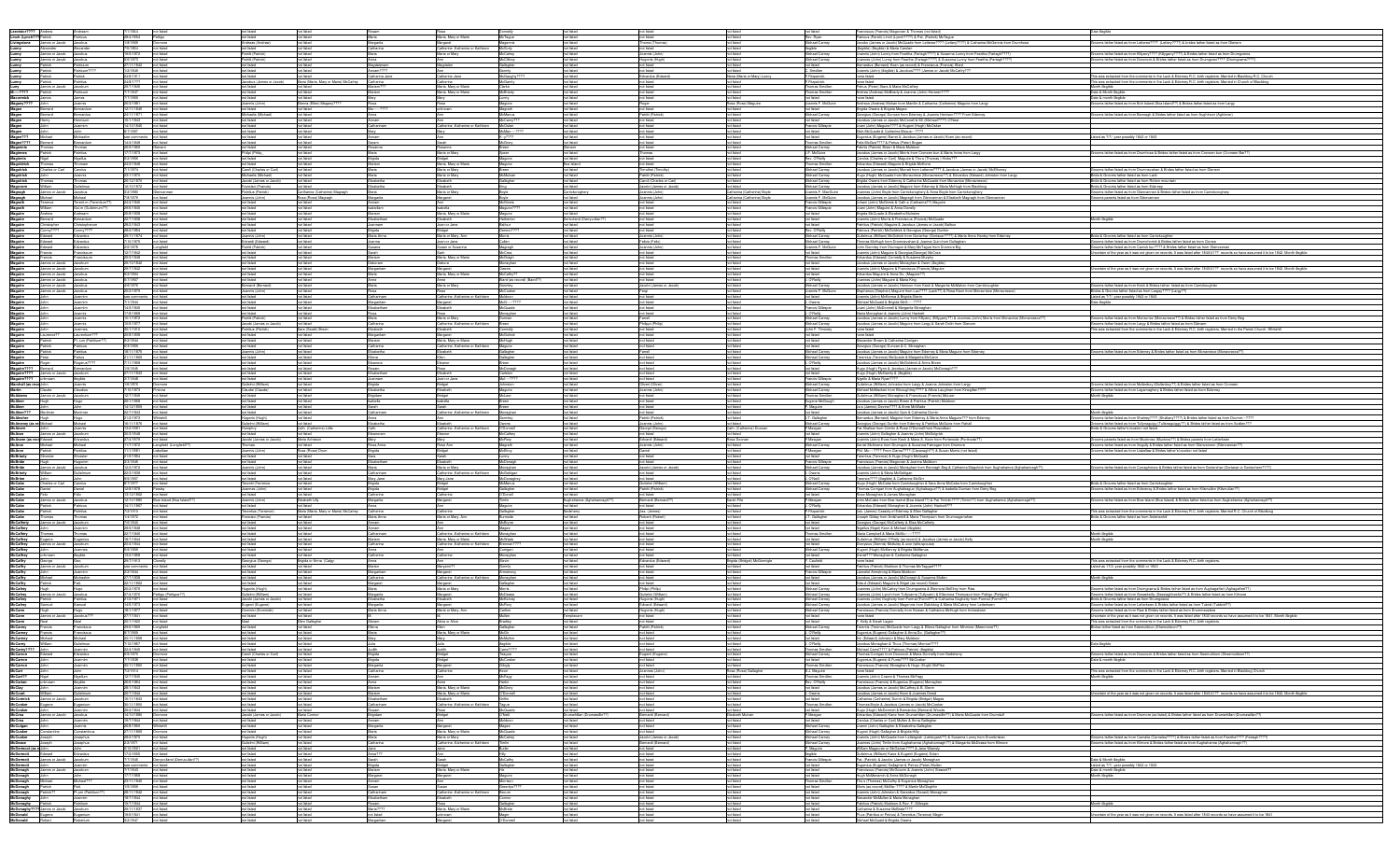| McDonnell<br>McDonnell                                                         |                                           |                                 | 2/1876<br>/5/1874                                                 | Whitehill                                                             | Eugenii (Eugene)                                         | ot listed                                                        |                                                   | atherine ,Katherine or Kathleen<br>aria or Mary                        |                                         | not listed                                           | Patritii (Patrick)<br>Patritii (Patrick)             | not listed                              | Michael Carney<br>Michael Carney                      | Patritius (Patrick) Donnelly from Goladoo & Maria Donnelly from Goladoo<br>Petrus (Peter) Gallagher from Seemuldoon (Sheemuldoon) & Maria Gallogeley from Doocrock                                                                                       | irooms father listed as from Stralongford & Brides father listed as from Goladoo<br>coms father listed as from Tedd & Brides father listed as from Seemuldoon (Sheemuldoon??)                                                                                                                   |
|--------------------------------------------------------------------------------|-------------------------------------------|---------------------------------|-------------------------------------------------------------------|-----------------------------------------------------------------------|----------------------------------------------------------|------------------------------------------------------------------|---------------------------------------------------|------------------------------------------------------------------------|-----------------------------------------|------------------------------------------------------|------------------------------------------------------|-----------------------------------------|-------------------------------------------------------|----------------------------------------------------------------------------------------------------------------------------------------------------------------------------------------------------------------------------------------------------------|-------------------------------------------------------------------------------------------------------------------------------------------------------------------------------------------------------------------------------------------------------------------------------------------------|
| McDonough (as rEdward<br>McDority????                                          |                                           |                                 | 1862<br>7/1854                                                    | not listed<br>าot listed                                              | Joannis (John)<br>ot listed<br>ot listed                 | ot listed<br>ot listed<br>ot listed                              |                                                   |                                                                        | allaghe                                 | not listed<br>not listed<br>not listed               | t listed<br>ot listed                                | not listed<br>not listed                | not listed                                            | Lanty Gormly & Maria Gormly<br>Jacobus (James or Jacob) McQuaid???? & Jacobus (James orJacob) McDonity                                                                                                                                                   |                                                                                                                                                                                                                                                                                                 |
| McE---????<br>McElbride                                                        | Bernard                                   | ernardum                        | 7/1841                                                            | าot listed<br>าot listed                                              | ot listed<br>pt listed                                   | ot listed<br>ot listed                                           | abetham                                           |                                                                        | eenan???                                | าot listed<br>าot listed                             | ot listed<br>ot listed                               | not listed<br>not listed                | t listed<br>ot listed                                 | )avid Armstrong<br>Arthuri (Arthur) Sheil & Patritis (Patrick) Corrigan??                                                                                                                                                                                | Jncertain of the year as it was not given on records. It was listed after 1840 records so have assumed it to be 1841. Month illegible                                                                                                                                                           |
| <b>McElesher</b><br>McElheney???? Eugene                                       |                                           | ıenium                          | ?/1842<br>? / 1843                                                | not listed<br>not listed                                              | not listed<br>ot listed                                  | ot listed<br>ot listed                                           | <u>garitam</u>                                    | aria, Mary or Marie                                                    | allaghe                                 | not listed<br>not listed                             | ıot listed<br>ot listed                              | not listed<br>not listed                | าot listed<br>ot listed                               | I. Mullen & Elizabetha Ryon<br>ugenius (Eugene) McCaffrey & Catharina Durnin                                                                                                                                                                             | Uncertain of the year as it was not given on records. It was listed after 1840/41?? records so have assumed it to be 1842. Month illegible<br>Month illegible                                                                                                                                   |
| McElhill<br>McElhill                                                           |                                           | vardus                          | 4/1/1858<br>9/5/1848                                              | not listed<br>_ongfield                                               | าot listed<br>ot listed                                  | ot listed<br>ot listed                                           | argaritam                                         |                                                                        |                                         | not listed<br>not listed                             | ot listed<br>ot listed                               | not listed<br>not listed                | . O'Reilly<br>าot listed                              | Daniel Maguire & Eleanora McQuade??<br>Patricus (Patrick) Muldoon & Joannis (John) Barrett                                                                                                                                                               |                                                                                                                                                                                                                                                                                                 |
| McElhill???<br>McElholm<br>McElholm                                            |                                           |                                 | 7/4/1854<br>4/2/1870<br>4/8/1913                                  | Langfield (Longfield??<br>Drumquin Parish                             | t listed<br>Felicis (Felix)<br>ot listed                 | ot listed<br>iot listed<br>iot listed                            |                                                   | aria or Mary                                                           | <u>onaghan</u>                          | ot listed<br>not listed<br>not listed                | Edvardi (Edward)                                     | not listed<br>Susanna Gormai            | ev. McCullagh<br>Michael Carney<br>J. Maguire         | anciscus (Francis) McElhill & Brigida Gallagh<br>lacobus (James or Jacob) McElholm from Cormicaul???? & Catharina Monaghan from Drumskinny<br>one listed                                                                                                 | irooms father listed as from Cormicaul???? & Brides father listed as from Drumskinny<br>his was extracted from the comments in the Lack & Ederney R.C. birth registers. Married in Blackbog R.C. Church                                                                                         |
| McElholm<br>McElholm<br>McElholm                                               |                                           |                                 | /1/1844                                                           | <u>_ongfield</u><br>าot listed<br>าot listed                          | ot listed<br>Carolus (Charles or Carl)                   | ot listed<br>Anna (Ann) Carlton                                  | urgaritam<br><b>Igt.</b> (Margaret??<br>aria Anna | laria or Mary, Ann                                                     |                                         | not listed<br>hot listed<br>าot listed               | ot listed<br>t listed<br>Gulielmi (William           | not listed<br>not listed<br>not listed  | t listed<br>.Fitzpatrick<br>Michael Carney            | lizabetha Ryon & Margarita (not listed)<br>lohn Gallagher & Ellen Boyle<br>ernardus Monaghan from Gussidy (Gushedy??) & Anna Joanna O'Reilly from Ederney                                                                                                | his was extracted from the comments in the Lack & Ederney R.C. birth registers. Married at Blackbog Church<br>rooms father listed as from Drum------???? & Brides father listed as from Drumskinn                                                                                               |
| <u>McElholm</u><br>McElholm<br>McElhoney                                       |                                           | hom.m (Thomam??                 | /6/1870<br>3/1848<br>1/1864                                       | Longfield<br>not listed<br>not listed                                 | Caroli (Charles or Carl)<br>ot listed<br>าot listed      | ot listed<br>ot listed<br>ot listed                              | Cath.m (Catharinam??                              | losann or Rosanne<br>atherine ,Katherine or Kathleen                   | cManus                                  | not listed<br>not listed<br>not listed               | <u>Joannis (John)</u><br>it listed<br>ot listed      | not listed<br>not listed<br>not listed  | Michael Carney<br>Francis Gillespie<br>. O'Reilly     | Patritius (Patrick) Beard from Dromore & Sara Beard from Dromore<br>Antonio (Anthony) & Aug.s (Augustus??) Carlton<br>Eleanora (Eleanor) Muldoon???? & Joanna McQaid (as record)                                                                         | rooms father listed as from Carricklee???? & Brides father listed as from Dromore                                                                                                                                                                                                               |
| McElrone<br>McElrone<br><b>McElrone</b>                                        | James or Jacob                            | lacobum                         | 5/1858<br>11/1842                                                 | not listed<br>าot listed<br>not listed                                | ot listed<br>pt listed<br>not listed                     | ot listed<br>ot listed<br>ot listed                              |                                                   | therine, Katherine or Kathleen<br>aria, Mary or Marie                  | acabe<br><u>:Teague</u>                 | not listed<br>าot listed<br>not listed               | ot listed<br>ot liste<br>ot listed                   | not listed<br>not listed                | . O'Reilly<br>ıt listeı<br>ot listed                  | James & Mary Gallagher<br>S (James) McElrone & Catherine O'Neill???<br>loannes (John) Mullen & Maria Dauly???                                                                                                                                            |                                                                                                                                                                                                                                                                                                 |
| McEnulty????                                                                   | McEmstreel???? James or Jacob             |                                 | :/4/1843<br>2/1869                                                | not listed<br>not listed                                              | not listed<br>าot listed                                 | ot listed<br>ot listed                                           |                                                   | aria, Mary or Marie                                                    |                                         | not listed<br>hot listed                             | ot listed<br>ot listed                               | not listed<br>not listed                | not listed<br>. O'Reilly                              | Bernardi (Bernard) Muldoon & Mrs. Dowde<br>Hugo (Hugh) McDonnell & Francis Scollen                                                                                                                                                                       |                                                                                                                                                                                                                                                                                                 |
| McEvelyn<br><u>McEvoy</u><br>McGarigle                                         |                                           |                                 | 9/1846<br>1/1876<br>3/1843                                        | hot listed<br>Templecar<br>not listed                                 | ot listed<br>Josephi (Joseph                             | ot listed<br>ot listed                                           | harinam                                           | icia or Alice<br>atherine ,Katherine or Kathleen'                      |                                         | hot listed<br>าot listed                             | ot listed<br>Ioannis (John)<br>ot listed             | not listed<br>not listed<br>not listed  | ot listed<br>Michael Carney                           | Gulielmi (William) Magolrick & uxor (wife, spouse)<br>ionisius (Dennis) McBarron from Lettercran & Jacobus McGrath from Glenvannan<br>Eugenius (Eugene) & Brigida Maguire                                                                                | oms father listed as from Lettercran & Brides father listed as from Glenvannan                                                                                                                                                                                                                  |
| <b>McGarity</b><br>McGaughy                                                    | Nexander<br>Felix????                     | aubievt<br>Nexandrum            | 1/1878<br>1/1842<br>11/1837                                       | hot listed<br>not listed<br>not listed                                | not listed<br>lugonis (Hugh)<br>าot listed<br>not listed | ot listed<br>ot listed<br>ot listed<br>ot listed                 |                                                   | เria or Mary<br>laria, Mary or Marie                                   | ∩Cahe                                   | hot listed<br>not listed<br>not listed<br>not listed | Patritii (Patrick)<br>ot listed<br>ot listed         | not listed<br>not listed<br>not listed  | not listed<br>Michael Carney<br>not listed            | 3ulielmus (William) Monaghan Drumierna & Susanna (not listed) from Fartha (Fartagh??<br>Jacobus (James or Jacob) Kane & Sarah Duffy<br>Patricus (Patrick) Monaghan & Franciscus (Francis) Corr????                                                       | rooms father listed as from Killyarry???? (Killygarry????) & Brides father listed as from Tonwani???? (Tawnawanny?'                                                                                                                                                                             |
| McGee<br>McGee<br>McGee????                                                    |                                           |                                 | 2/1849                                                            | ot listed                                                             | ot listed<br>าot listed                                  | ot listed<br>ot listed                                           |                                                   | lelen or Ellen                                                         | <u>bllaghe</u>                          | ot listed<br>not listed                              | ot listed<br>ıot listed                              | not listed                              | าot listed<br>homas Smoller<br>. Smollen              | Petrus (Peter) Bogan & Jacobus McGee<br>Eugenius (Eugene) Dowd & Jacobus (James or Jacob) Gallagher                                                                                                                                                      | <u>lonth illegible</u>                                                                                                                                                                                                                                                                          |
| McGettigan<br><b>McGilly</b><br><u>McGinn</u>                                  | erence                                    | erentium<br>ilinim???           | 3/1841<br>/?/1842<br>6/5/1845                                     | าot listed<br>not listed<br>าot listed                                | ot listed<br>าot listed<br>ot listed                     | ot listed<br>ot listed<br>ot listed                              |                                                   | atherine ,Katherine or Kathleen'<br>ıria, Mary or Marie                | cCann<br>dillen???<br>er-----????       | not listed<br>not listed<br>not listed               | ot listed<br>ot listed<br>nt listed                  | not listed<br>not listed<br>not listed  | าot listed<br>ot listed<br>Thomas Smollen             | Patritius (Patrick) Magrath & Joanna (Joan or Jane) (illegible<br>Jacobus (James or Jacob) McGirr & Martinus (Martin) Co<br>Joannis (John) Hereren???? & Edvardus Conly                                                                                  | Jncertain of the year as it was not given on records. It was listed after 1840 records so have assumed it to be 1841. Date illegible<br>Jncertain of the year as it was not given on records. It was listed after 1840/41?? records so have assumed it to be 1842. Month illegible              |
| McGinnis<br>McGinty????<br>McGir                                               | Thomas<br>Patrick                         | mam????                         | :/4/1844<br>/6/1845<br>/6/1918                                    | ot listed<br>าot listed<br>าot listed                                 | ot listed<br>ot listed<br>Patritius (Patrick)            | ot listed<br>ot listed<br>atharina (Catherine) McNab             |                                                   | icia or Alice                                                          | bbinson???                              | ot listed<br>not listed<br>not listed                | ot listed<br>ıot listed<br>าot listed                | not listed<br>not listed<br>not listed  | ot listed<br><u>ot listed</u><br><b>H.</b> McBreartv  | Gulielmi (William) MaManus???? & (illegible) McConnell<br>Hugonis (Hugh) Teague & Rose Magir???                                                                                                                                                          | his was extracted from the comments in the Lack & Ederney R.C. birth register                                                                                                                                                                                                                   |
| McGirr<br>McGirr                                                               | 3ernard<br>ınknown                        | rnardum                         | 2/1847<br>/8/1842                                                 | not listed<br>Clogher                                                 | not listed<br>ot listed                                  | ot listed<br>ot listed                                           | annam                                             | aria, Mary or Marie<br>usan or Susanna                                 | issidv??<br>ampbell                     | not listed<br>not listed                             | ıot listed<br>ot listed                              | not listed<br>not listed                | Thomas Smollen<br>ot listed                           | Hugo (Hugh) Ryan & Carolus (Charles or Carl) Stewart??<br>Gratis??? (Grace??) & soror (sister) (nothing else listed)                                                                                                                                     | Date & Month illegible<br>Uncertain of the year as it was not given on records. It was listed after 1840/41?? records so have assumed it to be 1842                                                                                                                                             |
| McGirr???<br>McGirr????                                                        | James or Jacob                            |                                 | ?/1845                                                            | าot listed<br>าot listed                                              | pt listed<br>าot listed                                  | t listed<br>ot listed<br>hetail to                               | <u>argaritam</u>                                  |                                                                        |                                         | ot listed<br>hot listed                              | it listed<br>ıot listed                              | not listed                              | O'Reilly<br>Thomas Smollen                            | atricus (Patrick) McGirr??? & Anna McManu:<br>abella McGirr???? & Sara Smoller                                                                                                                                                                           | Date illegible.<br>Month illegible                                                                                                                                                                                                                                                              |
| McGlaughlin Eugene<br><b>McGlinchy</b><br><b>McGlinn</b>                       | Uames or Jacob                            | ugenium                         | ?/1838<br>72/1843<br>4/11/1860                                    | <b>Inot listed</b><br>not listed                                      | not listed<br>nt listed<br>าot listed                    | า† listed<br>ot listed                                           |                                                   | Gatherine ,Katherine or Kathleen<br>licia or Alice                     |                                         | ot listed<br>not listed                              | ot listed                                            | not listed                              | ot listed<br>O'Reilly                                 | sanna Mullen & Issabella Shanno<br>Owens & Margaret O'Neil<br>Michael??? McGlinn??? & Joanna Quinn????                                                                                                                                                   | Month illegible<br>Date illegible                                                                                                                                                                                                                                                               |
| McGlinn????<br><u>McGloughlin</u>                                              | Cormick                                   |                                 | /5/1858<br>/?/1841                                                | not listed<br>not listed                                              | ot listed<br>าot listed                                  | ot listed<br>ot listed                                           |                                                   | oan or Jane                                                            |                                         | าot listed<br>hot listed                             | ıot listed<br>ıot listed                             | not listed<br>not listed                | ot listed<br><u>ot listed</u>                         | Eleanora (Eleanor) McQuaid & Alicia Gallagher<br>Eugenius (Eugene) Murray & Petrus (Peter) Stars                                                                                                                                                         | Jncertain of the year as it was not given on records. It was listed after 1840 records so have assumed it to be 1841. Month illegible                                                                                                                                                           |
| <b>McGoldrick</b><br><b>McGoldrick</b>                                         | James or Jacob<br>James or Jacob          |                                 | 7/6/1848<br>/2/1849                                               | not listed<br>not listed                                              | not listed<br>not listed                                 | ot listed<br>ot listed                                           | urgaritam<br>osanam                               |                                                                        | <i>l</i> lcCabe                         | not listed<br>not listed                             | ot listed<br>ot listed                               | not listed<br>not listed                | omas Smollen<br>. Smollen                             | banna (Joan or Jane) Ward & Brigida McGoldrick<br>lacobus (James or Jacob) McCabe & Jacobus (James or Jacob) Cassidy                                                                                                                                     |                                                                                                                                                                                                                                                                                                 |
| <b>McGoldrick</b><br>McGolrick                                                 | harles or Carl                            |                                 | /2/1876<br>/5/1842                                                | Whitehill<br>Termonamong                                              | Danielis (Daniel)<br>pt listed                           | ot listed<br>ot listed                                           | argarita<br>rgaritam                              |                                                                        | allagher                                | not listed<br>าot listed                             | Danielis (Daniel)<br>† listed                        | not listed<br>ıot listed                | pannis F. McGuire<br>t listed                         | Patritius (Patrick) McCaffry from Drumbristin???? (Drumbristan??) & Margarita Gallagher from Seemuldoon (Sheemuldoon??)<br>Petrus (Peter) Donnelly & Franciscus (Francis) McGolrick                                                                      | Grooms father listed as from Liscrevan (Liscreevin??) & Brides father listed as from Ederney<br>Incertain of the year as it was not given on records. It was listed after 1840/41?? records so have assumed it to be 1842                                                                       |
| <i><b>AcGolrick</b></i><br>McGolrick                                           |                                           |                                 | ?/1842<br>8/6/1838                                                | not listed<br>not listed                                              | าot listed<br>not listed                                 | ot listed<br>not listed                                          | argaritam                                         | Maria, Mary or Marie                                                   |                                         | not listed<br>not listed                             | ıot listed<br>ıot listed                             | not listed<br>not listed                | าot listed<br>าot listed                              | Hugo (Hugh) McCarney??? & Thomas Gallagher<br>Eugenius (Eugene) McElhoney & Pt.us (Patritius or Petrus) Keon                                                                                                                                             | Jncertain of the year as it was not given on records. It was listed after 1840/41?? records so have assumed it to be 1842. Date & month illegible                                                                                                                                               |
| <u>McGolrick</u><br>McGolrick<br>McGolrick                                     |                                           |                                 | 0/8/1838<br>8/?/1842<br>/?/1843                                   | not listed<br>not listed<br>not listed                                | not listed<br>not listed<br>าot listed                   | ot listed<br>not listed<br>ot listed                             | argarita                                          |                                                                        |                                         | not listed<br>Templecarn<br>not listed               | ot listed<br>ot listed<br>ot listed                  | not listed<br>not listed<br>not listed  | ot listed<br>ıt listed<br>ot listed                   | Thomas McGolrick & Maria Maguire<br>ıone listed<br>Maria Corrigan & J???? Mullen                                                                                                                                                                         | Uncertain of the year as it was not given on records. It was listed after 1840/41?? records so have assumed it to be 1842. Month illegible<br>Uncertain of the year as it was not given on records. It was listed after 1840 / 41 / 42?? records so have assumed it to be 1843. Month illegible |
| <b><i>AcGoveran</i></b><br>McGovran                                            |                                           |                                 | 8/?/1840<br>9/4/1854                                              | not listed<br>าot listed                                              | าot listed<br>ot listed                                  | ot listed<br>ot listed                                           |                                                   |                                                                        | allaghe                                 | not listed<br>hot listed                             | ıot listed<br>ot listed                              | Inot listed<br>not listed               | ot listed<br>эv. O'Reilly                             | Eugenius (Eugene) Gallagher & Franciscus (Francis) McGovran???<br>legible) (Illegible) & Thomas Gallagher                                                                                                                                                | Month illegible                                                                                                                                                                                                                                                                                 |
| McGowan<br>McGrade                                                             | ıomas                                     |                                 | /7/1877<br>12/1854                                                | Pettigo (Pettigoe??)<br>Kilskerry (Kilskeery??)                       | acobi (James or Jacob)<br>not listed                     | ot listed<br>ot listed                                           | ∶atharina                                         | atherine ,Katherine or Kathleen'                                       | <b>McCormick</b>                        | not listed<br>not listed                             | Patritii (Patrick)<br>ot listed                      | not listed<br>not listed                | Michael Carney<br>Rev. Traynor                        | Jacobus (James or Jacob) McCormick from Drumkeeren & Joanna Sproul from Scrinny (Skrinny??)<br>Hugo (Hugh) Magrease & Terry O'Neill                                                                                                                      | ooms father listed as from Ballyshannon & Brides father from Drumkeeran                                                                                                                                                                                                                         |
| McGrade<br><u> AcGragh</u><br><u>McGrath</u>                                   | James or Jacob                            |                                 | 7/8/1873<br>/2/1875<br>3/1854                                     | Kilskery (Kilskeery??)<br>Pettigo (Pettigoe??)<br>าot listed          | homas<br>Hugonis (Hugh)<br>not listed                    | ot listed<br>ot listed<br>ot listed                              |                                                   | laria or Mary<br>atherine ,Katherine or Kathleen'                      | sing??                                  | าot listed<br>not listed<br>not listed               | Joannis (John)<br>Bernardi (Bernard)<br>ot listed    | not listed<br>not listed<br>not listed  | . Gallagher<br>F. McGuire<br>Rev. O'Reilly            | Michael Toner from Seemuldoon (Sheemuldoon??) & Mary Maguire from Seemuldoon (Sheemuldoon??)<br>Jacobus (James or Jacob) Brittan from (illegible) & Maria Morris from Aghagaffert<br>Jacobus (James or Jacob) Scollan & Jacobus (James or Jacob) McManus | coms father listed as from Tull-----???? & Brides father listed as from Seemuldoon (Shemuldoon??)<br>coms father listed as from Sea----???? & Brides father listed as from (illegible)                                                                                                          |
| <b>McGrath</b><br>McGrath<br>McGrath                                           | James or Jacob<br>James or Jacob          | เทciscus<br>lacobum.            | 11/1876<br>/?/1838<br>1/1867                                      | not listed<br>not listed<br>not listed                                | Joannis (John)<br>าot listed<br>ot listed                | ot listed<br>ot listed<br>ot listed                              | Maria Jana???                                     | laria, Mary or Marie, Jane                                             | olten or Colte<br>----????              | not listed<br>not listed<br>not listed               | Joannis (John)<br>t listed<br>าot listed             | not listed<br>not listed<br>not listed  | Michael Carney<br>ot listed<br>าot listed             | Patritius (Patrick) McManus from Edentycrummin (Edenticromman) & Maria A. McManus from Edentycrummin (Edenticromman??)<br>Jacobus (James or Jacob) McNeely & Joannis (John) McGrath<br>Joannes (John) H-----???? & Jas. (James) Ha-----????              | Frooms father listed as from Grouse Lodge & Brides father listed as from Edentycrummin (Edenticromman??)<br>Month illegible                                                                                                                                                                     |
| McGrath<br>McGrean<br>McGroary                                                 | lames or Jacob                            |                                 | 3/6/1860<br>2/1855<br>/?/1838                                     | not listed<br>าot listed<br>not listed                                | าot listed<br>ot listed<br>not listed                    | ıot listed<br>ot listed<br>ot listed                             | เry Anne                                          | ary Anne                                                               | anne)                                   | hot listed<br>not listed<br>not listed               | ıot listed<br>ot listed<br>ot listed                 | not listed<br>not listed<br>not listed  | <sup>2</sup> . Maguire<br>lev. O'Reilly<br>not listed | lames Magrory??? & Mary McCabe<br>ugo (Hugh) Maguire & Robertus (Robert) Caldwell<br>Eugenius (Eugene) O'Donnell                                                                                                                                         | Month illegible                                                                                                                                                                                                                                                                                 |
| <b>McGroory (as rec Edward</b><br><u>McGrory</u><br><u>McGrory</u>             | James or Jacob                            | dvardum<br>ulielmum             | 12/1837<br>11/1857<br>/?/1845                                     | not listed<br>not listed<br>not listed                                | ot listed<br>ot listed<br>าot listed                     | ot listed<br>ot listed<br>ot listed                              | rgarita????<br>tharina<br>atharinam:              | atherine ,Katherine or Kathleen'<br>atherine ,Katherine or Kathleen'   | :Quad                                   | not listed<br>not listed<br>not listed               | ot listed<br>ıot listed<br>ot listed                 | not listed<br>not listed<br>not listed  | ot listed<br>O'Reilly<br>Thomas Smollen               | Carolus (Charles or Carl) Humphrys & Carolus (Charles or Carl) (illegible)<br>io.s (Thomas) Morrow & Eleanora Muldoon<br>Eugenius (Eugene) McQuade & Joannis (John) Bogaı                                                                                | Month illegible                                                                                                                                                                                                                                                                                 |
| McGui--????<br>McGuire<br>McGuire                                              | hristopher<br>James or Jacob              | stopherum                       | )/1857<br>11/1848<br>9/9/1910                                     | not listed<br>not listed<br>not listed                                | not listed<br>ot listed<br>Philipus (Philip)             | ot listed<br>ot listed<br>Maria (Maria, Mary or Marie) McDonnell | harinam                                           | atherine ,Katherine or Kathleen                                        |                                         | not listed<br>not listed<br>not listed               | ıot listed<br>ot listed<br>ot listed                 | not lister<br>not listed<br>not listed  | <u>O'Reilly</u><br>Thomas Smollen<br>. O'Doherty      | Patricus (Patrick) Breen & Jacobus McGlinchy<br>Gulielmus (William) Murphy & Maria Anna McGuire                                                                                                                                                          | This was extracted from the comments in the Lack & Ederney R.C. birth registers. Married in the Parish Chapel of Whitehill                                                                                                                                                                      |
| McGuire<br><u>McGuire</u><br>McGuire????                                       | homas                                     | homam                           | 0/1854<br><u>11/1850</u><br>/4/1854                               | not listed<br>not listed<br>าot listed                                | ot listed<br>ot listed<br>pt listed                      | t listed<br>ot listed<br>ot listed                               | ırgaritam                                         | atherine ,Katherine or Kathleen'                                       | O'Neill????                             | not listed<br>not listed<br>not listed               | ot listed<br>ıot listed<br>ıot listed                | not listed<br>Inot listed<br>not listed | Rev. O'Reilly<br>Thomas Smollen<br>it listed          | Jacobus (James or Jacob) Kilfether & Franciscus (Francis) Scallen<br>Maria & Elizabeth Monaghar<br>anciscus (Francis) Gallagher & Jacobus (James or Jacob) Monaghan                                                                                      |                                                                                                                                                                                                                                                                                                 |
| McGuvrin???<br><b>McHugh</b><br><u>McHugh</u>                                  | James or Jacob<br>harles or Carl<br>ugene | Jacobum???                      | 1/1844<br>11/1880<br>2/1856                                       | not listed<br>Kilgorman???? (Killygorman??), Pettigoe<br>Omagh Parish | ot listed<br>Bernardi (Bernard)<br>pt listed             | ot listed<br>ot listed<br>ot listed                              | eanoram                                           |                                                                        | McDease                                 | not listed<br>Kilmore, Blackbog                      | ot listed<br>Gulielmi (William<br>t listed           | not listed<br>not listed<br>not listed  | not listed<br>P.Meegan<br>ev. Brown                   | Patritius (Patrick) Gormly & Joannis (John) Connor<br>Gulielmus (William) Robinson from Pettigoe & Maria McNestry???? from Pettigoe<br>Joannes (John) Judge & Eugenius (Eugene) Gormly???                                                                | rooms father listed as from Pettigo (Pettigoe??) & Brides father listed as fromBlackbog                                                                                                                                                                                                         |
| <u>McHugh</u><br><u>McHugh</u><br><b>McHugh</b>                                | Eugene<br>James                           |                                 | /7/1867<br>7/9/1857                                               | not listed<br>าot listed<br>not listed                                | ot listed<br>Bernardi (Bernard)<br>าot listed            | ot listed<br>ot listed<br>ot listed                              | leanora                                           |                                                                        | Lackin????<br>cTeague                   | not listed<br>hot listed<br>not listed               | ot listed<br>Hugonis (Hugh)<br>ıot listed            | not listed<br>not listed<br>not listed  | O'Reilly<br>Michael Carney<br>ot listed               | Margarita Kean??? & (illegible) Lackin???'<br>?/Bernardus (Bernard) Gallagher from Stragoland (Stragolan?) & Brigida Magoldrick from Glengarran (Glennagarran?<br>Janiel McCabe & Bridget McCaffry                                                       | rooms father listed as from Aughore???? & Brides father listed as from Larmore                                                                                                                                                                                                                  |
| <b>McHugh</b><br><b>McHugh</b>                                                 | James or Jacob<br>James or Jacob          |                                 | 11/1837<br>11/1850                                                | not listed<br>not listed                                              | ot listed<br>ot listed                                   | ot listed<br>ot listed                                           |                                                   | anna or Hannah<br>oan or Jane                                          |                                         | not listed<br>not listed                             | ot lister<br>าot listed                              | not listed<br>not listed                | ot listed<br>Thomas Smollen                           | omas Armstrong & Sarah Gillogly<br>dvardus (Edward) McMahan & Jacobus (James or Jacob) Monaghan                                                                                                                                                          |                                                                                                                                                                                                                                                                                                 |
| <u>McHugh</u><br><u>McHugh</u><br><b>McHugh</b>                                | $I$ lohn                                  |                                 | /?/1840<br>7/1949<br>?/1856                                       | not listed<br>not listed                                              | าot listed<br>nt lietad<br>าot listed                    | ot listed<br>hatail tr<br>ot listed                              |                                                   | aria, Mary or Marie                                                    |                                         | าot listed<br>nt lietad<br>not listed                | ıot listed<br>ot listed                              | not listed<br>not listed                | าot listed<br>Rev. O'Reilly                           | Thomas McHugh & Gulielmus (William) Irvine<br>Jacobus???? (James or Jacob) McBride & Catharina???? McCabe<br>dvardus (Edward) McMenamin & Patritius (Patrick) Monaghan                                                                                   | Date & month illegible<br>Month illegible                                                                                                                                                                                                                                                       |
| <b>McHugh</b><br>McHugh<br>McKarny???                                          | James or Jacob                            | hew??? (Mathew??)               | /1862<br>1/1872<br>3/1841                                         | not listed<br>Termonamong<br>not listed                               | ot listed<br>Jacobi (James or Jacob)<br>not listed       | ot listed<br>ot listed<br>ot listed                              | <u>Brigidam</u>                                   | ridaet                                                                 |                                         | not listed<br>not listed<br>not listed               | ot listed<br>Patritii (Patrick)<br>ıot listed        | not listed<br>not listed<br>not listed  | Edward O'Donahoe<br>Michael Carney<br>ot listed       | Gulielmus (William) Carleton & Bernardus (Bernard) Kelly<br>rristopherus (Christopher) McCafrey from Meecloghore (Meenclogher??) & Susanna Lunny from Feartha (Fartagh????<br>Joannis (John) Boyle & Gulielmus (Willaim) (not listed)                    | irooms father listed as from Meencloghore (Meenclogher??) & Brides father listed as from Doocrocl<br>Uncertain of the year as it was not given on records. It was listed after 1840 records so have assumed it to be 1841. Date illegible                                                       |
| McKee<br><u>McKenna</u><br>McKenna                                             | James or Jacob                            |                                 | /1858<br>9/?/1844<br>3/1859                                       | าot listed<br>not listed<br><b>not listed</b>                         | ot listed<br>not listed<br>ot listed                     | ot listed<br>ot listed<br>hetail to                              | Elen (as record)                                  | aria, Mary or Marie                                                    |                                         | not listed<br>not listed<br>not listed               | ot listed<br>not listed<br>ot listed                 | not listed<br>not listed<br>hetail ton  | าot listed<br>าot listed<br>t listed                  | a.s (James) McKee & Elen (Ellen??) Magoldrick<br>Joannis (John) McGettigan & Patritius (Patrick) McCormick                                                                                                                                               |                                                                                                                                                                                                                                                                                                 |
| McKervey<br><u>McKervey</u>                                                    | Charles or Carl<br>)aniel John            | )aniel John                     | 10/1909<br>8/9/1876!                                              | not listed<br>not listed                                              | Jacobus (James or Jacob)<br>Thoma (Thomas)               | Anna (Ann) McGenniss<br>t listed                                 | Catharina                                         | aria, Mary or Marie<br>atherine ,Katherine or Kathleen                 |                                         | not listed<br>not listed                             | ot listed<br>Patritii (Patrick)                      | not listed<br>not listed                | Andrew McGare or McGane none listed<br>Michael Carney | Joannes (John) McCafrey from Pettigo (Pettigoe??) & Isabella McCrea from Letterkenny                                                                                                                                                                     | his was extracted from the comments in the Lack & Ederney R.C. birth registers. Married in Bostor<br>irooms father listed as from (illegible) & Brides father listed as from Aughalane (Aghalane??)                                                                                             |
| <u>McKervey</u><br>McKervy???                                                  |                                           |                                 | /3/1841<br>:/?/1843                                               | าot listed<br>not listed                                              | pt listed<br>not listed                                  | t listed<br>ot listed                                            | tharinam                                          | atherine ,Katherine or Kathleen                                        | ushurn??                                | not listed<br>not listed                             | ıt listeı<br>not listed                              | not listed<br>not listed                | Owens<br>not listed                                   | Joannis (John) & Ellena Corrigan<br>Patritius (Patrick) Breen & Margarita O'Neill                                                                                                                                                                        | ncertain of the year as it was not given on records. It was listed after 1840 records so have assumed it to be 1841                                                                                                                                                                             |
| Mclehume<br>Mcleroe???? (McThomas                                              |                                           |                                 | 11/1909<br>6/1862<br>/10/1863                                     | not listed<br>not listed<br>not listed                                | us. (James)<br>ot listed<br>ot listed                    | Maryan (Maryann) McGolrick<br>t listed<br>ot listed              |                                                   |                                                                        | cCabe                                   | not listed<br>not listed<br>not listed               | ot listed<br>ot listed<br>ot listed                  | not listed<br>not listed<br>not listed  | Gilmartin<br>ot listed<br>ot listed                   | ne listed<br>Jacobus (James or Jacob) McCabe & Anna Gallaghei                                                                                                                                                                                            | his was extracted from the comments in the Lack & Ederney R.C. birth registers. Married in Blackbog Chapel                                                                                                                                                                                      |
| <b>Aclerone (McElro</b> Michael<br>McLoughlin??? James or Jacob<br>McManamin?? |                                           |                                 | 3/1848<br>12/1859                                                 | not listed<br>not listed                                              | ot listed<br>not listed                                  | ot listed                                                        | argaritam                                         |                                                                        | :nderson??                              | not listed<br>not listed                             | ıot listed<br>not listed                             | not listed<br>not listed                | Thomas Smollen<br>not listed                          | Aick (Michael) Keon & Mary McGolric (as record)<br>on (as record) McQuaid & Patricus (Patrick) Kerrigar<br>Fra.s???? (Francis) McMenamin & Catharina Eves                                                                                                |                                                                                                                                                                                                                                                                                                 |
| <i><b>IcManus</b></i><br>McManus                                               |                                           | kandrum<br>stopherum            | 10/1841<br>/8/1838                                                | not listed<br>Derivoland (Derryvullan??)                              | ot listed<br>ot listed                                   | not listed<br>not listed<br>ot listed                            | eanoram<br>urgaritam                              |                                                                        | Koen (as record)                        | not listed<br>not listed                             | ot listed<br>ıot listed                              | not listed<br>not listed                | ot listed<br>ot listed                                | 3ernardus (Bernard) Humphrys & uxor (wife, spouse)<br>Joannis (John) McFarland & Joannis (not listed)                                                                                                                                                    | Uncertain of the year as it was not given on records. It was listed after 1840 records so have assumed it to be 1841                                                                                                                                                                            |
| <i><b>IcManus</b></i><br>McManus<br><u>McManus</u>                             |                                           | Edv.dum (Edvardum??<br>anciscum | 8/8/1844<br>/1845                                                 | not listed<br>ot listed<br>Longfield                                  | not listed<br>Francisci (Francis)<br>าot listed          | ot listed<br>ot listed<br>ot listed                              | <u>argarita</u><br>eresa Joanna<br>argaritam      | resa, Joan or Jane                                                     | uldoon                                  | not listed<br>not listed<br>not listed               | ot listed<br>not listed                              | not listed<br>not listed                | าot listed<br>lichael Carney<br>Thomas Smollen        | sabella Shannon & Joannis Do. (Shannon??<br>Brigida Owens from Ederney & Maria Anna Morrow from Drumkeen<br>Patricus (Patrick) & Margarita McCurry                                                                                                       | Bride & Grooms father listed as from Roscolbin (Rossculban?<br>Date & Month illegible                                                                                                                                                                                                           |
| McManus<br>McManus<br>McManus                                                  | ames or Jacob<br>lames or Jacob           |                                 | /1855<br>7/1855<br>12/1842                                        | _ongfield<br>not listed<br>not listed                                 | not listed<br>ot listed<br>not listed                    | ot listed<br>ot listed<br>not listed                             |                                                   | ıria, Mary or Marie<br>laria, Mary or Marie                            | Killum????                              | not listed<br>not listed<br>not listed               | ot listed<br>ıot listed<br>ot listed                 | not listed<br>not listed<br>not listed  | Rev. McHugh<br>J. Owens                               | ugo & Jacobi???? McQuaid<br>erentius (Terence) Gorman & Patricus (Patrick) Muldoor<br>onysius (Dennis) McCauley & Joannis o' Neil                                                                                                                        | Jncertain of the year as it was not given on records. It was listed after 1840/41?? records so have assumed it to be 1842                                                                                                                                                                       |
| McManus<br><u>McManus</u><br>McManus                                           |                                           |                                 | 5/1877<br>11/1844<br>/1855                                        | Whitehil<br>not listed<br>not listed                                  | Hugonis (Hugh)<br>not listed<br>ot listed                | ot listed<br>iot listed<br>iot listed                            |                                                   | atherine ,Katherine or Kathleen                                        |                                         | าot listed<br>not listed<br>not listed               | <i><b>Michaelis (Michael)</b></i><br>ıot listed      | not listed<br>not listed                | Michael Carney<br>not listed<br>not listed            | pannes (John) Gormley from Irvinestown & Maria Gormley from Irvinestown<br>nna Gallagher & Jacobus McElhill<br>lacobus (James or Jacob) & Anna McMulkin                                                                                                  | ooms father listed as from Irvinestown & Brides father listed as from Formal (Formil??)                                                                                                                                                                                                         |
| <u>McManus</u><br><u>McManus</u><br>McManus                                    |                                           |                                 | 5/1871<br>1/1860<br>1/1863                                        | Dromore<br>not listed<br>not listed                                   | Joannis (John)<br>not listed<br>ot listed                | ot listed<br>ot listed<br>ot listed                              | :an???                                            |                                                                        | onnolly (as listed)<br>allaghe          | not listed<br>าot listed<br>าot listed               | lacobi (James or Jacob) Fox (as listed)<br>ot listed | not listed<br>not listed                | Michael Carney<br><sup>2</sup> . Maguire<br>ıt listeı | Edvardus (Edward) McLaughlin from Glengeen & Hugo (Hugh) McQuade from Monavrice (Monavreece??<br>E. McMulkin & John Gallagher<br>Iohn Hacket & Pat. (Patrick) Quin                                                                                       | rooms father listed as from Glengeen & Brides father listed as from Clonee                                                                                                                                                                                                                      |
| <u>McManus</u><br>McManus<br>McMenamin                                         |                                           | ımıml                           | 0/14/1910<br>1842<br>6/1862                                       | not listed<br>าot listed<br>าot listed                                | าot listed<br>ot listed<br>ot listed                     | not listed<br>ot listed<br>ot listed                             | tharinam                                          | atherine ,Katherine or Kathleen                                        | /lcQuade                                | not listed<br>not listed<br>not listed               | lacobus (James orJacob)<br>t listed                  | Maria McCaffery<br>not listed           | ?? Mulhern<br>าot listed<br>ot listed                 | ıone listed<br>Michael McGaveran & Catharina Donly<br>Lanty Gormly & Maria Gormly                                                                                                                                                                        | This was extracted from the comments in the Lack & Ederney R.C. birth registers. Married in the Parish of Bundoran<br>Uncertain of the year as it was not given on records. It was listed after 1840/41?? records so have assumed it to be 1842                                                 |
| <b><i>I</i>cMenamin</b><br>McMenamin???? Bernard                               |                                           | nardum                          | 1/23/1908<br>10/1845                                              | Meenacleigh (Meenacloy????), Longfield Parish                         | ot listed<br>t listed                                    | not listed<br>ot listed                                          | Catharina<br>argaritam                            | ;atherine                                                              | <i><b>AcQuade</b></i><br>AcCr------2222 | not listed<br>hot listed                             | lacobus (James orJacob<br>it listed                  | Susanna McC-----????<br>not listed.     | <b>T. Connolly</b><br>ot listed                       | one listed<br>Patritii (Patrick) Doonan & uxor (wife, spouse)                                                                                                                                                                                            | This was extracted from the comments in the Lack & Ederney R.C. birth registers                                                                                                                                                                                                                 |
| McMulchin<br>McMulken<br>McMulken                                              |                                           |                                 | 1/1857<br>/1929<br>6/4/1876                                       | not listed<br>not listed<br>not listed                                | ot listed<br>erentius (Terrence<br>Ferentii (Terrence)   | ot listed<br>Anna (Ann) McCaffery<br>ot listed                   |                                                   |                                                                        | cGuiggan or McSuriggan<br>cCaffrey      | hot listed<br>ot listed<br>าot listed                | ot listed<br>ot listed<br>lacobi (James or Jacob)    | not listed                              | O'Reilly<br>Patritius J. McHugh<br>Michael Carney     | Catharina (Catherine) Dolan & Margaret Morrow<br>dvardus (Edward) Johnston from Largy & Susanna Buchannan from Lack                                                                                                                                      | his was extracted from the comments in the Lack & Ederney R.C. birth registers.<br>Frooms father listed as from Carrickaughter (Carrickoughter??) & brides father from Feartha???? (Fartagh????                                                                                                 |
| McMulkin<br><i><b>IcMullen</b></i><br>McMullen                                 |                                           | exandrium<br>exander            | ?/1843<br>1/1843<br>1/1844                                        | not listed<br>not listed<br>not listed                                | ot listed<br>ot listed<br>าot listed                     | ot listed<br>ot listed<br>ot listed                              |                                                   | laria, Mary or Marie                                                   |                                         | not listed<br>าot listed<br>not listed               | ot listed<br>ot listed<br>ot listed                  | not listed<br>not listed                | าot listed<br>it listed<br>าot listed                 | Jacobus (James or Jacob) Gillogly & Jacobus (James or Jacob) Gallagher????<br>Hugo (Hugh) McPike & Franciscum (Francis)McMullen                                                                                                                          | Month illegible                                                                                                                                                                                                                                                                                 |
| <i><b>IcMullen</b></i><br>McMullen<br><b>McMullen</b>                          | James or Jacob                            | nciscum<br>anciscum<br>Jacobum  | /1844<br>11/1845<br>/?/1841                                       | าot listed<br>not listed<br>not listed                                | ot listed<br>าot listed<br>not listed                    | ot listed<br>ot listed<br>ot listed                              |                                                   | ria, Mary or Marie                                                     |                                         | not listed<br>not listed<br>not listed               | າot listed<br>าot listed<br>ot listed                | hetail ton<br>not listed                | Thomas Smollen<br>homas Smollen<br>ot listed          | Patricus (Patrick) McEnulty & Robertus (Robert) McCreary<br>Nigellus (Nigel) Durnian???? & Jacobus (James or Jacob) McMullen<br>Isabella Shunan (as record) Maria McMullen                                                                               | Date illegible<br>Uncertain of the year as it was not given on records. It was listed after 1840 records so have assumed it to be 1841. Month illegible                                                                                                                                         |
| <b>McMullen</b><br>McNamaurice???Joseph<br>McNulty E                           | Bernard                                   | ernardum                        | e comments not listed<br>0/11/1860 not listed<br>$\frac{7}{1842}$ | not listed                                                            | ot listed<br>not listed<br>ot listed                     | not listed<br>not listed<br>not listed                           | Catharinam<br>argaritam                           | atherine ,Katherine or Kathleen                                        |                                         | not listed<br>not listed<br>not listed               | ot listed<br>not listed<br>ot listed                 | not listed<br>not listed<br>not listed  | าot listed<br>J. McDonnel<br>ot listed                | Thomas Monaghan & Alexander McMullen<br>Carolus (Charles or Carl) McAleer & Ellena Flanigan<br>Edvardus (Edward) Macaffry & Hugo (Hugh) Armstrong                                                                                                        | Listed as ?/?/, year possibly 1842 or 1843<br>Jncertain of the year as it was not given on records. It was listed after 1840/41?? records so have assumed it to be 1842. Month illegible                                                                                                        |
| <b>McNulty</b><br><b>McNulty</b><br><b>McNulty</b>                             | Daniel<br>Eugene<br>James or Jacob        | Jacobum                         | 11/1872 Dromore<br>8/2/1855<br>12/1848                            | not listed<br>Dromore                                                 | Terentii (Terrence)<br>not listed<br>ot listed           | not listed<br>ot listed<br>ot listed                             | Maria Joanna                                      | Maria or Mary, Joan or Jane<br>Alicia or Alice<br>laria, Mary or Marie |                                         | not listed<br>not listed<br>not listed               | Thoma (Thomas)<br>ot listed<br>ot listed             | not listed<br>not listed<br>not listed  | Michael Carney<br>Rev. O'Reilly<br>ot listed          | Jacobus (James or Jacob) Livingstone from Leteree???? & Maria Gormley from Glenarn<br>Hugo (Hugh) McCann & Jacobus (James or Jacob) McCabe<br>Jacobi (James orJacob) McGinnis & Lucinda Gallagher                                                        | rooms father listed as from Letteree???? & Brides father listed as from Glenarn                                                                                                                                                                                                                 |
| McNulty Je<br><b>McNulty</b>                                                   | Jerus<br>Patrick                          |                                 | /11/1861<br>e comments  Dromore                                   | not listed                                                            | not listed<br>ot listed                                  | not listed<br>ot listed                                          |                                                   | atharinam;                                                             | atherine ,Katherine or Kathleen         | not listed<br>not listed                             | not listed<br>ot listed                              | not listed<br>not listed                | <sup>2</sup> . Maguire<br>าot listed                  | Ja.s (James) & Eliz. McWade<br>Vicholaus (Nicholas) Breen & Daniel Donnelly                                                                                                                                                                              | Listed as 27/?, year possibly 1842 or 1843                                                                                                                                                                                                                                                      |
| McOhee???? (as John<br>McPeak Patrick                                          | <b>IPatrick</b>                           |                                 | 5/1862<br>0/9/1870                                                | not listed<br>not listed                                              | not listed<br>Patritii (Patrick)                         | not listed<br>not listed                                         |                                                   |                                                                        | cCann<br>Gallagher                      | not listed<br>not listed                             | ıot listed<br>Jacobi (James or Jacob)                | not listed<br>not listed                | าot listed<br>Michael Carney                          | Edw.d (Edward) Calge (Calgy??) & Susan Keon<br>Hugoni (Hugh) Gallagher from Ederney & Margarita Gallagher from Killsmollen (Kilsmullan??)                                                                                                                | Grooms father listed as from Largy & Brides father listed as fom Killsmollen (Kilsmullan??)                                                                                                                                                                                                     |
| <b>McPhilemy</b>                                                               | McPike James or Jacob Jacobum             |                                 | 0/10/1874 not listed<br>//?/1838                                  | not listed                                                            | Joannis (John)<br>not listed                             | not listed<br>not listed                                         |                                                   |                                                                        | McDermott<br>illegible                  | not listed<br>not listed                             | Ioannis (John)<br>not listed                         | not listed<br>not listed                | <b>Michael Carney</b><br>not listed                   | Patritius (Patrick) McDermott from Doora (Dooraa??) & Rosa McDermott from Doora (Dooraa??)<br>Patritius (Patrick) McPike & Catharina McPike                                                                                                              | Grooms father listed as from Drumsawn???? (Drumsawna?? & Brides father listed as from Doora (Dooraa??)<br>Date & month illegible                                                                                                                                                                |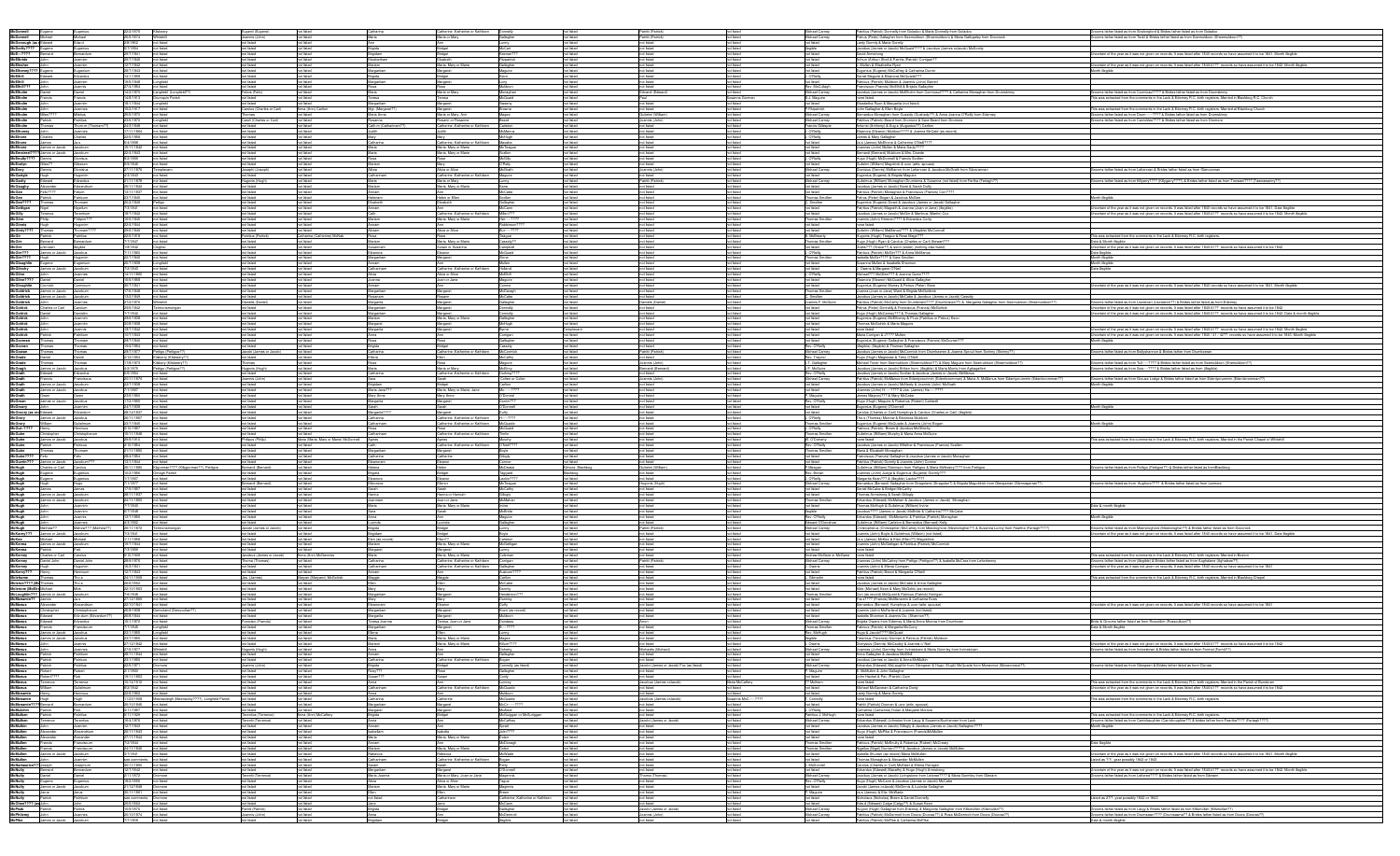|                                                                                                | /3/1875<br>not listed                                                                    | Danielis (Daniel)                                                    | <u>ot listed</u>                                                  |                                  |                                                                   |                                     | not listed<br>not listed                          | Anthonii (Anthony)                                           |                                                             | Michael Carney                                           | Thomas McHugh from Drumnavahan & Anna McHugh from Drumnavahan                                                                                                                                                                | Grooms father listed as from Drumbristan & Brides father listed as from Drumiera???? (Drumierna????                                                                                                                                                                                                                                                                                                 |
|------------------------------------------------------------------------------------------------|------------------------------------------------------------------------------------------|----------------------------------------------------------------------|-------------------------------------------------------------------|----------------------------------|-------------------------------------------------------------------|-------------------------------------|---------------------------------------------------|--------------------------------------------------------------|-------------------------------------------------------------|----------------------------------------------------------|------------------------------------------------------------------------------------------------------------------------------------------------------------------------------------------------------------------------------|-----------------------------------------------------------------------------------------------------------------------------------------------------------------------------------------------------------------------------------------------------------------------------------------------------------------------------------------------------------------------------------------------------|
| McQuade<br>McQuade<br>ugenium<br>McQuade                                                       | not listed<br>2/1843<br>1845<br>not listed                                               | not listed<br>not listed                                             | ot listed<br>ot listed                                            |                                  | aria, Mary or Marie                                               | :Quaid (as record)                  | not listed                                        | าot listed<br>ot listed                                      | not listed<br>not listed                                    | ot listed<br>Francis Gillespie                           | Eugenius (Eugene) Gallagher & Owen (illegible)<br>Bernardo (Bernard) Corr & Brigida Dowde                                                                                                                                    | Month illegible                                                                                                                                                                                                                                                                                                                                                                                     |
| <u>McQuade</u><br>McQuade???                                                                   | not listed<br><u>3/1842</u><br>Longfield                                                 | ot listed<br>ot listed                                               | ot listed<br>t listed                                             |                                  |                                                                   |                                     | not listed<br>not listed                          | ot listed<br>ot listed                                       |                                                             | ot listed<br><sup>t</sup> listec                         | Patritius (Patrick) McQuade & Eugenius (Eugene) (not listed)<br>Ioannis (John) & Bernardus (Bernard) Owen:                                                                                                                   | Uncertain of the year as it was not given on records. It was listed after 1840/41?? records so have assumed it to be 184<br>Date & Month illegible                                                                                                                                                                                                                                                  |
| <u>McQuaid</u><br><b>McQuaid</b><br>ahao????                                                   | l/9/1868<br>not listed<br>9/2/1855<br>Dromore                                            | ot listed<br>ot listed                                               | ot listed<br>t listed                                             |                                  |                                                                   |                                     | not listed<br>illegible                           | าot listed<br>ot listed                                      | not listed<br>not listed                                    | O'Reilly<br>lev. McDonnell                               | lugo (Hugh) McQuaid & Eleanora Mee----???<br>Maria McQuaid & Elena M--ghan????                                                                                                                                               |                                                                                                                                                                                                                                                                                                                                                                                                     |
| <u>McQuaid</u><br><u>McQuaid</u><br>Patritius                                                  | 1/9/1871<br>Monavrice (Monavreece??<br>1/4/1861<br>2/8/1871                              | Terentii (Terrence)<br>ot listed                                     | t listed<br>t listed<br>t listed                                  | Catherine                        | Catherine<br>Margare<br>Maria or Mary                             |                                     | not listed<br>not listed                          | Patritii (Patrick)<br>าot listed<br>Joannis (John)           | not listed<br>not listed                                    | . McNally<br>J. O'Reilly<br>Michael Carney               | hannes (John) Hacket from Monavrice (Monavreece??) & Elizabetha McQuaid (location not listed)<br>Franciscus (Francis) Gallagher & Eleanora Gallaghe<br>Patritius (Patrick) McRory from Ardaver & Edvardus Noble from Dromore | Bride & Grooms father listed as from Monavrice (Monavreece??                                                                                                                                                                                                                                                                                                                                        |
| <u> McRory</u><br><u>McRory</u><br>anciscus<br>McTeague                                        | I ermonamonga<br>1/4/1910<br>not listed<br>not listed<br>7/1871                          | Eugenii (Eugene)<br>Francisci (Francis)<br>lugonis (Hugh)            | laria (Maria, Mary or Marie) McNally<br>t listed                  |                                  | oan or Jane                                                       |                                     | not listed<br><u>)rumquin</u><br>not listed       | t listed<br>Gulielmi (William                                | not listed                                                  | Father O'Kane<br>Michael Carney                          | ranciscus (Francis) McNally from Ederney & Brigida Owens from Edreney                                                                                                                                                        | ooms father listed as from Aghalunny & Brides father listed as from Dromore<br>iis was extracted from the comments in the Lack & Ederney R.C. birth registers. Married in Omagh<br>irooms father listed as from Mullenmeen (Mullanmeen??) & Brides father listed as from Drumhoney                                                                                                                  |
| McTeague<br><b>McVeigh</b><br>Jacobus<br>James or Jacob                                        | not listed<br>ot listed<br>1/2/1878<br><u>Longfiel</u>                                   | Hugo (Hugh)<br>Danielis (Daniel)                                     | oanna (Joan or Jane) Irvine<br>it listed                          | ıra Anna<br>atharina             | Sarah Ann<br>Catherine ,Katherine or Kathleen                     |                                     | not listed<br>not listed                          | pt listed<br>Joannis (John)                                  | not listed                                                  | 1. Carney????<br>oannis F. McGuire                       | lugh & Ellen McCabe<br>lichael McVeigh from Gortnasol (Gortnasoal Glebe??) Catharina McVeigh from Clonee                                                                                                                     | his was extracted from the comments in the Lack & Ederney R.C. birth registers. Date was not listed. Married in Bannagh Chape<br>3 Trooms father listed as from Gortnasol (Gortnasoal Glebe??) & Brides father listed as from Drumgouna (Drumgowna??                                                                                                                                                |
| <b>McWade</b><br><b>McWilliams</b>                                                             | comments Dromore<br>/1856                                                                | ot listed<br>ot listed                                               | t listed<br>t listed                                              | eanoram                          |                                                                   |                                     | not listed<br>not listed                          | t listed<br>ot listed                                        |                                                             | t listec<br>Rev. McDonnell                               | erentius (Terence) McCosker & (illegible)<br>Jarby??? Gallagher & Nigellus (Nigel) McQuaid                                                                                                                                   | Listed as, ? February, year possibly 1842 or 1843                                                                                                                                                                                                                                                                                                                                                   |
| Mellen<br>Melly<br>ames or Jacob                                                               | /2/1871<br>/19/1970<br>not listed                                                        | Michaelis (Michael)<br>Caroli (Charles or Carl)                      | t listed<br>t listed                                              | lizabetha                        | <i>l</i> laria or Mary                                            |                                     | not listed<br>not listed                          | Eugenii (Eugene)                                             | not listed<br>not listed                                    | Michael Carney<br>Michael Carney                         | Patritius (Patrick) McKervey from Drumgowna & Brigida Owens from Ederney<br>Edvardus (Edwrad) McElkill from Meenbeg???? & Margarita Breen from Stranadarriff                                                                 | rooms father listed as from Scrahy (Scraghy??) & Brides father listed as from Teeveny (Tievaveeny or Tievenny????<br>irooms father listed as from Drumsaunas (Drumsawna??) & Brides father listed as from Lurganboy                                                                                                                                                                                 |
| Mihan????<br>Patritium<br><u>Milford</u><br>dvardum                                            | not listed<br>2/10/1838<br>1/1837<br>not listed                                          | ot listed<br>ot listed                                               | t listed<br>t listed                                              | atharina:                        | <i>l</i> laria, Mary or Marie<br>Catherine ,Katherine or Kathleen | chan????                            | not listed<br>not listed                          | าot listed<br>ot listed                                      | not listed<br>not listed                                    | าot listed<br>ot listed                                  | (illegible) Gallagher & uxor (wife, spouse)<br>Jacobus??? McDonagh???? & Daniel Campbell                                                                                                                                     |                                                                                                                                                                                                                                                                                                                                                                                                     |
| <b>Millen</b><br><b>Milly</b><br>ulielmum                                                      | $\frac{1}{1843}$<br>not listed<br>not listed<br>1847                                     | ot listed<br>ot listed                                               | t listed<br>ot listed                                             | argaritam                        | aria, Mary or Marie                                               |                                     | not listed<br>not listed                          | <u>ot listed</u><br>not listed                               | not listed                                                  | )t listec<br>Thomas Smollen                              | Eug. (Eugene??) Maguire & F. Gillespi<br>Jacobus (James or Jacob) Milly & Terentius (Terence) Donly                                                                                                                          | Uncertain of the year as it was not given on records. It was listed after 1840 / 41 / 42?? records so have assumed it to be 1843. Month illegible<br>Date & Month illegible                                                                                                                                                                                                                         |
| Misgally????<br><b>Monaghan</b>                                                                | 8/4/1854<br>not listed<br>not listed<br>1843.                                            | not listed<br>ot listed                                              | ot listed<br>t listed                                             |                                  | <i>A</i> aria, Mary or Marie                                      | mpbel                               | not listed<br>not listed                          | าot listed<br>ot listed                                      | not listed<br>ot listed                                     | Rev. O'Reilly<br>ot listed                               | Jacobus (James or Jacob) Maguire & Eugeniius (Eugene) McQuaid??<br>Petrus (Peter) Mullen & Eleonora McGolricł                                                                                                                |                                                                                                                                                                                                                                                                                                                                                                                                     |
| Monaghan<br>ernardum<br><u>Monaghan</u><br>rnardum???                                          | /?/1844<br>not listed<br>)/1855<br>not listed                                            | ot listed<br>ot listed                                               | t listed<br>t listed                                              |                                  | aria, Mary or Marie<br><i>A</i> aria, Mary or Marie               |                                     | not listed<br>not listed                          | pt listed<br>ot listed                                       | ıot listed                                                  | t listed<br>าot listed                                   | lacobus (James or Jacob) Monaghan & Carolus Mullen<br>nas & Sara Smoller                                                                                                                                                     | Month illegible                                                                                                                                                                                                                                                                                                                                                                                     |
| <b>Monaghan</b><br>rnardus<br>Monaghan<br>ernardus                                             | not listed<br>8/4/1876<br>not listed<br>2/1916<br>7/6/1871                               | Jacobi (James or Jacob)<br>erentius (Terrence)<br>Bernardi (Bernard) | t listed<br>largarita (Margaret) Donnelly<br>t listed             |                                  | <u>Maria or Mary</u>                                              |                                     | not listed<br>not listed<br>not listed            | Patritii (Patrick)<br>pt listed<br>Gulielmi (William         | not listed<br>not listed<br>not listed                      | Michael Carney<br>Michael Carney                         | igellus (Nigel) Keon from Gortnagullian (Gortnagullion??) & Sara McManus from Edentycrummin (Edenticromman??)                                                                                                                | 3 Trooms father listed as from Gussidy (Gushedy??) & Brides father listed as from Gortnagullian (Gortnagullion??<br>his was extracted from the comments in the Lack & Ederney R.C. birth registers. Married in St. Agustus Church, Coaltridge or Coatbridge                                                                                                                                         |
| <b>Monaghan</b><br>Monaghan<br>dvardus<br><u>Monaghan</u>                                      | Petigo (Pettigoe?<br>:/1880<br>Drumskinn <sup>,</sup><br>/8/1854<br>not listed           | Edvardi (Edward)<br>ot listed                                        | McBarron<br>t listed                                              |                                  |                                                                   |                                     | Glenvannan                                        | Patritii (Patrick)<br>t listed                               | Cath. (Catherine) McGragh                                   | <sup>2</sup> .Meegan                                     | Thomas Magee from Drumskinny & Maria McTeague from Dromore<br>losephus (Joseph) McAvoy from Lettercran & Joanna??? (Joan or Jane) Kennedy from Lettercran<br>Patricus (Patrick) Morrison Brigida Carltor                     | rooms father listed as from Derahulla (Derryhawlagh????) & Brides father listed as from Innisclin (Inisclin??)<br>ooms father listed as from Drumskinny & Brides father listed as from Glanvannar                                                                                                                                                                                                   |
| Monaghan<br>Monaghan<br>anciscus                                                               | 11/1855<br>not listed<br>not listed<br>/1881                                             | ot listed<br>Hugonis (Hugh)                                          | t listed<br>Cath. (Catherine?) Irvine                             | iosa Anna                        | Rose Anr                                                          | onard??                             | not listed<br>not listed<br>not listed            | not listed<br>Joannis (John)                                 | not listed<br>Cath. (Catherine) Donnelly                    | <u>llegible</u><br>Rev. O'Reilly<br><sup>o</sup> .Meegan | atricus (Patrick) Leonard & Joannis (John) (illegible)<br>Robert Irvine from Largy & Mabel Monaghan from Lack                                                                                                                | Bride & Grooms father's location not listed                                                                                                                                                                                                                                                                                                                                                         |
| Monaghan<br>Monaghan                                                                           | )/9/1854<br>not listed<br>not listed                                                     | ot listed<br>ot listed                                               | t listed<br>t listed                                              |                                  | Catherine ,Katherine or Kathleen                                  |                                     | not listed<br>not listed                          | ot listed<br>ot listed                                       | not listed                                                  | <u>lev. O'Reilly</u><br>. Maguire                        | ev. John O'Reilly & Ellena Murry<br>Patt. (Patrick) McHugh & Ellen Monaghan                                                                                                                                                  |                                                                                                                                                                                                                                                                                                                                                                                                     |
| <u>Monaghan</u><br><b>Monaghan</b><br>James or Jacob   Jacobum                                 | )/4/1910<br>not listed<br>not listed<br>1847                                             | illegible<br>ot listed                                               | <b>Ann Gormly</b><br>t listed                                     |                                  |                                                                   |                                     | not listed<br>not listed                          | าot listed<br>ot listed                                      | not listed                                                  | . Gilmartin<br>Francis Gillespie                         | rancis Money & Carrol???? Baird<br>Hugoni (Hugh) Montague & Patricus (Patrick) Koen (as record)                                                                                                                              | This was extracted from the comments in the Lack & Ederney R.C. birth registers<br>Date & Month illegible                                                                                                                                                                                                                                                                                           |
| Monaghan<br>ames or Jacob<br>Monaghan<br>James or Jacob<br>Jacobus                             | Whitehil<br>1871<br>9/12/1915<br>not listed                                              | hristopheri (Christopher)<br>Redmondus???                            | t listed<br>lanna (Hanna or Hannah) Doonan                        |                                  | <i>l</i> aria or Mary                                             |                                     | not listed<br>not listed                          | Patritii (Patrick)<br>ot listed                              | not listed<br>not listed                                    | lichael Carney<br>าot listed                             | loannes (John) McMullen from Kilsmollen (Kilsmullan??) & Maria Monaghan from Ardore                                                                                                                                          | irooms father listed as from Ardore & Brides father listed as from Edenthcrummin (Edenticromman?<br>This was extracted from the comments in the Lack & Ederney R.C. birth registers. Married in Brooklyn, New York                                                                                                                                                                                  |
| <u>Monaghan</u><br>Monaghan                                                                    | ?/1841<br>not listed<br>1844 ا<br>not listeo                                             | ot listed<br>t listed                                                | t listed<br>t listed                                              |                                  | Maria, Mary or Marie                                              | :Golrick??<br><u>pen (as record</u> | not listed<br><u>iot listed</u>                   | ot listed                                                    | not listed                                                  | ot listed                                                | Ioannis (John) McGolrick) & Carolus (Charles or Carl) McCrea<br>annim (John) Koen (as record) & Rosam (not listec                                                                                                            | Uncertain of the year as it was not given on records. It was listed after 1840 records so have assumed it to be 1841. Month illegible<br>Date illegible                                                                                                                                                                                                                                             |
| Monaghan<br>Monaghan                                                                           | /10/1859<br>not listed<br>1/1871<br>/11/1880                                             | ot listed<br>Jacobi (James or Jacob)<br>Felicis (Felix)              | t listed<br>t listed<br>Cath. (Catherine?) McGuire                |                                  | Maria or Marv                                                     | Aurray (as listed)<br>//dcCarney??? | not listed<br>not listed<br>Clonelly              | าot listed<br>Jacobi (James or Jacob) McLaughlin (as listed) | not listed                                                  | O'Reilly<br>Michael Carney                               | Jacobus (James or Jacob) Monaghan & Michael Keon<br>Dionisius (Dennis) McHugh from Drumskinny & Margarita McHugh from Drumskinn                                                                                              | Grooms father listed as from Montagh (Montiaghroe????) & Brides father listed as from Curraghcroghery (Carrickcroghery????)                                                                                                                                                                                                                                                                         |
| <b>Monaghan</b><br>Monaghan<br><b>Monaghan</b><br>t.um (Patritium??                            | not listed<br>1/1861<br>/6/1838<br>not listed                                            | ot listed<br>ıot listed                                              | t listed<br>t listed                                              |                                  | atherine ,Katherine or Kathleen                                   | AcGolrick                           | not listed<br>not listed                          | Joannis (John)<br>t listed<br>ot listed                      | not listed                                                  | P.Meegan<br>. Maguire<br>J. Owens                        | nomas???? McHugh from Bannagh & Jacobus (James or Jacob) Barton from Bannagh<br>Michael Keoan???? & Ja.s (James) Macafry (as record)<br>Robertus (Robert) McGregor & Pt.us?? (Patritius??) (Patrick) Cassidy                 | irooms father listed as from Bannagh & Brides father listed as from Clonelly                                                                                                                                                                                                                                                                                                                        |
| Monaghan<br>Monaghan                                                                           | 10/1840<br>not listed<br>not listed<br>/1/1844                                           | ot listed<br>ot listed                                               | ot listed<br>t listed                                             | annam                            |                                                                   | <u>nagha</u>                        | Templecarn<br>not listed                          | าot listed<br>ot listed                                      | not listed<br>not listed                                    | not listed<br>ot listed                                  | one listed<br>Elizabetha Ryon                                                                                                                                                                                                |                                                                                                                                                                                                                                                                                                                                                                                                     |
| <b>Monaghan</b><br>Patritius<br><b>Monaghan</b>                                                | Petigo (Pettigoe<br>12/1871<br>6/1922<br>not listed                                      | Joannis (John)<br>Joannes (John)                                     | t listed<br>atharina (Catherine) Durniar                          | lizabetha                        | Elizabeth                                                         | lorrow????                          | not listed<br>not listed                          | Thomas<br>ot listed                                          | not listed<br>not listed                                    | Michael Carney<br>.Fitzpatrick                           | ranciscus (Francis) Dowd from Tamlaght & Maria Calgy from Crillen (Crillan??)<br>าe listed                                                                                                                                   | Grooms father listed as from Tamlaght & Brides father listed as from Carrickoughte<br>his was extracted from the comments in the Lack & Ederney R.C. birth registers.                                                                                                                                                                                                                               |
| <u>Monaghan</u><br>rentium<br><u>Monaghan</u><br>erentius                                      | /2/1847<br>not listed<br>not listed<br>3/2/1855                                          | ot listed<br>not listed<br>not listed                                | t listed<br>ot listed                                             |                                  | aria, Mary or Marie                                               |                                     | not listed<br>not listed<br>not listed            | ot listed<br>not listed                                      | not listed                                                  | <b>Thomas Smollen</b>                                    | nomas Kerigan & Gustavus Woods<br>Edvardus (Edward) & Gulielmus (William) Monaghan                                                                                                                                           |                                                                                                                                                                                                                                                                                                                                                                                                     |
| Monaghan<br><b>Monaghan</b><br>erencia (as record)                                             | 2/1858<br>not listed<br>/11/1859<br>not listed                                           | ot listed                                                            | ot listed<br>ot listed                                            | argarita                         |                                                                   |                                     | not listed                                        | าot listed<br>ot listed                                      | not listed<br>not listed                                    | าot listed<br>. Maguire                                  | James Kelly & Anna Donnelly                                                                                                                                                                                                  |                                                                                                                                                                                                                                                                                                                                                                                                     |
| <u>Monaghan</u><br>erentius<br><b>Monaghan</b>                                                 | not listed<br>ة 1862<br>not listed<br>1842                                               | ot listed<br>ot listed                                               | t listed<br>t listed                                              |                                  | Susan or Susanna                                                  |                                     | not listed<br>not listed                          | ot listed<br>ot listed                                       | not listed                                                  | ot listec<br>ot listed                                   | Patricus (Patrick) Morney???? & Maria Morris<br>Joannis (John) Monaghan & Georgius Scallan                                                                                                                                   | Jncertain of the year as it was not given on records. It was listed after 1840/41?? records so have assumed it to be 1842. Date & month illegible                                                                                                                                                                                                                                                   |
| <b>Monaghan</b><br>ulielmum<br>Monaghan<br>ılielmus<br>ulielmus                                | $\frac{2}{1842}$<br>not listed<br>not listed<br>1/1854<br>$3/11/1868$ not listed         | not listed<br>not listed<br>not listed                               | ot listed<br>ot listed<br>ot listed                               |                                  | <b>Ilicia or Alice</b>                                            |                                     | not listed<br>not listed<br>not listed            | าot listed<br>ot listed<br>not listed                        | not listed<br>not listed                                    | ot listed<br>lev. O'Reilly<br>Eugene McGough             | Edvardus (Edward) Monaghan & Thomas Clery????<br>Jacobus (James or Jacob) Magrease???? & Eugenius Gallagher<br>Terentius (Terence) McMulkin & Hugo (Hugh) Corey                                                              | Jncertain of the year as it was not given on records. It was listed after 1840/41?? records so have assumed it to be 1842. Month illegible                                                                                                                                                                                                                                                          |
| <b>Monaghan</b><br>Monaghan???<br>ugenium<br>Mongan (as recol Patric                           | 5/?/1845<br>not listed<br>/1/1873<br>not listed                                          | not listed<br>Joannis (John)                                         | ot listed<br>t listed                                             |                                  | <i>l</i> aria or Mary                                             | AcGu------????                      | not listed<br>ot listed                           | ot listed<br>Philippi (Philip                                | not listed                                                  | Thomas Smollen<br>Michael Carney                         | John Coner (as record) Christopherus??? (Christopher) Monaghan<br>Reorgius (George) Dunkin from Ederney & Patritius Glackin from Ederney                                                                                     | Month illegible<br>ooms father listed as from Prucless (Procklis??) & Brides father listed as from Innisklin (Inisclin??)                                                                                                                                                                                                                                                                           |
| Montague<br>erentium<br>Moran<br>ulielmum                                                      | 12/1843<br>Parish of Dromore<br>2/1844<br>not listed                                     | not listed<br>not listed                                             | ot listed<br>ot listed                                            |                                  | <u>Bridget</u>                                                    | :Elisham ∶                          | not listed<br>not listed                          | าot listed<br>not listed                                     | not listed<br>not listed                                    | าot listed<br>าot listed                                 | Eugenius (Eugene) Gillogly & Rosa (not listed)<br>Edv. dus (Edvardus) Owens & Joannis O'Donnell                                                                                                                              |                                                                                                                                                                                                                                                                                                                                                                                                     |
| <b>Morris</b><br>ranciscus<br>rancis<br><b>Morris</b><br>nannim                                | 6/1/1872<br>not listed<br>e comments not listed                                          | Eugenii (Eugene)<br>ot listed                                        | ot listed<br>t listed                                             |                                  | Maria or Mary                                                     |                                     | not listed<br>not listed                          | Michael<br>ot listed                                         | not listed<br>not listed                                    | Michael Carney<br>ot listed                              | Ricardus (Richard) Gallagher from Kilsmallen (Kilsmullan??) & Catherina Morris from Cronee<br>Patritius (Patrick) Morris & Edv.s (Edvardus) (Edward) Lynon????                                                               | Grooms father listed as from Croneen & Brides father listed as from Derryvone (Derryveone??)<br>isted as 28 February, year possibly 1842 or 1843.                                                                                                                                                                                                                                                   |
| <b>Morris</b><br>Morris                                                                        | 7/1843<br>not listed<br>2/10/1854<br>not listed                                          | ot listed<br>ot listed                                               | t listed<br>t listed                                              |                                  | aria, Mary or Marie<br><u>ridget</u>                              |                                     | not listed<br>not listed                          | ot listed<br>าot listed                                      |                                                             | J. Owens<br>lev. O'Reilly                                | izabeth Durnin & Maria McCusker<br>loannis (John) Judge & Jacobus (James or Jacob) Migerr???? (McGirr????)                                                                                                                   |                                                                                                                                                                                                                                                                                                                                                                                                     |
| <u>Morris</u><br><b>Morris</b><br>Patritius                                                    | Langfield (Longfield??)<br>3/6/1874<br>/2/1841<br>Templecarı<br>29/10/1878<br>not listed | Jacobi (James or Jacob)<br>ot listed<br>Caroli (Charles or Carl)     | t listed<br>t listed<br>t listed                                  | Maria Anna                       | Maria or Mary<br>Maria or Mary, Ann                               | )onnel                              | not listed<br>not listed<br>not listed            | Eugenii (Eugene<br>not listed                                | not listed<br>not listed                                    | Michael Carney<br>not listed<br>Michael Carney           | Daniel O'Donnell from Nedsherry & Anna McNab from Lisdoo<br>Carolus (Charles or Carl) Doonan & Joannes (John) (illegible)<br>Georgius (George) Scollen from Drumhoney & Sara Keon from Sheridar                              | rooms father listed as from Legfreskey???? & Brides father listed as from Nedsherry<br>Jncertain of the year as it was not given on records. It was listed after 1840 records so have assumed it to be 1841<br>(Leaghan??) Troms father listed as from Drumiagh (Drummoyagh??) & Brides father listed as from Leehan (Leaghan??)                                                                    |
| <b>Morris</b><br><u>Morris</u><br><u>Morrison</u><br>ames or Jacob                             | 1858<br>not listed<br>not listed<br>2/10/1868                                            | t listed<br>not listed                                               | t listed<br>t listed                                              |                                  | oan or Jane                                                       |                                     | ot listed<br>not listed                           | Eugenii (Eugene)<br>t listed<br>าot listed                   | not listed                                                  | t listed<br>Eugene McGough                               | Francis Mallin & Ellen Carlton<br>Joannis (John) Herrerin??? & Mich.I (Michael) Murphy                                                                                                                                       | Date illegible                                                                                                                                                                                                                                                                                                                                                                                      |
| Morrow<br>ames or Jacob<br><u>Morrow</u>                                                       | Derivolan (Derryvullan??)<br>1/1844<br>/11/1862<br>not listed                            | not listed<br>ot listed                                              | ot listed<br>t listed                                             | lizabetham                       | aria, Mary or Marie                                               |                                     | not listed<br>not listed                          | าot listed<br>าot listed                                     | not listed                                                  | <u>not listed</u><br>t listed                            | Anna Morrow??? & Maria Morrow???<br>/m. (William) Doran???? & Daniel Maguire                                                                                                                                                 | Date illegible                                                                                                                                                                                                                                                                                                                                                                                      |
| Morrow???<br><b>Muldoon</b>                                                                    | )/9/1854<br>not listed<br>"/1857<br>not listed                                           | not listed<br>ot listed                                              | t listed<br>t listed                                              |                                  |                                                                   |                                     | not listed<br>not listed                          | ot listed<br>ot listed                                       | not listed<br>hetzil tor                                    | Rev. O'Reilly<br>ot listed                               | Thomas Maguire & Anna Macaffery (as record)<br>Robert Ervine & Mary Ervin                                                                                                                                                    |                                                                                                                                                                                                                                                                                                                                                                                                     |
| <u> Muldoon</u><br><u>ıristopherun</u><br><u> Muldoon</u>                                      | not listed<br>?/1845<br>not listed                                                       | not listed<br>not listed                                             | ot listed<br>t listed                                             |                                  |                                                                   |                                     | not listed<br>not listed                          | าot listed<br>ot listed                                      | not listed                                                  | . Owens<br><sup>ot listec</sup>                          | lacobus (James or Jacob) McMahon & Gulielmus (William) Mallon???'<br>legible) Murphy & (illegible) Flinn????                                                                                                                 | Month illegible                                                                                                                                                                                                                                                                                                                                                                                     |
| <u>Muldoon</u><br>Muldoon<br>ılielmum                                                          | 2/1879<br>not listed<br>1/1854<br>not listed<br>/6/1843<br>not listed                    | Petri (Peter)<br>not listed<br>ot listed                             | ot listed<br>ot listed<br>t listed                                |                                  | Maria or Mary                                                     | teward (as record)                  | not listed<br>not listed<br>ot listed             | Eugenii (Eugene)<br>ot listed<br>pt listed                   | not listed<br>not listed                                    | Joannis F. McGuire<br>Rev. O'Reilly<br>Owens             | Joannes (John) O'Reily from Ederney & Mary Drury from Ederney<br>Patritius (Patrick) Caldwell & Cath. McCusker<br>Patritius (Patrick) & Catharina Burke                                                                      | rooms father listed as from Edenamohill & Brides father listed as from Largey???? (Largy??)                                                                                                                                                                                                                                                                                                         |
| <u> Muldoon</u><br>Muldoon???<br>Muldoon????<br>annis????                                      | 3/10/1845<br>not listed<br>/7/1845<br>Longfield                                          | not listed<br>not listed                                             | t listed<br>t listed                                              | Cath.m (Catharinam??)            | Catherine ,Katherine or Kathleen                                  |                                     | not listed<br>not listed                          | าot listed<br>าot listed                                     | not listed<br>not listed                                    | าot listed                                               | rancis Carolen & Irwin Noble<br>bani???? (John) McDermott & Christopher Mulrain                                                                                                                                              |                                                                                                                                                                                                                                                                                                                                                                                                     |
| <b>Mullen</b><br>ugenium<br><b>Mullen</b>                                                      | /?/1847<br>Drumragh<br>4/7/1844<br>not listed                                            | not listed<br>not listed                                             | t listed<br>ot listed                                             |                                  | oan or Jane                                                       |                                     | not listed<br>not listed                          | าot listed<br>ot listed                                      | not listed<br>not listed                                    | Irwine???<br>Owens                                       | anciscus (Francis) McCosker & Patricus (Patrick) Burk<br>homas Humphrys & Michael McQuaid                                                                                                                                    | Month illegible                                                                                                                                                                                                                                                                                                                                                                                     |
| <b>Mulligan</b><br>James or Jacob<br>Jacobum<br><b>Mulrane</b><br>Rodrick or Roderick Rodricus | 1/?/1846<br>not listed<br>not listed<br>3/2/1872                                         | ot listed<br>Christopheri (Christopher)                              | t listed<br>ot listed                                             | 2ath.m (Catharinam??)            | Catherine ,Katherine or Kathleen<br>Maria or Mary                 | Koen (as record)                    | not listed<br>not listed                          | ot listed<br>Edvardi (Edward)                                | ıot listed<br>not listed                                    | rancis Gillespie<br>Michael Carney                       | ntonio (Anthony) Daly & uxor (wife, Spouse)<br>Hugo (Hugh) McPeak from Largy & Catharina McPeak from Largy                                                                                                                   | Aonth illegible<br>Grooms father listed as from Colaghty (Coolaghty??) & Brides father listed as from Glenarn                                                                                                                                                                                                                                                                                       |
| Murphy<br>Murphy<br>ranciscus                                                                  | 9/1878<br>not listed<br>3/1/1910<br>not listed                                           | Christophori (Christopher)<br>ulielmus (William)                     | Margaret Flood                                                    |                                  |                                                                   |                                     | not listed<br>not listed                          | ot listed                                                    |                                                             | Gilmartin                                                | Gulielmus (William) Gallagher from Mullens (Mullans??) & Joanna Jefrey from Lusty More Island<br>'ohn Maguire & Mary Mulligan                                                                                                | Bride & Grooms father listed as from Ardshankill<br>is was extracted from the comments in the Lack & Ederney R.C. birth registers. Married in Blackbog Chapel                                                                                                                                                                                                                                       |
| Murphy<br><u>Murphy</u><br>James or Jacob<br>ames or Jacob                                     | /2/1814<br>Ederney<br>1/4/1909<br>not listed<br>9/4/1814<br>not listed                   | ot listed<br>t listed<br>Patritius (Patrick)                         | ot listed<br>t listed<br>ısanna (Susan or Susanna) Murphy         | Mary Helena                      | Aary, Helen or Ellen                                              |                                     | not listed<br>ot listed<br>Kilskerry (Kilskeery?? | Gulielmus (William)<br>าo.s (Thomas)<br>ot listed            | Maria (Maria, Mary or Marie) Cassidy<br><u>osa Flanagan</u> | Maguire<br>Fitzpatrick                                   | ne listed<br>avid McGrath & Mary Ann Durnar<br>Mulhern & Elis. (illegible)                                                                                                                                                   | his was extracted from the comments in the Lack & Ederney R.C. birth registers. Married in the Parish Church, Blackboo<br>is was extracted from the comments in the Lack & Ederney R.C. birth registers. Married in the Parish Catholic Church of Blackbog<br>is was extracted from the comments in the Lack & Ederney R.C. birth registers. Married in the parish Church of Kilskerry (Kilskeery?? |
| Murphy<br>Murray??<br>:rnardus??<br><b>Noble</b><br>James or Jacob<br>Jacobus                  | Pettigo (Pettigoe?<br>/6/1880<br>Gushedy                                                 | Hugo (Hugh)<br>Joannis (John)                                        | rigida (Bridget) Murray??<br>nna Joanna (Ann, Joan or Jane) Tylor |                                  |                                                                   |                                     | umnagahan???                                      | <u>Joannis (John)</u><br>งt listed                           | Maria (Maria or Mary) Monaghan                              | 1. Maguire<br>Joannis F. MacGuire                        | Arthur (illegible) from (illegible) & Saragh Monaghan??? from (illegible)<br>Francis???? McGirr from Dromore & Sarah McCann from Cahore                                                                                      | irooms father listed as from Pettigo (Pettigoe??) & Brides father listed as from Drumnagahan????<br>irooms father listed as from Dromore (as listed) & Brides father listed as from Gushedy                                                                                                                                                                                                         |
| <b>Noble</b><br>Noble                                                                          | not listed<br>1841<br>7/1874<br>not listed                                               | ot listed<br>Marci (Marc or Marcus??)                                | ıt listed<br>t listed                                             | rgaritam                         | Rosann or Rosanne                                                 |                                     | not listed<br>not listed                          | ot listed<br>Edvardi (Edward)                                | not listed<br>not listed                                    | ot listed<br>Michael Carney                              | Anna Taylor & Patritius (Patrick) Taylor<br>Terentius (Terrence) Monaghan from Montagh (Montiagh or Montiaghroe????) & Maria Shallow from Carrickoughte                                                                      | Jncertain of the year as it was not given on records. It was listed after 1840 records so have assumed it to be 1841. Month illegible<br>(Drumnagalliagh????) rooms father listed as from Drumagalla???? (Drumnagalliagh????)                                                                                                                                                                       |
| <u>Noble</u><br>Nox                                                                            | not listed<br>/1/1942<br>0/1855                                                          | pt listed                                                            | Rosa (Rose) Shallow<br>t listed                                   | atharina                         | Catherine, Katherine or Kathleen                                  |                                     | not listed<br>not listed                          | งt listed<br>ot listed                                       | not listed                                                  | t listed<br><u>v. Ryan</u>                               | ne listed<br>bannis (John) Magee & Thomas Doran                                                                                                                                                                              | his was extracted from the comments in the Lack & Ederney R.C. birth registers. Married in St. Joseph's, Blackbog                                                                                                                                                                                                                                                                                   |
| O'Brien<br>ugenium<br>O'Brien                                                                  | 1847<br>not listed<br>4/5/1873<br>Whitehil                                               | ot listed<br>Joannes (John)                                          | t listed<br>t listed                                              |                                  | Maria or Mary                                                     | McAnab (as record)                  | not listed<br>not listed                          | าot listed<br>Jacobi (James or Jacob)                        | not listed<br>not listed                                    | not listed<br>Michael Carney                             | ranciscus (Francis) Corrigan & Michaeli (Michael) Gallagher<br>loannes (John) Eves from Kesh & Brigida Doonan from Rosculban (Rosscolban??                                                                                   | Date & Month illegible<br>Grooms father listed as from Drumshane & Brides father listed as from Drumhoney                                                                                                                                                                                                                                                                                           |
| O'Brien????<br>O'Briens????<br>:dvardum<br><u>)'Connor</u>                                     | ?/1846<br>not listed<br>not listed<br>/5/1848<br>1840\<br>not listed                     | ot listed<br>not listed<br>ot listed                                 | t listed<br>t listed<br>t listed                                  | ram???<br>leanoram:<br>atharinam | atherine ,Katherine or Kathleen                                   |                                     | ot listed<br>not listed<br>not listed             | t listed<br>าot listed<br>าot listed                         | not listed                                                  | Owens<br>homas Smollen<br><u>ot listed</u>               | I-----???? (Gulielmi????) Quinn & Jacobus (James or Jacob) Brier<br>Ionora Dowds??? & Susanna Murphy<br>aria Maguire & Dionisius (Dennis) McBrierty                                                                          | Month illegible                                                                                                                                                                                                                                                                                                                                                                                     |
| O'Connor<br>Miles or Mvles<br>D'Donald                                                         | /2/1841<br>not listed<br>4/3/1848<br>Boa Isalnd                                          | ot listed<br>ot listed                                               | t listed<br>t listed                                              | laria Annam                      | ria, Mary or Marie, Ann                                           |                                     | not listed<br>Boa Island                          | าot listed<br>ot listed                                      | not listed<br>not listed                                    | t listed<br>Thomas Smollen                               | Petrus (Peter) Bogan & Carolus (Charles or Carl) (illegible<br>iomas McGoldrick & Catharina Swift                                                                                                                            | Jncertain of the year as it was not given on records. It was listed after 1840 records so have assumed it to be 184                                                                                                                                                                                                                                                                                 |
| <b>D'Donnell</b><br>)'Donnell                                                                  | /?/1846<br>Termonamong<br><u>11/1850 -</u><br>not listed                                 | ot listed<br>ot listed                                               | t listed<br>t listed                                              | Iizabetham<br>atharinam;         | Catherine ,Katherine or Kathleen                                  |                                     | not listed<br>not listed                          | ot listed<br>าot listed                                      | not listed<br>not listed                                    | . Owens<br><u> Hugo Ward</u>                             | ndreas (Andrew) McHugh & Joannis (John) Coghlin<br>loannis (John) McGoldrick et uxor (wife, Spouse)                                                                                                                          | Month illegible                                                                                                                                                                                                                                                                                                                                                                                     |
| <b>D'Donnell</b><br><u> D'Neil</u><br>nardus                                                   | ?/1838<br>not listed<br>1/5/1868<br>not listed                                           | ot listed<br>not listed                                              | t listed<br>ot listed                                             | tharina<br>Catherine             | atherine ,Katherine or Kathleen                                   |                                     | not listed<br>not listed                          | ot listed<br>not listed                                      | not listed                                                  | ›t listec<br>Eugene McGough                              | ranciscus (Francis) Scallen & Maria McDermot                                                                                                                                                                                 | Month illegible                                                                                                                                                                                                                                                                                                                                                                                     |
| D'Neil<br>ranciscus<br>D'Neil                                                                  | 8/5/1872<br>not listed<br>1/4/1843<br>not listed                                         | Henricii (Henry)<br>ot listed                                        | ot listed<br>t listed                                             | atharina                         | Catherine ,Katherine or Kathleen<br>oan or Jane                   |                                     | not listed<br>not listed                          | Gulielmi (William<br>ot listed                               | not listed<br>not listed                                    | Michael Carney<br>ot listed                              | Patritius (Patrick) O'Neil from Largy & Catharina McGirr from Glenarn<br>loannis (John) Cleary???? & Petrus (Peter) (not listed)                                                                                             | Bride & Grooms father listed as from Larg                                                                                                                                                                                                                                                                                                                                                           |
| D'Neil<br>D'Neill<br>ranciscum<br>nnie 222                                                     | not listed<br>1/?/1838<br>2/1855<br>not listed                                           | ot listed<br>ot listed                                               | t listed<br>it listed                                             | lizabetha                        |                                                                   |                                     | not listed<br>not listed                          | าot listed<br>ot listed                                      | not listed                                                  | าot listed                                               | Maria Gormly & Daniel Cample????<br>laria Kone???? & Margarita Graham                                                                                                                                                        | Month illegible                                                                                                                                                                                                                                                                                                                                                                                     |
| O'Neill<br>O'Reilly                                                                            | 8/1878<br><u>I</u> ermonamong<br>)/1877<br>not listed                                    | Bernardi (Bernard)<br>Patritii (Patrick)                             | t listed<br>t listed                                              | labella (as record)<br>largarita |                                                                   |                                     | not listed<br>not listed                          | Joannis (John)<br>Eugenii (Eugene)                           | not listed<br>not listed                                    | Michael Carney<br>Michael Carney                         | Joannis (John) Gormley from Schraghy (Scraghy??) & Susanna McCafrey from Drumbrista<br>Thomas Tierney??? From Omagh & Anne McQuade from Ederney                                                                              | Grooms father listed as from Schraghy (Scraghy??) & Brides father listed as from Rotten Mountair<br>irooms father listed as from (illegible) & Brides father from Seemuldoon (Sheemuldoon??)                                                                                                                                                                                                        |
| O'Reilly????<br>)rmsby<br>Mich.m (Michaelim??<br>Owens<br>าardun                               | 1/1866<br>not listed<br>?/1845<br>not listed<br>1848\                                    | ot listed<br>ot listed<br>ot listed                                  | t listed<br>ot listed<br>t listed                                 | <u>Margarita</u>                 |                                                                   | ampbe                               | not listed<br>Longfield<br>not listed             | ot listed<br>ot listed<br>ot listed                          | not listed<br>not listed                                    | . O'Reilly<br><u>llegible</u><br>Thomas Smollen          | ?? O'Reilly & Fr.s (Francis) Mona----????<br>d.s (Edvardus??) (Edward) & Marg.t (Margaret) Mulrain<br>atricus (Patrick) Owens & Lil (as record) McCormick                                                                    | Month illegible                                                                                                                                                                                                                                                                                                                                                                                     |
| <u><b>Owens</b></u><br>Jacobum<br>James or Jacob<br><u><b>Owens</b></u>                        | 1/8/1841<br>not listed<br>/1849<br>Derryvulla                                            | not listed<br>ot listed                                              | ot listed<br>ot listed                                            | :leanoram                        |                                                                   | Cuire????                           | not listed<br>not listed                          | าot listed<br>ot listed                                      | not listed<br>not listed                                    | ot listed<br>Thomas Smollen                              | izabetha Ryan & Susana Mullin<br>Reorgius (George) & Sara Scollen                                                                                                                                                            | Uncertain of the year as it was not given on records. It was listed after 1840 records so have assumed it to be 1841<br>Date & month illegible                                                                                                                                                                                                                                                      |
| <u>Owens</u><br>nknown<br>Patton<br>aulielmus.                                                 | /5/1855<br>Derravollen (Derryvullan??<br>3/4/1856<br>not listed                          | ot listed<br>ot listed                                               | t listed<br>ot listed                                             |                                  |                                                                   |                                     | not listed<br>not listed                          | ot listed<br>not listed                                      | not listed<br>not listed                                    | Rev. McGlinchy                                           | Georgii (George) & Margarita Scollen<br>Jacobus (James or Jacob) McCabe & Joannis (John) Sh------????                                                                                                                        |                                                                                                                                                                                                                                                                                                                                                                                                     |
| Phelan<br><b>Phelan or Phelon Pa</b>                                                           | 5/1871<br>Petigo (Pettigoe?<br>/5/1876<br>Enniskiller                                    | ot listed<br>Michaelis (Michael                                      | t listed<br>ot listed                                             |                                  | Alicia or Alice<br>Maria or Mary                                  | <u>nagna</u>                        | not listed<br>not listed                          | Joannis (John)<br>Joannis (John)                             | not listed                                                  | Michael Carney<br>F. McGuire                             | annes (John) Muldoon from Kilmore & Joanna Muldoon from Kilmor $\epsilon$<br>Ioannes (John) Gosland from Derrygonnelly & Catharina Maguire from Enniskillen                                                                  | ooms father not listed & no location given for him. Brides father listed as from Kilmore<br>Brides father listed as from Cahore. No location listed for grooms father.                                                                                                                                                                                                                              |
| Pierce<br>lenricum<br><u>Quin</u><br>iugenium                                                  | 11/1842<br>not listed<br>not listed<br>1/1843<br>not listed                              | ot listed<br>ot listed<br>ot listed                                  | t listed<br>t listed<br>ot listed                                 |                                  | Aaria, Mary or Marie<br>oan or Jane                               |                                     | not listed<br>not listed                          | t listed<br>ot listed                                        | not listed<br>not listed                                    | ot listed<br>ot listed                                   | ranciscus (Francis) Ward??? & Margarita McElhunny<br>omas Maguire & Dionisius Divanny????                                                                                                                                    |                                                                                                                                                                                                                                                                                                                                                                                                     |
|                                                                                                | l/10/1850<br>/11/1861<br>not listed                                                      | ot listed<br>not listed                                              | t listed<br>ot listed                                             | largaritam                       | licia or Alice                                                    |                                     | not listed<br>not listed<br>not listed            | าot listed<br>ot liste<br>าot listed                         | not listed                                                  | Thomas Smollen<br><sup>2</sup> . Maguire                 | Catharina (Catherine) Gollagher & Sara (Sarah) Smollen<br>pannis (John) Muldoon & Patritius (Patrick) McManus<br>n McCabe & Anne McCAbe                                                                                      | ncertain of the year as it was not given on records. It was listed after 1840 / 41 / 42?? records so have assumed it to be 184                                                                                                                                                                                                                                                                      |
|                                                                                                |                                                                                          | ot listed                                                            | t listed                                                          |                                  | ria, Mary or Marie                                                |                                     | not listed<br>ot listed                           | ot listed<br>nt lister                                       |                                                             | ot listed<br>ev. McDonnell                               | Jacobus (James or Jacob) Magrath & Jacobus (James or Jacob) Emery<br>Patricus M----???? & Terentius (Terence) McQuaid                                                                                                        | Jncertain of the year as it was not given on records. It was listed after 1840/41?? records so have assumed it to be 1842                                                                                                                                                                                                                                                                           |
| Quinn<br>harles or Carl:                                                                       | not listed<br>1/1855                                                                     | hetail tr                                                            |                                                                   |                                  |                                                                   |                                     | not listed                                        | าot listed                                                   |                                                             | าot listed                                               | Hugo (Hugh) & Patritius (Patrick) Gallagher                                                                                                                                                                                  |                                                                                                                                                                                                                                                                                                                                                                                                     |
| James or Jacob<br><b>Jacobus</b>                                                               | not listed<br>1/1857<br>not listed                                                       | ot listed<br>not listed                                              | ot listed<br>ot listed                                            |                                  | Hanna or Hannah                                                   |                                     | not listed                                        | าot listed                                                   | not listed                                                  | าot listed                                               | (illegible) (illegible) & Fr.s (Francis??) Scollen                                                                                                                                                                           | Date illegible                                                                                                                                                                                                                                                                                                                                                                                      |
| Graham????<br>Graham<br>Henry Edward<br>Henricus Edvardus                                      | 1/1844<br>not listed<br>not listed<br>4/4/1909                                           | not listed<br>Bernardus (Bernard)                                    | t listed<br>Elizabetha (Elizabeth) Fox                            |                                  |                                                                   |                                     | not listed<br>not listed                          | not listed<br>not listed                                     | not listed<br>hetail ton                                    | ot listed<br><b>T. McConnell</b>                         | none listed<br>Neil & Ellen McIntyre                                                                                                                                                                                         | This was extracted from the comments in the Lack & Ederney R.C. birth registers. Married in Cathedral of St. Peter, St. Paul East, Logan Square, Philadelphia, USA                                                                                                                                                                                                                                  |
| Quinn Journ<br>Read Ja<br>Readin???? G<br>Reilly<br>Reily??? What<br>aulielmum<br>Richardson   | /10/1844<br>not listed<br>not listed<br>1/6/1878                                         | not listed<br>Gulielmi (William)                                     | ıt listed<br>ot listed                                            |                                  | Aaria, Mary or Marie<br>Maria or Mary                             | <b>IcCaffrev</b>                    | not listed<br>not listed                          | าot listed<br>Hugo (Hugh)                                    | not listed<br>not listed<br>not listed                      | not listed<br>Joannis F. McGuire                         | Joannis (John) McGolrick & Isabella Shunan (as record)<br>Hugo (Hugh) McQuaid from Monavriece (Monavreece??) & Maria Anna Gormley from Glassmullagh (Glasmullagh)                                                            | Grooms father listed as from Drumgivery & Brides father listed as from Guladoo (Goladoo????)                                                                                                                                                                                                                                                                                                        |
| Rodgers<br>Rodin or Bodin? Robert<br>nhertum                                                   | 9/1869<br>not listed<br>Donaheady??'<br>2/1841<br>not listed                             | ot listed<br>not listed                                              | t listed<br>t listed                                              | laria Anna                       | Aaria, Mary or Marie, Ann                                         |                                     | not listed<br>not listed                          | not listed<br>not listed                                     | not listed                                                  | Michael Carney<br>าot listed                             | Thomas Magolrick & Maria Anna McCabe<br>Gulielmum (William) McGlaughlin & Gulielmus (William) Hogan????                                                                                                                      | Uncertain of the year as it was not given on records. It was listed after 1840 records so have assumed it to be 1841                                                                                                                                                                                                                                                                                |
| Roe<br><b>Rush</b><br>dvardus.<br>Russel<br>Ryan<br>Alexander<br>Alexander                     | 10/1879<br>not listed<br>/2/1876<br>not listed<br>)/1/1855                               | Jacobi (James or Jacob)<br>Gulielmi (William)<br>not listed          | lizabeth Herrisan or Herrican????<br>ıt listed<br>ot listed       | abetha                           |                                                                   | :Quade<br>nnes???                   | not listed<br>not listed<br>not listed            | Jacobi (James or Jacob)<br>Nigelli (Nigel)<br>not listed     | Fanny???? McGovern<br>ıot listed<br>not listed              | P.Meegan<br>Michael Carney<br>Rev. O'Reilly              | Joannis (John) Herrisan or Herrican from Ederney & Maria Gallagher from Ederney<br>Petrus (Peter) Doherty from Ederney & Catharina Sheannon?? From Ederney<br>Patritius (Patrick) McGuire & Joannis (John) Eves              | Bride & Grooms parents listed as from Ederney<br>irooms father listed as from Cahore & Brides father as from Monavriece (Monavreece??)                                                                                                                                                                                                                                                              |